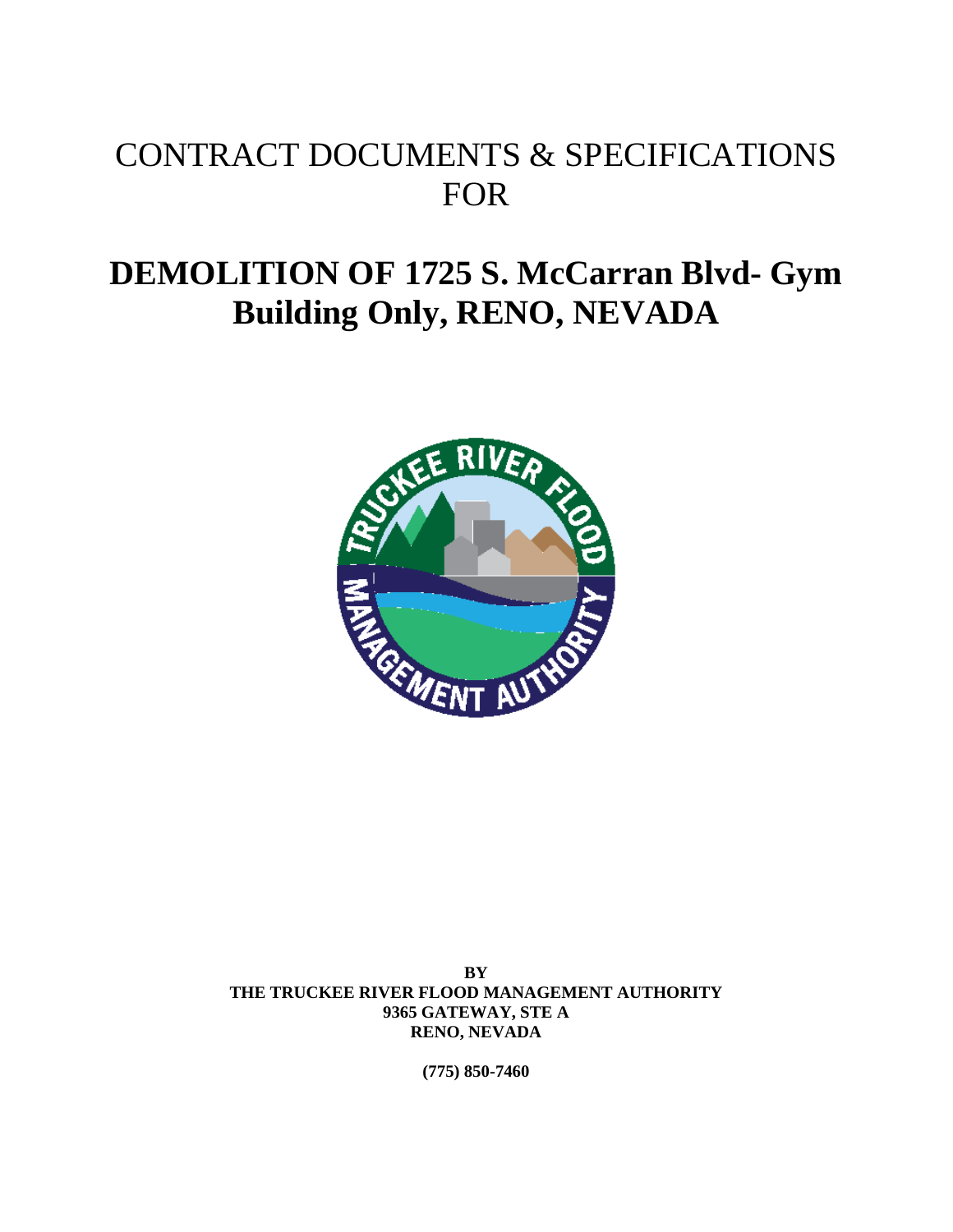# **INDEX**

# **Bidding Requirements**

### **Contracting Requirements**

# **Division 1 - General Provisions**

| <b>Attachments:</b>                                                                              |  |
|--------------------------------------------------------------------------------------------------|--|
|                                                                                                  |  |
|                                                                                                  |  |
| Asbestos Abatement Report for 1725 S. McCarran Blvd- Gym Building Only, Reno, Nevada  Appendix A |  |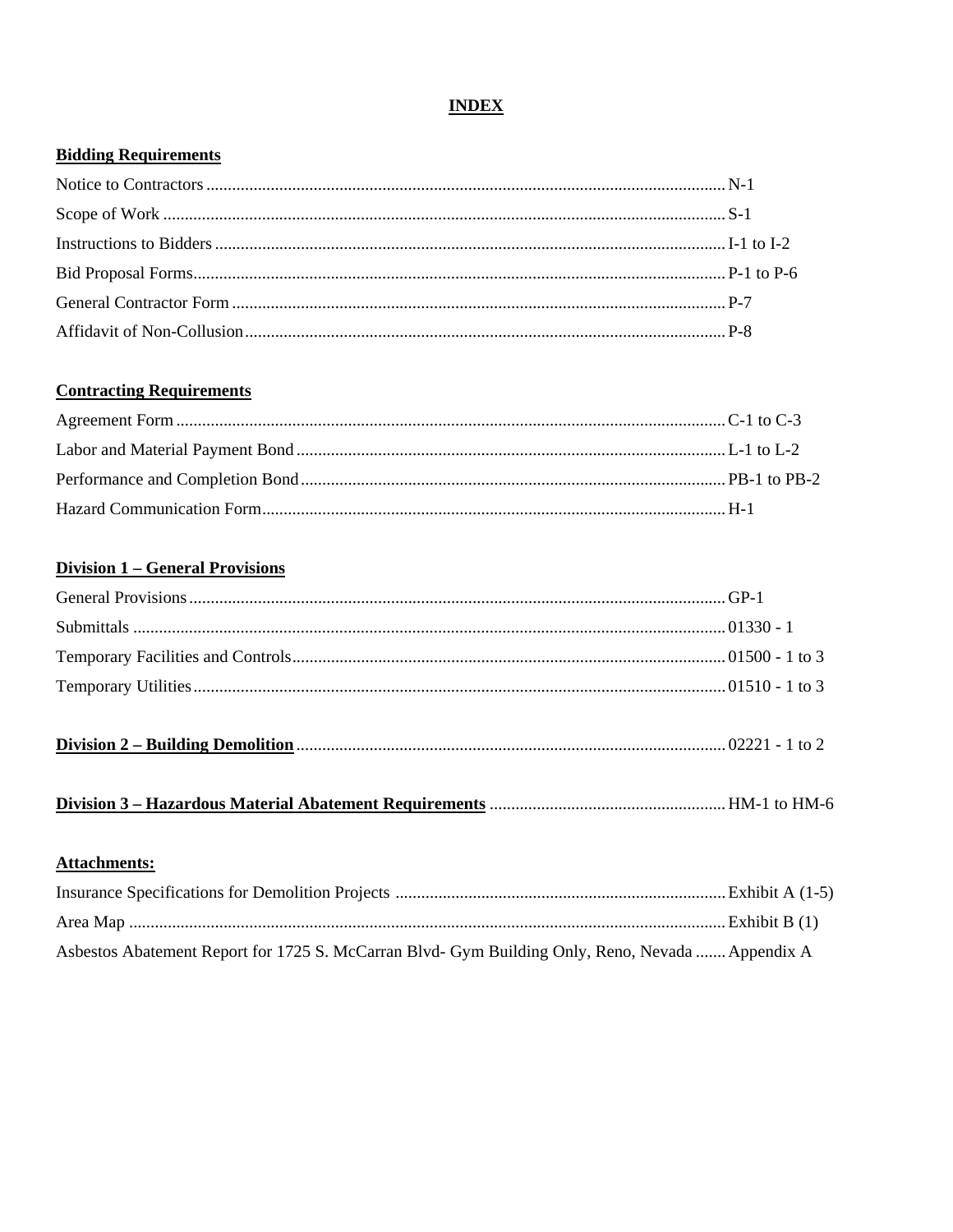# **NOTICE TO CONTRACTORS**

- 1. Sealed proposals will be received in the Office of the Truckee River Flood Management Authority (TRFMA) at 9635 Gateway Suite A, Reno, Nevada, 89521 until **11:00 a.m.** on Friday, **FEB 16, 2018** for the **"DEMOLITION OF 1725 S. McCarran Blvd- Gym building only, RENO, NEVADA"**. To be acknowledged as received proposals must be stamped by a representative of the Flood Project. Such sealed proposals will be opened publicly at 11:05 a.m. the same day in the Tahoe Conference Room, in the Truckee River Flood Management Project at 9635 Gateway, Suite A, Reno, Nevada. The Board of the TRFMA may consider award of the contract at a subsequently regularly scheduled meeting. Since no plan set is available, **A VOLUNTARY PRE-BID SITE VISIT FOR 1725 S McCarran Blvd- Gym Only, WILL BE CONDUCTED BY SCHEDULED APPOINTMENT. Please call TRFMA to set the appointment up at 775-850-7473 for a walk through prior to February 13, 2018. Due to the fire damage interior access may be limited.**
- 2. All proposals shall be made on the blank form of proposal attached to the Specifications and shall be enclosed and sealed in an envelope which is addressed to the Truckee River Flood Management Authority at 9635 Gateway, Suite A, Reno, Nevada, 89521 and marked **"DEMOLITION OF 1725 S. McCarran Blvd- Gym building only, RENO, NEVADA"**.
- 3. Project Contract Documents may be secured via the TRFMA Project Website at http://trfma.org by prospective bidders holding a valid Nevada State Contractor's License for the type of work specified herein. All listed subcontractors must also be licensed to do the type of work specified. Plans, Drawings, and Specifications will be available for *inspection only* at Sierra Contractor's Source, 860 Maestro Dr, Suite B, Reno, Nevada, 89511.
- 4. The work to be performed under this Agreement shall be completed within the time frame as noted in the SCOPE OF WORK. Following receipt of written notifications of contract award, the contractor shall execute and return the Agreement within ten (10) calendar days. The work under the contract shall then be prosecuted diligently upon receipt of the Notice to Proceed from TRFMA.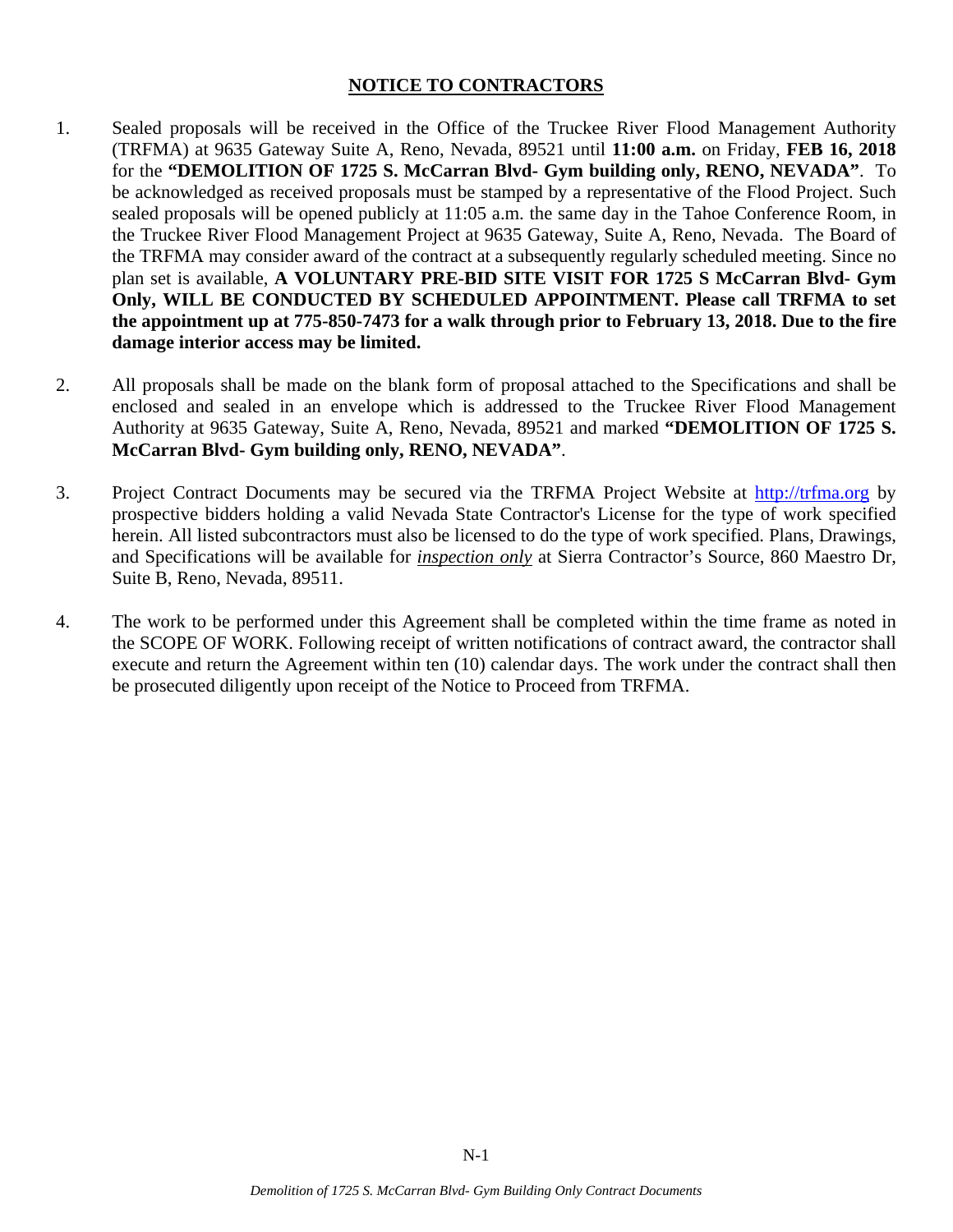#### **SCOPE OF WORK**

#### **DEMOLITION OF 1725 S. McCarran Blvd- Gym Building Only, RENO, NEVADA**

The Contractor shall furnish all labor, materials, services, permits, equipment, utility and transportation services required and necessary for the removal, transportation and disposal of all materials. This is a lump sum project and will be paid based upon monthly invoice(s) received as each corresponding bid item(s) is (/are) completed.

The Contractor is solely responsible for preparing all necessary regulatory notifications. TRFMA will provide prospective bidders the opportunity to access the site during the bidding period at the pre-bid meeting. Additional access will be available upon 2 working day request to the TRFMA Project Manager at the TRFMA Project Manager's discretion.

The Contractor shall be responsible for field verifying all conditions and quantities that may affect his work prior to bidding the project.

The general work items include, but are not limited to:

- 1. Demolition and removal of the entire structure and appurtenances on the property to grade level with no remaining safety issues present once completed (ie. the at grade slabs shall remain with all corresponding protrusions properly cut and patched at grade level as to eliminate any hazards, built in walls shall be sloped with fill at no less than a 3:1 slope).
- 2. Asbestos Abatement (See attached Asbestos Abatement Appendix for more information)
	- A. Floor Tiles and Black Mastic
	- B. Pipe/ Boiler Insulation
	- C. Transite Siding

No drawing has been developed to specifically show all of the work under this contract. A copy of the Site is included at the end of this section for the contractor's use for familiarization with the project. Any additional plans or drawing details required for construction applications or permits shall be developed and provided by the contractor as part of the permitting process.

The proposal shall include the costs of all required permits and requirements of the permits, including but not limited to monitoring services, containment, personnel protection and dust control. Due to the proximity to the Truckee River, application of water will be monitored to prevent discharge to the waters of the State of Nevada or to a drainage way that leads thereto.

This project is to be completed in **Sixty (60) calendar days** or less from the date of the Notice to Proceed.

Any questions concerning this project should be directed to the TRFMA Project Manager, Eric Scheetz, Truckee River Flood Management Authority, telephone (775) 850-7473 fax: (775) 851-8568. Please note: Requests for information and responses may be documented and distributed to all prospective bidders.

S-1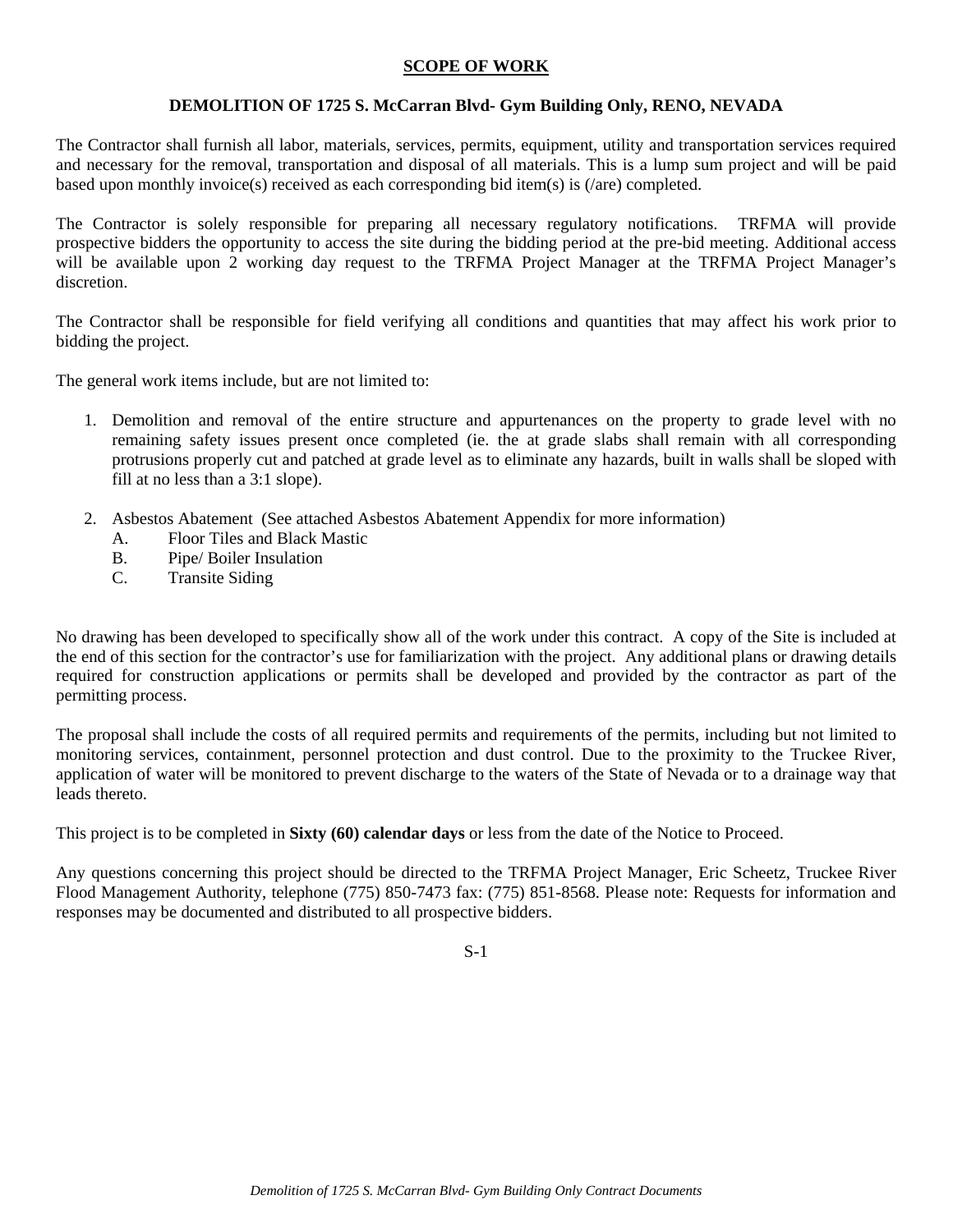# **INSTRUCTIONS TO BIDDERS**

Proposals, to be entitled for consideration, must be made in accordance with the following instructions:

- 1. Proposals shall be made on the form provided in these Specifications, and all applicable blank spaces in the form shall be filled; numbers for item bid shall be stated both in writing and in figures; the signatures of all persons shall be in longhand; and the completed form shall be without interlineation, alteration or erasure. The form shall be enclosed and sealed in an envelope which is to be marked "**DEMOLITION OF 1725 S. McCarran Blvd-Gym Building Only, RENO, NEVADA**," and it shall be addressed to the Truckee River Flood Project, 9635 Gateway, Suite A, Reno, Nevada 89521.
- 2. Proposals shall not contain any recapitulation of the work to be done. No oral, telegraphic or telephonic proposals or modifications will be considered.
- 3. Bids will be accepted only on the complete project as outlined in the Scope of Work. No partial bids will be accepted.
- 4. Bidder shall visit the site and know all requirements of work within these specifications to his/her satisfaction before submitting a bid.
- 5. Should a bidder find discrepancies in, or omissions from, the drawings or documents, or should he be in doubt as to their meaning, he should at once notify TRFMA, who will send a written instruction to all bidders. TRFMA will not be responsible for any oral instructions.
- 6. Any written instructions, bulletins or drawings issued to bidders by TRFMA during the course of bidding shall be covered in the proposal, and in closing a contract, they will become a part thereof.
- 7. The Agreement Form attached hereto will be used in executing a contract for this work.
- 8. Following receipt of written notification of contract award, the contractor shall execute and return the Agreement within ten (10) calendar days. The Notice to Proceed will be issued by the TRFMA after execution of the contract which may require approval of the agreement by the TRFMA Board of Directors, and confirms the date by which work under the contract must commence.
- 9. At the option of the Project Manager, at any time in the duration of the project a Labor & Material Payment Bond and a Performance & Completion Bond, each in an amount equal to one hundred percent (100%) of the total contract sum, shall be provided within the working days by the successful contractor in accordance with the forms as shown on Pages L1 through L2 and PB1 through PB2 herein. Said bonds shall be in favor of "The TRFMA Board of Directors".
- 10. Bidder's attention is directed to the Insurance, Hold Harmless and Indemnification Specifications for Demolition Projects attached as Exhibit "A".

#### 11. **A pre-bid conference shall be held** at the project site **(Gym Building Only)** at **1725 S. McCarran Blvd, Reno, Nevada**.

- 12. The TRFMA reserves the right to reject any or all bids and to withhold award for up to thirty (30) days. If there are minor irregularities or informalities in any bid or in the bidding process, the TRFMA reserves the right to waive provisions of the Specifications relating to said minor irregularities or informalities.
- 13. Contracts for work under this proposal will obligate the contractors and subcontractors not to discriminate in employment practices
- 14. Attorneys-in-fact who sign bid bonds or contract bonds must file with each bond a certified and effectively dated copy of their Power of Attorney.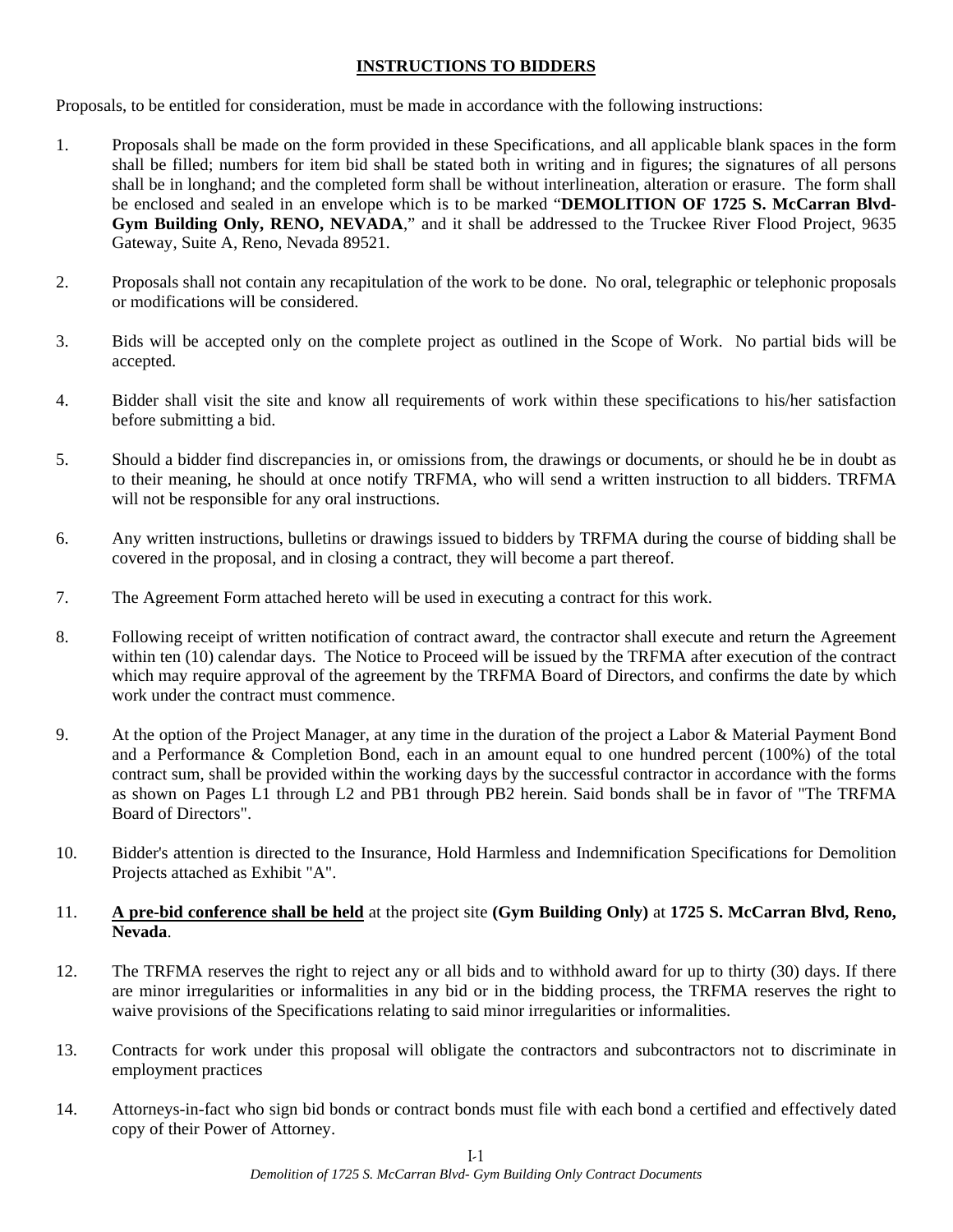- 15. Award of the bid will be made to the lowest, responsive, and responsible bidder as determined by TRFMA in compliance with the bid documents and criteria provided in NRS 332.065, and which in Owner's sole judgment best meet the TRFMA's needs. In the event that additive alternative bid items are requested by TRFMA, in determining the low bid, the TRFMA reserves the right, within its sole judgment and discretion, to make the award of the base bid alone with options, or of the base bid with options and any combination of additive alternative bid items which represent the lowest overall bid combining the base bid and the alternative bid items selected by TRFMA.
- 16. Bidder agrees to comply with all of the latest Federal and State Safety Standards and Regulations and certifies that all work required in this bid will conform to and comply with said standards and regulations. Bidder further agrees to indemnify and hold harmless the project TRFMA for all damages against the project TRFMA as a result of Bidder's failure to comply with said standards and / or regulations.
- 17. Bidders are responsible for checking the Truckee River Flood Project website at http://trfma.org for any addendums and updates to the Bid.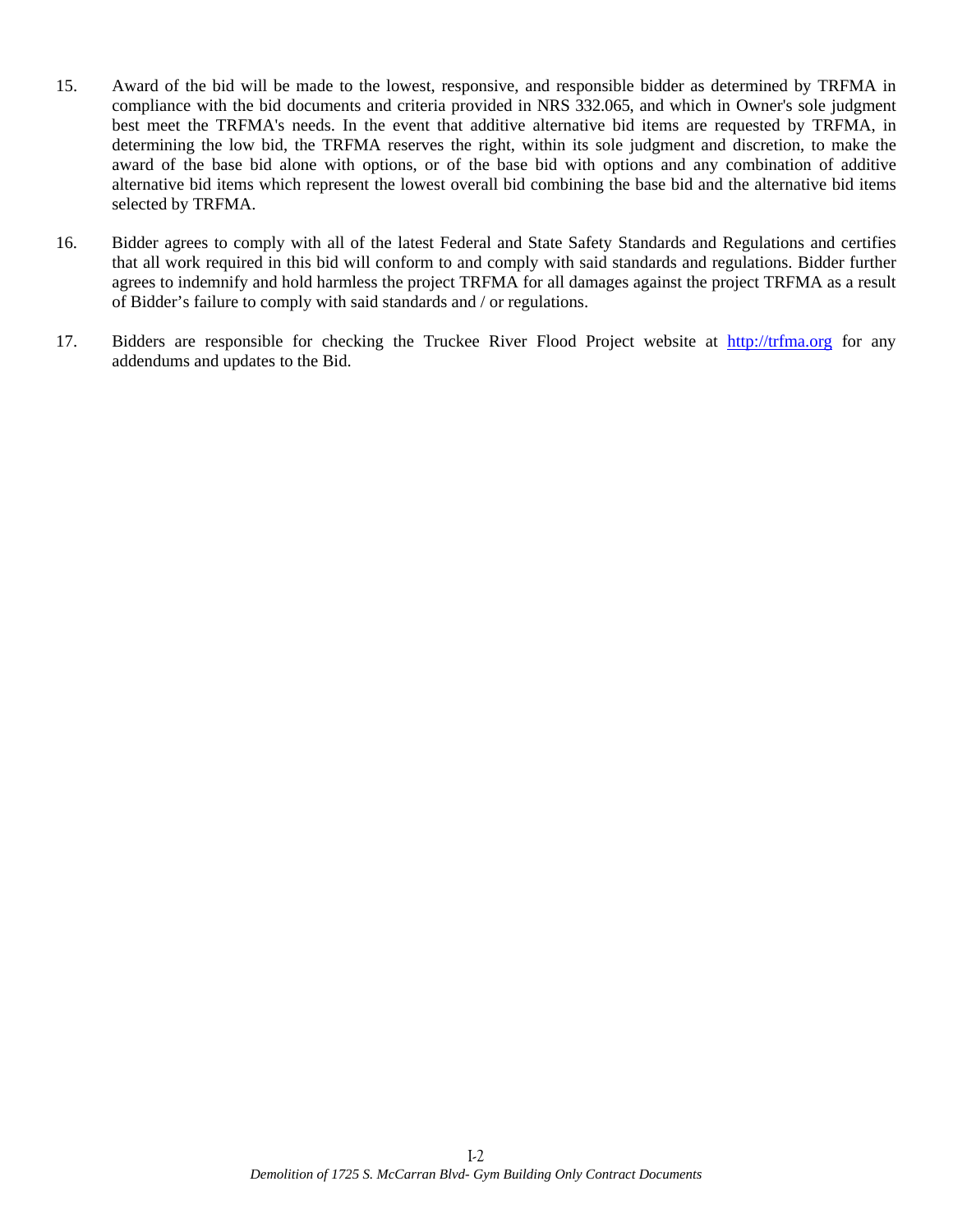#### **TO: The Truckee River Flood Management Authority 9635 Gateway, Suite A, Reno, Nevada 89521**

#### **PROJECT: DEMOLITION OF 1725 S. McCarran Blvd- Gym Building Only, RENO, NEVADA.**

hereby submits the following lump sum proposal.

(Name of Bidder)

#### **BASE BID**

Pursuant to and in compliance with the Advertisement for Bids and the Instruction To Bidders, the undersigned hereby proposes and agrees, if this Bid is accepted, to enter into the Agreement with the Truckee River Flood Management Authority to complete all Work as specified and included in the Contract Documents for the Base Bid amount.

In submitting this Bid, Bidder represents that they have examined the site and locality where the Work is to be performed, the legal requirements (Federal, State, and local laws, ordinances, rules and regulations) and the conditions affecting cost and progress of performance of the Work and has made such independent investigations as Bidder deems necessary. Bidder hereby proposes to furnish all labor, materials, equipment, regulatory notifications and services necessary to complete the Work for the following lump sum price of:

**BASE BID:** 

**A Force Account amount has been established to allow rapid response to necessary work which was not known or foreseen at the time of bid, but is necessary, and is determined to be outside the original Scope of Work:** 

 **\_\_\_\_\_\_\_\_\_\_\_\_\_\_\_\_\_\_\_\_\_\_\_\_\_\_\_\_\_\_\_\_\_\_\_\_\_\_\_\_\_\_\_\_\_\_\_\_\_\_\_\_\_\_\_\_\_\_\_\_\_\_\_\_\_\_\_\_\_\_\_\_\_\_\_\_\_\_\_\_\_\_\_\_\_\_** 

**FORCE ACCOUNT WORK ......................................................................................................................... \$5,000.00** 

**\_\_\_\_\_\_\_\_\_\_\_\_\_\_\_\_\_\_\_\_\_\_\_ \_\_\_\_\_\_\_\_\_\_\_\_\_\_\_\_\_\_\_\_\_\_\_\_\_\_\_\_\_\_\_\_\_\_\_\_\_\_\_\_\_\_\_\_\_\_\_\_\_\_\_\_\_\_\_\_\_\_\_\_\_\_\_\_** 

**TOTAL BID (BASE BID + FORCE ACCOUNT WORK)** 

**\_\_\_\_\_\_\_\_\_\_\_\_\_\_\_\_\_\_\_\_\_\_\_\_\_\_\_\_\_\_\_\_\_ \_\_\_\_\_\_\_\_\_\_\_\_\_\_\_\_\_\_\_Dollars (\$\_\_\_\_\_\_\_\_\_\_\_\_\_\_\_\_\_\_\_\_\_\_\_\_\_\_)** 

**\_\_\_\_\_\_\_\_\_\_\_\_\_ \_\_\_\_\_\_\_\_\_\_\_\_\_\_\_\_\_\_\_\_\_\_\_\_\_\_\_\_\_\_\_\_\_\_\_\_\_\_\_Dollars (\$\_\_\_\_\_\_\_\_\_\_\_\_\_\_\_\_\_\_\_\_\_\_\_\_\_\_)**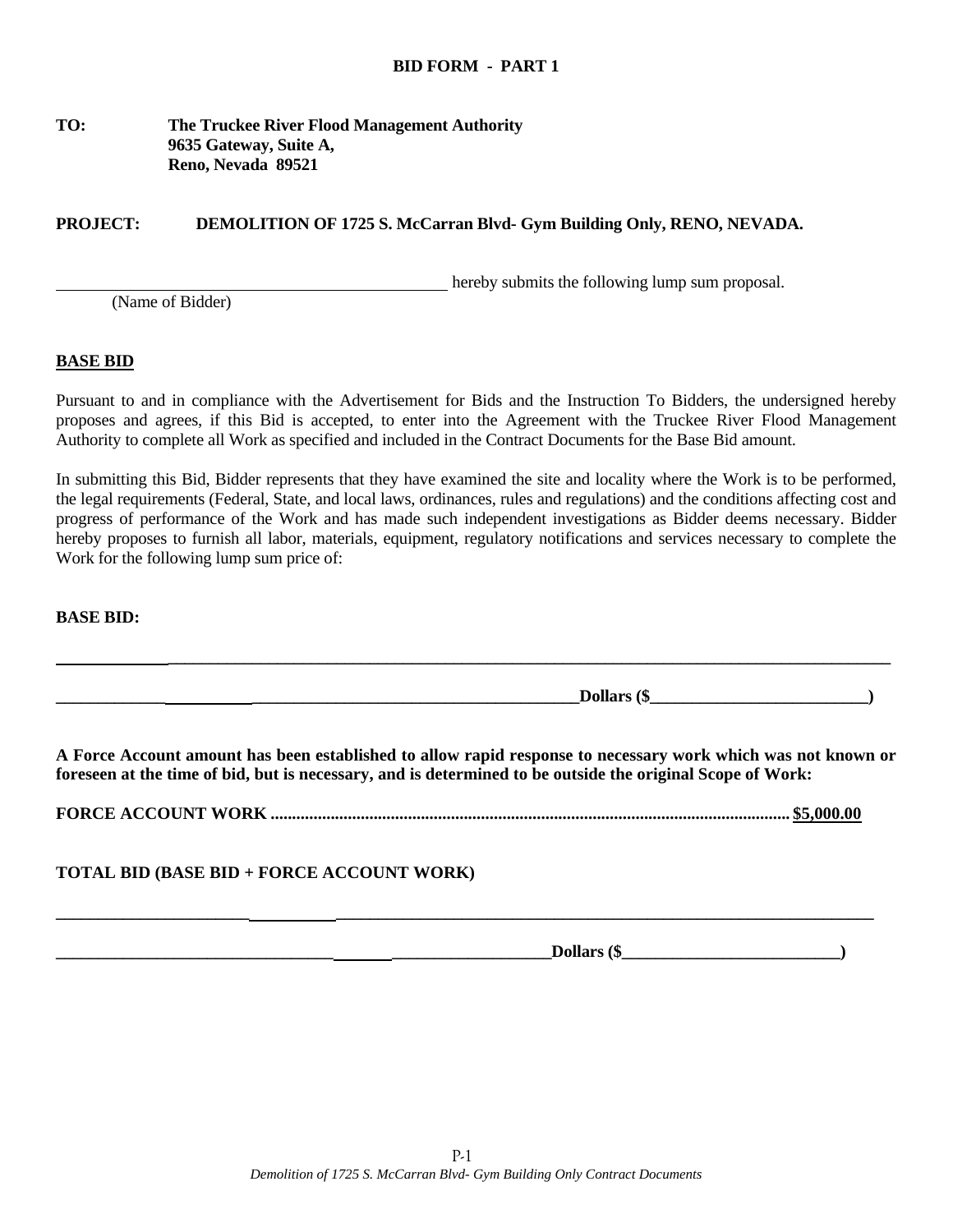## **Chapter One BIDDERS INFORMATION**

The undersigned agrees that the following questions shall be taken into consideration by the Owner in awarding the Contract. Undersigned must initial their answer. If the answer to either question is "Yes", provide written response, including dates and details on a separate attachment. This written response must be submitted with Part 1 of the Bid Form.

|    | <b>Contract</b>                       | <b>Kind of Demolition/</b>                                                                                                             | Location |     | <b>Name and Address</b> |
|----|---------------------------------------|----------------------------------------------------------------------------------------------------------------------------------------|----------|-----|-------------------------|
|    |                                       | (For joint venture work show the sponsoring individual or company.)                                                                    |          |     |                         |
| 4. | tabulation:                           | Show all the similar projects your organization has completed during at least the last three years in the following                    |          |     |                         |
| 3. |                                       | How many years of experience has your organization had in demolition/abatement work similar to the work you                            |          |     |                         |
| 2. |                                       | Has the Bidder been disqualified from being awarded a public<br>contract based on breach of a public contract within the last 5 years. |          | Yes | No r                    |
|    | or person in this or any other state? |                                                                                                                                        |          |     | $Yes$ No                |

#### (NOTE: ATTACH ADDITIONAL SHEETS AS REQUIRED)

#### **Chapter Two TIME OF COMPLETION AND LIQUIDATED DAMAGES**

The undersigned agrees, if awarded the Contract, to complete the Work under the Contract within sixty (60) calendar days from the date of Notice to Proceed.

Unless:

For failure to achieve Substantial Completion of the Work within the time provided, Contractor shall pay the TRFMA the sum of \$1,000.00 (one thousand dollars) for each calendar day from the date when Substantial Completion should have been achieved to the date Substantial Completion is actually achieved. It is further agreed that the time for completion of the Work is a reasonable time considering the usual industrial conditions prevailing in the locality. The liquidated damages set forth above are not intended to act as a penalty and shall not limit the right or ability of the TRFMA of Washoe to recover any other damages permitted by law arising from a failure to achieve Substantial Completion of the Work within the time provided.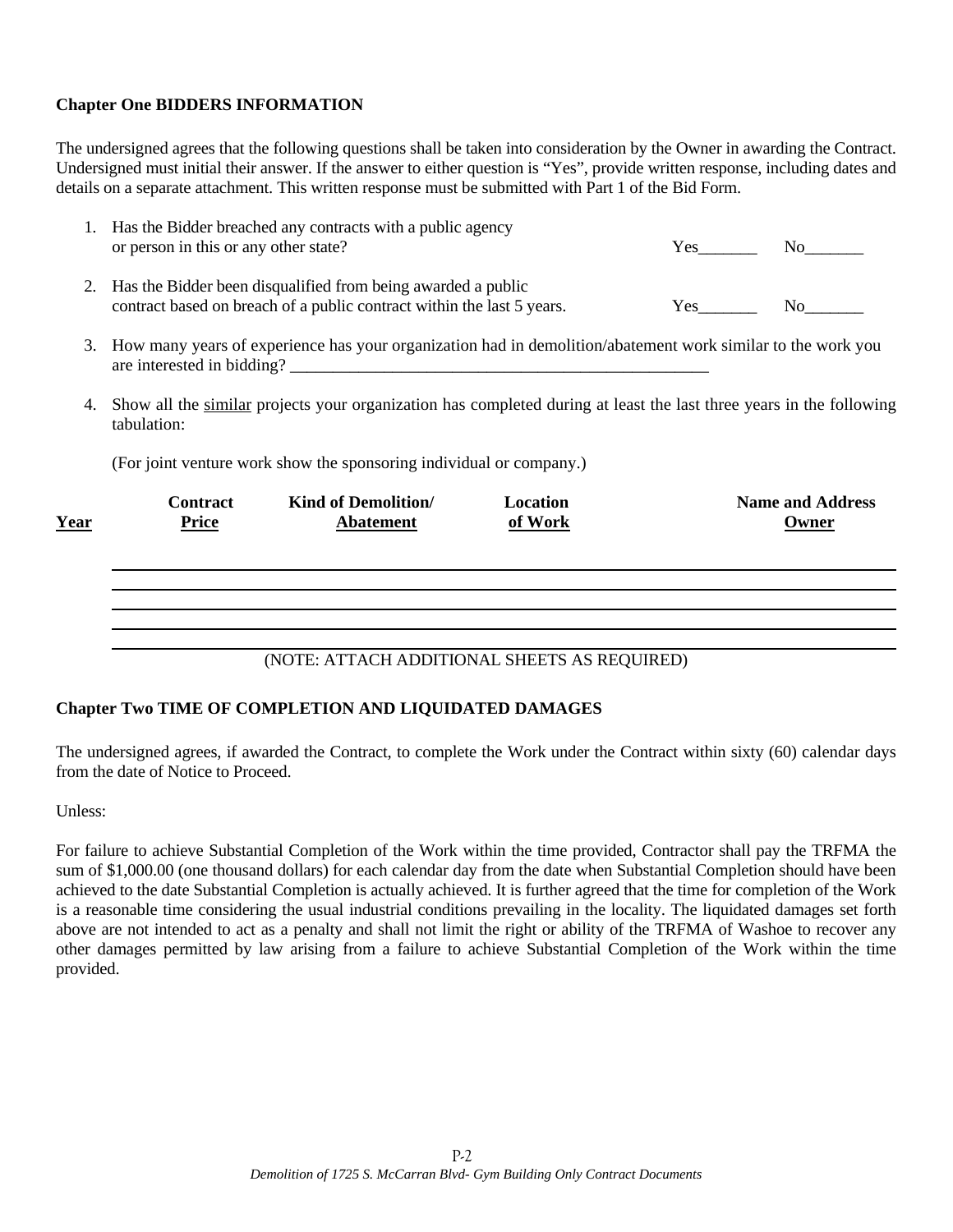#### **FORM OF AGREEMENT**

The undersigned agrees, if this proposal is accepted, to execute and deliver the Form of Agreement for the Base Bid sum. undersigned further agrees, if this proposal is accepted, to furnish Performance Bond, Payment Bond, and Certificate of Insurance as stated in the Contract Documents. The undersigned agrees to all of the provisions as stipulated in the Agreement Form, which has been included in the Project Manual.

#### **Chapter Three ADDENDA**

Receipt of Addenda numbered \_\_\_\_\_\_through \_\_\_\_\_\_\_\_ is hereby acknowledged.

| Legal Name of Bidder                              |                                          |
|---------------------------------------------------|------------------------------------------|
| By                                                | Title                                    |
| <b>Street Address</b>                             |                                          |
| City                                              | <b>State</b>                             |
| Telephone                                         | State of Nevada Contractor's License No. |
| The firm represented by the above signature is:   |                                          |
| Sole Proprietorship<br>Partnership                | List Names of all partners:              |
|                                                   |                                          |
| Joint Venture                                     |                                          |
| List those Names which make-up the joint venture: |                                          |
| Other                                             |                                          |

#### END OF PART I OF THE BID FORM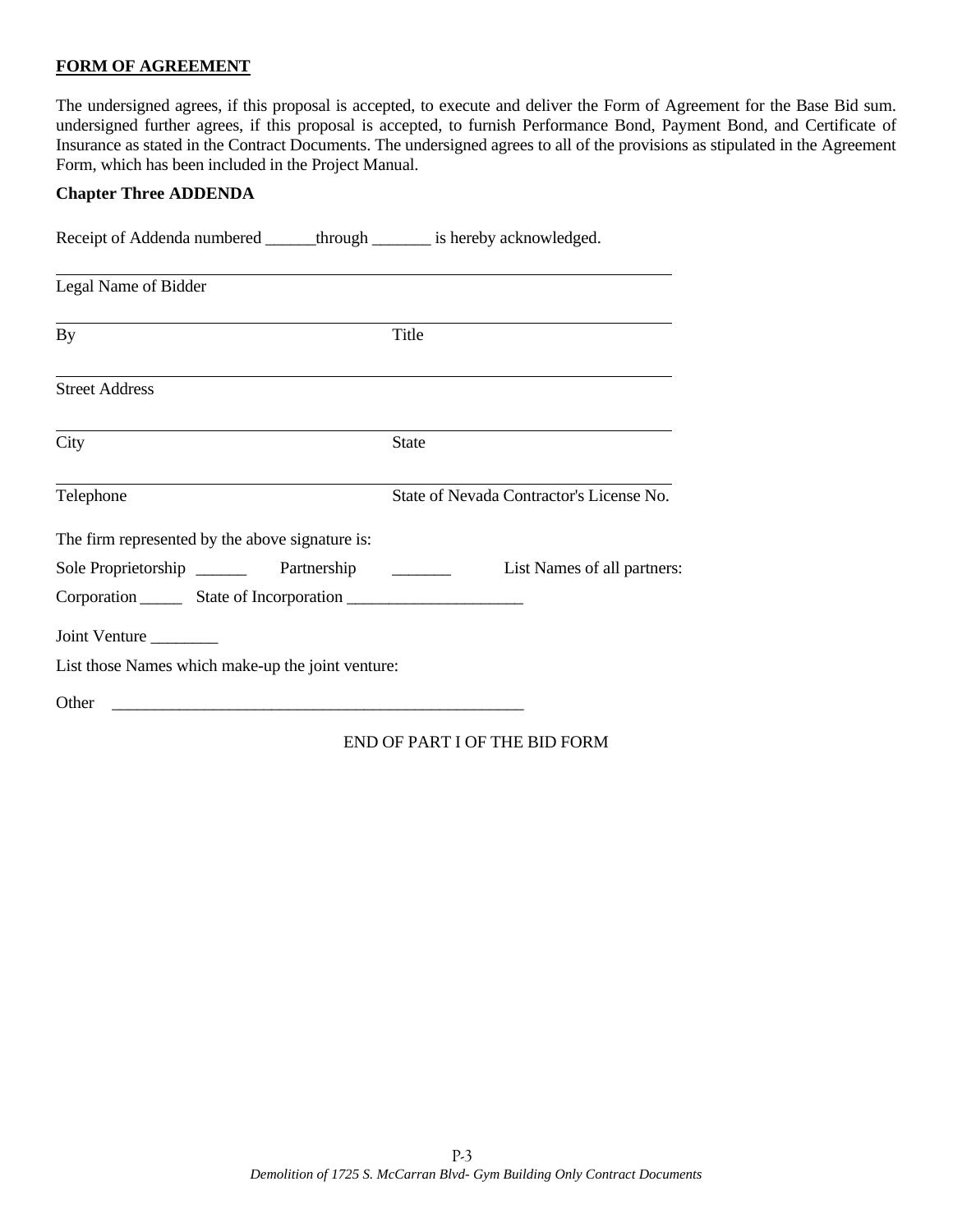#### **BID FORM - PART 2**

*(Part 2 of the Bid Form to be submitted no later than 2 hours after the completion of the opening of Part 1 of the Bid Form)* 

#### **TO: The Truckee River Flood Management Authority 9635 Gateway, Suite A, Reno, Nevada 89521**

**PROJECT: DEMOLITION OF 1725 S. McCarran Blvd- Gym Building Only, RENO, NEVADA.** 

hereby submits the following list of subcontractors.

(Name of Bidder)

#### **SUBCONTRACTORS**

**List includes the proper firm name and business address of each. The undersigned acknowledges no change to the subcontractors listed can be made without first receiving prior written approval from the Project Manager for the TRFMA.** 

Undersigned also acknowledges that the TRFMA of Washoe reserves the right to disqualify any proposed subcontractor with whom they have reasonable objection. It is further understood, that in the event any subcontractor listed is disqualified by the TRFMA of Washoe, then the undersigned may, at their discretion, withdraw their Bid or submit an acceptable substitute subcontractor with an adjustment in their bid price, if any, to cover the difference in cost occasioned by such substitution. The TRFMA may at its discretion, accept the adjusted bid price, or may disqualify the Bidder.

For portions of the work listed below, undersigned proposes the following firms as subcontractors who will provide materials, labor or a portion of the Work to the Contractor for which he will be paid an amount exceeding five (5) percent of the total Base Bid amount. Bidder shall not list more than one subcontractor for each portion of the work, unless subcontractors vary with bid alternates (if any), in which case bidder must indicate which subcontractor will be used with which alternate(s).

Description of Work Subcontractor Address License No.

 $\overline{\mathbf{R}}$ 

 $\overline{a}$ l

 $\overline{a}$ 

As required by NRS 338.141 (2) $\&$ (3), if the prime contractor will perform any work which is more than 1 percent of the prime contractor's total bid and which is not being performed by a subcontractor listed the prime contractor shall also include on the list a description of the labor or portion of the work that the prime contractor will perform; or state that you as the prime contractor will perform all work other than that being performed by a subcontractor.

#### (NOTE: ATTACH ADDITIONAL SHEETS AS REQUIRED)

| Legal Name of Bidder/ Prime |                                          |
|-----------------------------|------------------------------------------|
| <b>By</b>                   | Title                                    |
| <b>Street Address</b>       |                                          |
| City                        | <b>State</b>                             |
| Telephone                   | State of Nevada Contractor's License No. |
|                             | END OF PART 2 OF THE BID FORM            |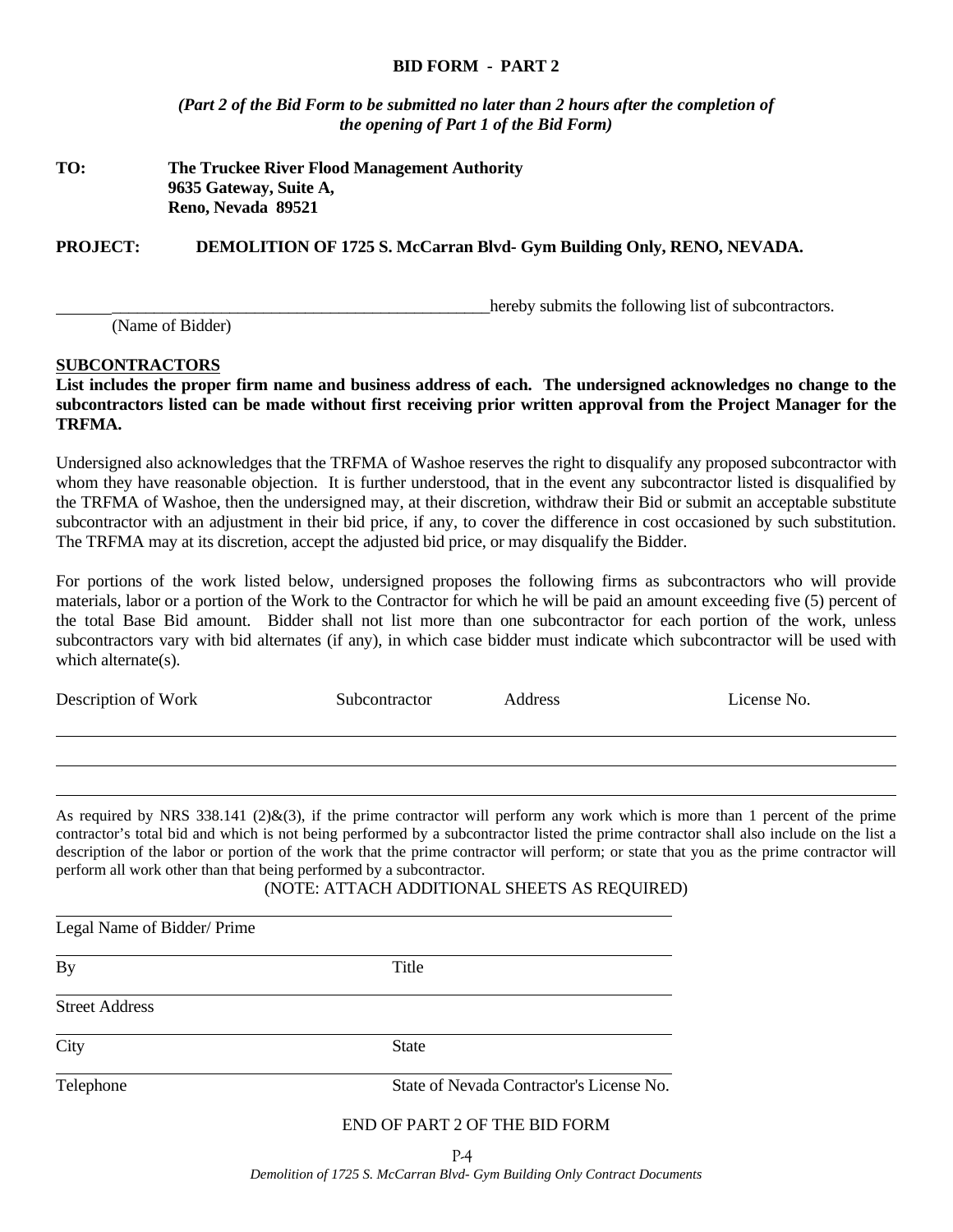#### **BID FORM - PART 3**

*(Part 3 of the Bid Form to be submitted no later than 2 hours after the completion of the opening of Part 1 of the Bid Form)* 

## **TO: The Truckee River Flood Project, a department of Washoe TRFMA 9635 Gateway, Suite A, Reno, Nevada 89521**

**PROJECT: DEMOLITION OF 1725 S. McCarran Blvd- Gym Building Only, RENO, NEVADA.** 

hereby submits the following lump sum proposal.

(Name of Bidder)

#### **CHAPTER FOUR Schedule of Values**

Pursuant to and in compliance with the Advertisement for Bids and the Instruction to Bidders, within 24 hours after the completion of the opening of the bids, the Abatement Subcontractors who submitted the three lowest bids must submit a Schedule of Values in the format below. If an Abatement Subcontractor fails to submit such a list within the required time, his bid shall be deemed not responsive.

For Items 1 through 11 Quantities stated are to be used to evaluate proposals and will not alleviate the Bidder from completing all work as required in the Contract Documents and Plans. Each Bidder is held responsible for the examination and/ or to have acquainted themselves with any conditions at the job site which would affect their work before submitting a bid. Failure to meet these criteria shall not relieve the Bidder of the responsibility of completing the Bid without extra cost to the project owner. **Estimates of quantities of the various items of work and materials, as set forth in the Proposal Form, are approximates only and given solely to be used as a uniform basis for the comparison.** 

| Item#          | Contract Item                                                                               | Est. Qty.                 | Unit      | <b>Unit Price</b> | Item Total |
|----------------|---------------------------------------------------------------------------------------------|---------------------------|-----------|-------------------|------------|
| M              | Mobilization                                                                                |                           | LS        | \$                | \$         |
| 1              | Roofing Material Demolition/Removal (Excluding<br>material from bid item #8- if applicable) | 9,600<br>gym<br>footprint | <b>SF</b> | \$                | \$         |
| 2              | Demolition/Removal of interior walls                                                        |                           | LS        | \$                | \$         |
| 3              | Demolition of exterior walls                                                                |                           | LS        | \$                | \$         |
| $\overline{4}$ | Removal of Concrete (Ext Walls, etc)                                                        |                           | LS        | \$                | \$         |
| 5              | Utility Cap/Removal                                                                         |                           | LS        | \$                | \$         |
| 6              | Removal of building remnants not included in other<br>bid items-doors, wiring, etc          |                           | LS        | \$                | \$         |
| 7              | Overall Site Cleanup (Include any sawcut Rebar,<br>patch, etc)                              |                           | <b>LS</b> | \$                | \$         |
| 8              | Asbestos Abatement -PF, (NF noted in report)                                                | <b>NA</b>                 | <b>NA</b> | <b>NA</b>         |            |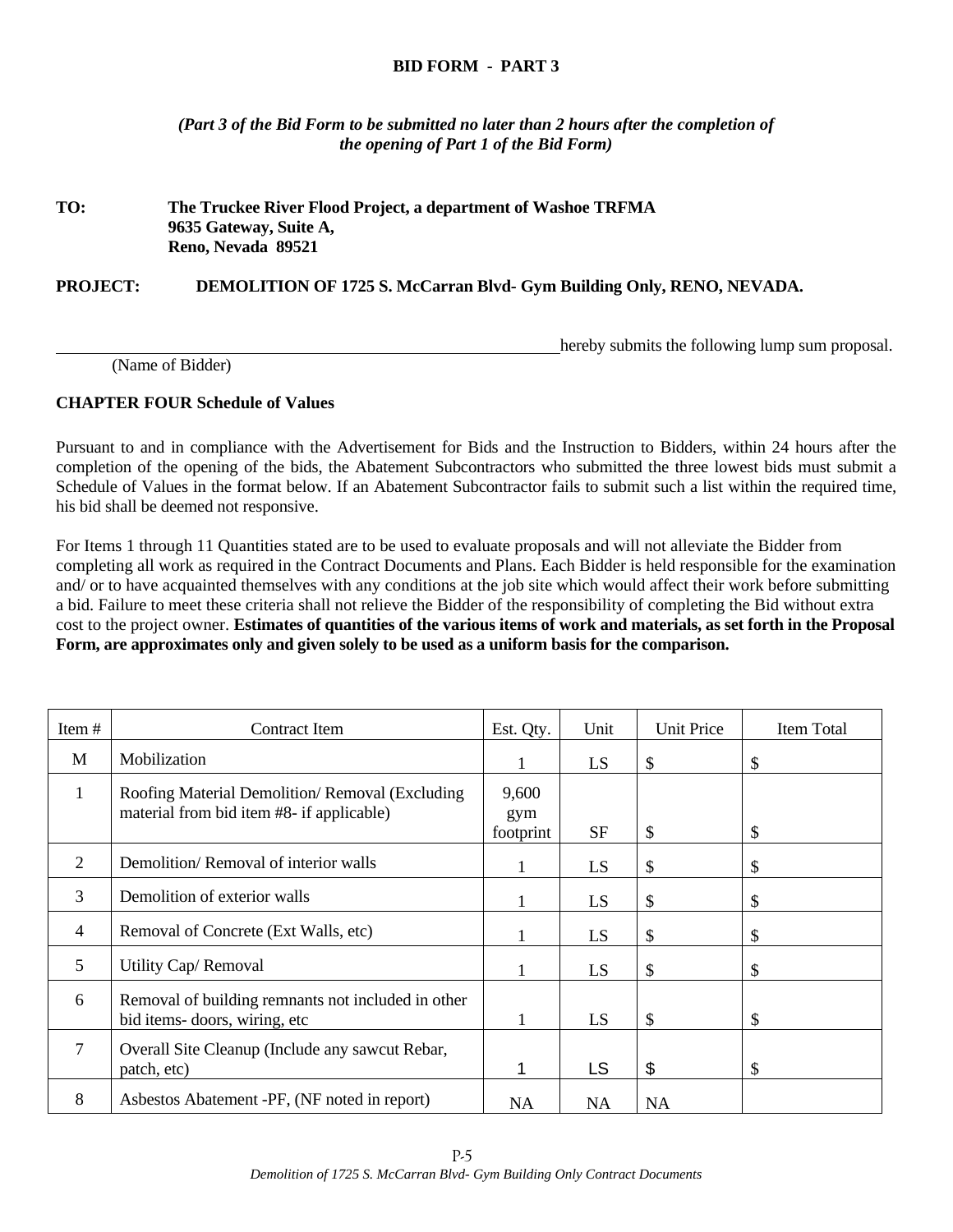| $\mathsf{A}$  | Floor Tiles and Black Mastic $+/- 5189$ SF<br>(+Handscrape)                                                                                    | <b>See</b><br>Report | LS        | \$<br>\$ |
|---------------|------------------------------------------------------------------------------------------------------------------------------------------------|----------------------|-----------|----------|
| B             | Pipe/Boiler Insulation $+/- 500/1000$ Linear Feet                                                                                              | See<br>Report        | <b>LS</b> | \$<br>\$ |
| $\mathcal{C}$ | Transite Siding $+$ /1 3780 SF + front/ Back Gym                                                                                               | See<br>Report        | <b>LS</b> | \$<br>\$ |
| $\mathbf Q$   | Removal of any other hazardous material above<br>ground including items such as and if pertinent:<br>Fluorescent Light Tubes, Ballast, Mercury | Unk                  | LS        | \$       |
|               | Thermostats, and Batteries<br><b>TOTAL ITEMS 1 THROUGH 9</b>                                                                                   |                      |           |          |
|               |                                                                                                                                                |                      |           |          |

#### Legal Name of Bidder

l

l

By Title

Street Address

City State

# END OF PART 3 OF THE BID FORM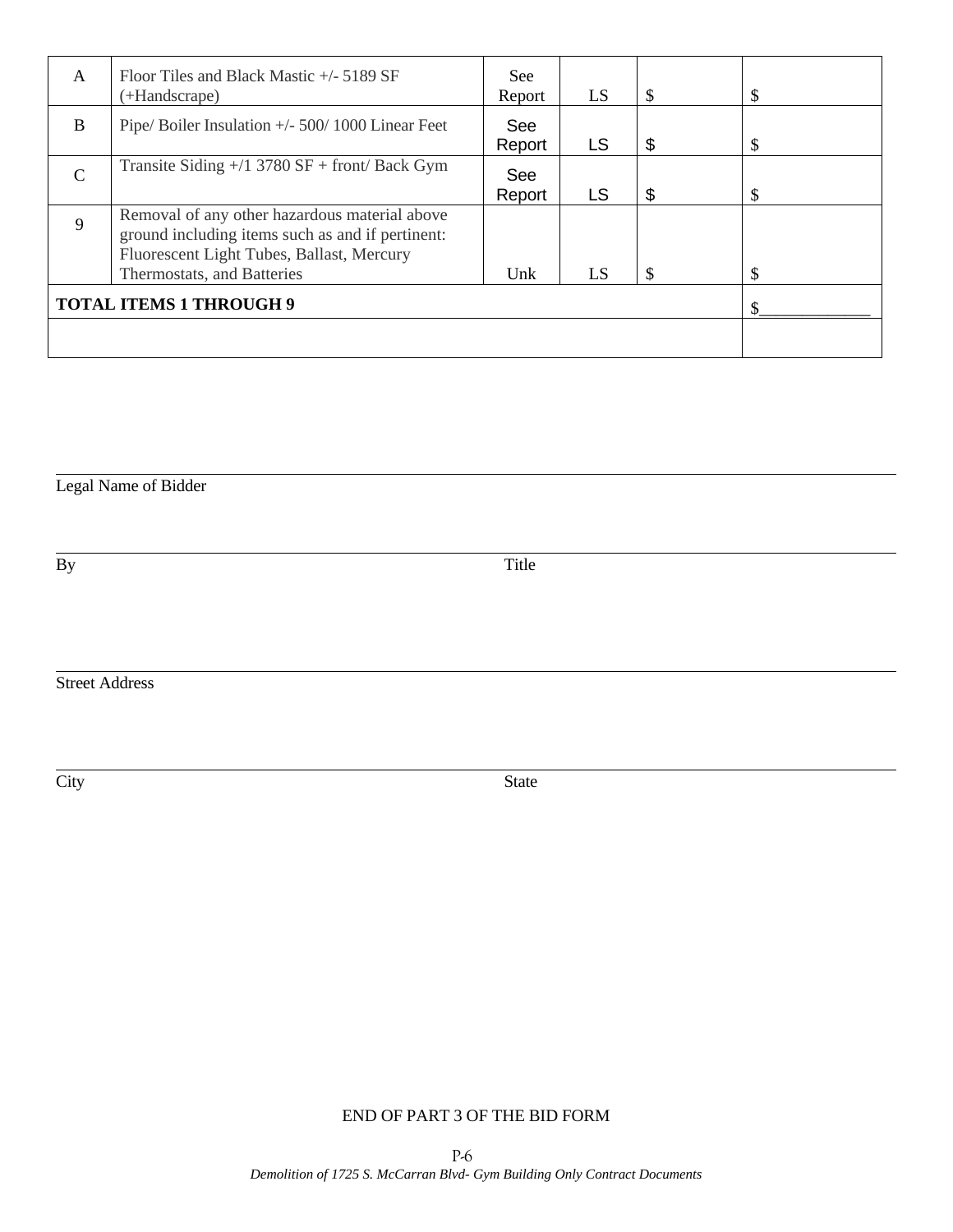# **PRIME/ GENERAL CONTRACTOR**

| (Firm Name)                                                                                                           |       | (Nevada Contractors License #)                                             |  |  |  |
|-----------------------------------------------------------------------------------------------------------------------|-------|----------------------------------------------------------------------------|--|--|--|
| the above listed firm.                                                                                                |       | (Name of Officer) is authorized to bid and to enter into this Contract for |  |  |  |
| The firm is: (check one)                                                                                              |       |                                                                            |  |  |  |
| _____ a corporation _____ a partnership _____ sole proprietorship                                                     |       |                                                                            |  |  |  |
| Principal Officers:                                                                                                   |       |                                                                            |  |  |  |
| Name                                                                                                                  | Title | Signature                                                                  |  |  |  |
|                                                                                                                       |       |                                                                            |  |  |  |
|                                                                                                                       |       |                                                                            |  |  |  |
|                                                                                                                       |       |                                                                            |  |  |  |
|                                                                                                                       |       |                                                                            |  |  |  |
| <b>Owners Not Listed Above:</b>                                                                                       |       |                                                                            |  |  |  |
| <u> 1989 - Johann John Stone, markin film yn y brening yn y brening yn y brening yn y brening y brening yn y bre</u>  |       |                                                                            |  |  |  |
| <u> 1989 - Johann John Stone, markin film yn y brening yn y brening yn y brening yn y brening yn y brening yn y b</u> |       |                                                                            |  |  |  |
|                                                                                                                       |       |                                                                            |  |  |  |
|                                                                                                                       |       |                                                                            |  |  |  |

I (Name of Officer) certify that the above lists includes all officers, owners and financial partners of the above mentioned firm corporate structures to the best of my knowledge.

 $\overline{\phantom{a}}$  , and the contract of the contract of the contract of the contract of the contract of the contract of the contract of the contract of the contract of the contract of the contract of the contract of the contrac

Signature and Title of Officer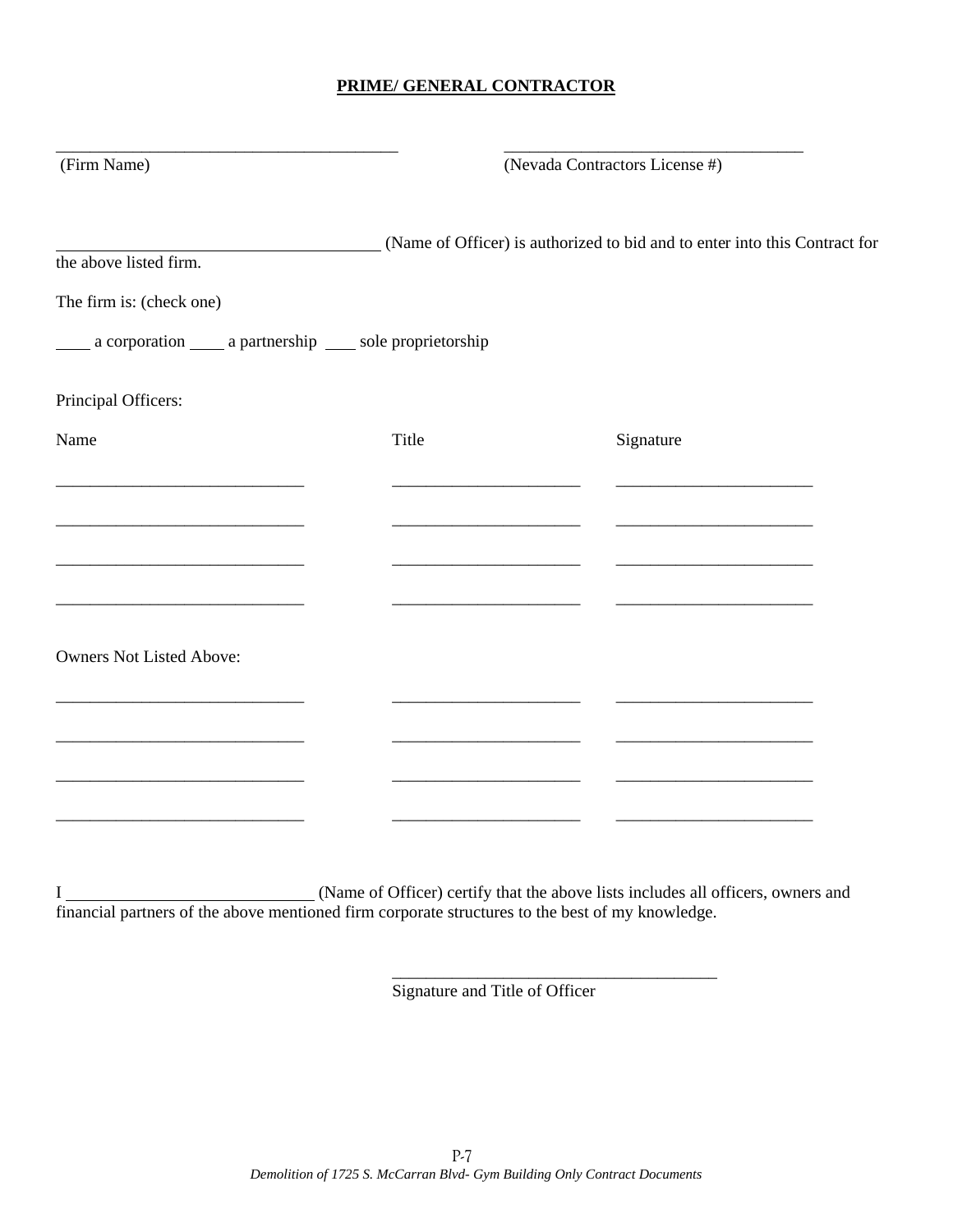## **AFFIDAVIT OF NONCOLLUSION**

| (title), under penalty of perjury, being duly sworn,                                                                                                                                                       |  |  |
|------------------------------------------------------------------------------------------------------------------------------------------------------------------------------------------------------------|--|--|
| has not, either directly or indirectly, entered into agreement, participated in any collusion, or otherwise taken any action in<br>restraint of free competitive bidding in connection with this Contract. |  |  |
| Signature                                                                                                                                                                                                  |  |  |
| Title                                                                                                                                                                                                      |  |  |
|                                                                                                                                                                                                            |  |  |

NOTARY PUBLIC

\_\_\_\_\_\_\_\_\_\_\_\_\_\_\_\_\_\_\_\_\_\_\_\_\_\_\_\_\_\_\_\_\_\_\_\_\_\_\_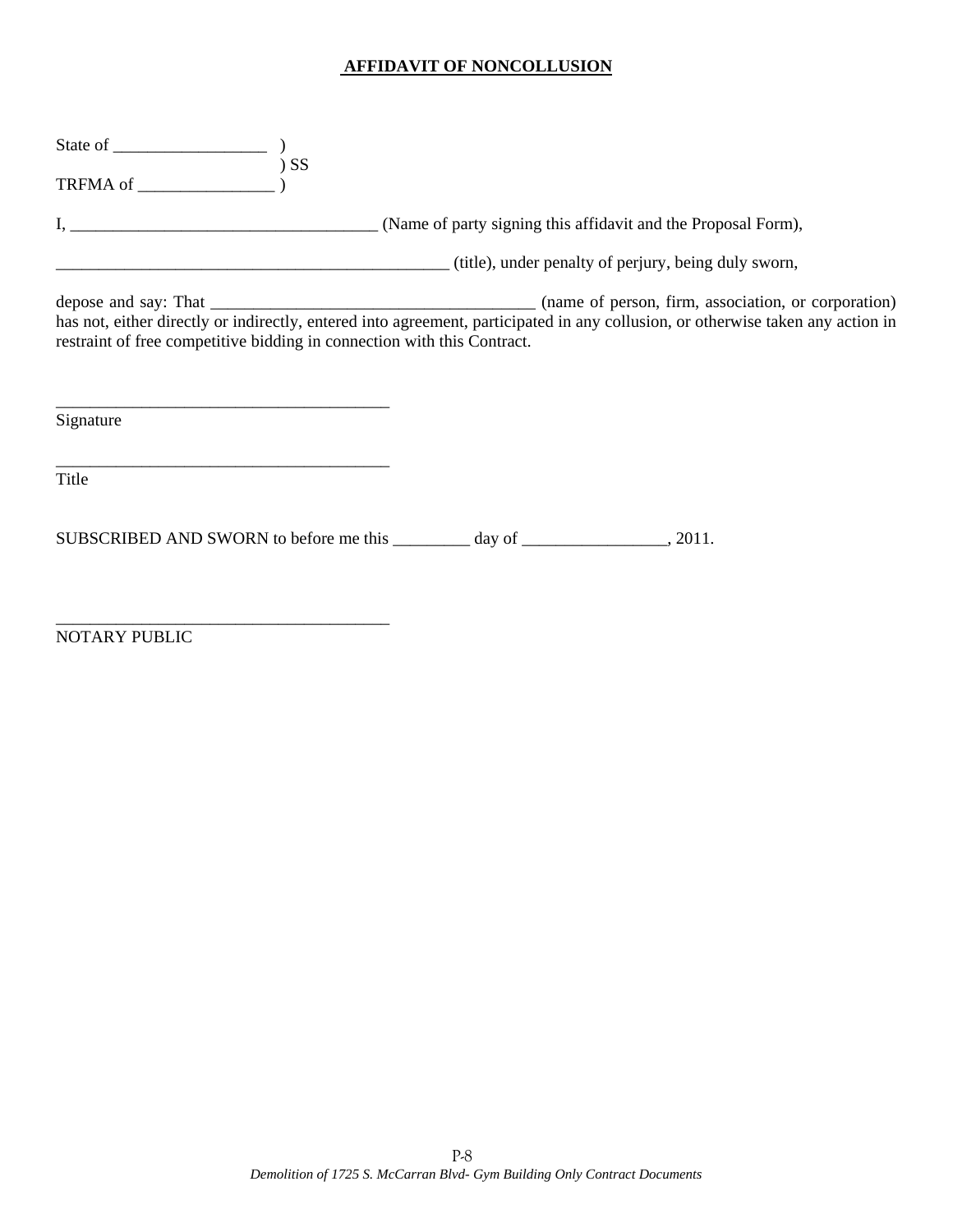### **AGREEMENT FORM**

THIS AGREEMENT, made and entered into this \_\_\_\_\_\_\_\_\_\_\_\_ day of \_\_\_\_\_\_\_\_\_\_\_\_\_\_\_\_\_\_\_, 2018, by and between the Truckee River Flood Management Authority (TRFMA), a body corporate and politic and a public agency in the State of Nevada, acting through its Board, hereinafter called the "Owner" and \_\_\_\_\_\_\_\_\_\_\_\_\_\_, General Contractor, Nevada State License No. \_\_\_\_\_\_\_\_\_\_\_, hereinafter called the "Contractor".

## WITNESSETH:

That the Owner and the Contractor, for the consideration hereinafter named, agree as follows:

Article 1. Scope of Work. The Contractor shall furnish all of the materials and perform all of the work shown on the Specifications, and Drawings entitled "**DEMOLITION OF 1725 S. McCarran Blvd- Gym Building Only, RENO, NEVADA**", prepared by the Truckee River Flood Management Project, and shall do everything required by this Agreement and the Specifications.

Article 2. Time of Completion. The work to be performed under this Agreement shall be completed within **Sixty (60) calendar days** from the date of the Notice to Proceed.

Should the Contractor fail or refuse to complete the work within the stipulated time, including any authorized extensions of time, there shall be deducted from the monies due him, not as a penalty, but as liquidated damages, One Thousand Dollars (\$1,000.00) for each day required to complete the work in addition to the period of time here in before set forth.

Article 3. Contract Time Extensions. All claims for extensions of time shall be made in writing to the Owner within seven (7) calendar days after the beginning of the delay; otherwise, they will be disallowed.

If the Contractor is delayed at any time in the progress of the work by any act or neglect of the Owner or the Architect/Engineer, or by any employee of either, or by any separate contractor disputes, fire, unusual weather conditions, unusual delay in transportation, or by unavoidable casualties, the contract time may be extended by change order for such reasonable time as the Owner may determine.

It is further expressly understood and agreed that the Contractor shall not be entitled to any damages or compensation, or be reimbursed for any losses, on account of any delay resulting from any of the aforesaid causes or any other cause regardless of whether the delay is foreseeable or not, except that the Owner agrees to compensate the Contractor for any damage resulting from any affirmative, willful act in bad faith performed by the Owner or his employees which unreasonably interferes with the Contractor's ability to perform the work.

An extension of contract time for a delay will be allowed only in the case that a normal working day is lost. A normal working day is defined as any day, except weekends and holidays, during which the Contractor can work for at least four hours on a critical path item. Delays will not be allowed for non-working days (e.g., weekends and holidays). Claims by the Contractor for delays will not be allowed on account of failure to furnish interpretations, until 14 days after a request for information is submitted by the Contractor, and then not unless such claim is reasonable.

Extensions of contract time shall not be allowed for the following types of delays:

- 1. Delays which could have been avoided by the exercise of care, prudence, foresight, and diligence on the part of the Contractor.
- 2. Delays in the execution of parts of the work, which may in themselves be unavoidable, but do not prevent or delay prosecution of other parts of the work, or the completion of the whole work within the time specified.
- 3. Delays arising from interruptions occurring during the prosecution of the work on account of reasonable interference of other contractors employed by the Owner, which do not prevent the completion of the whole work within the contract time.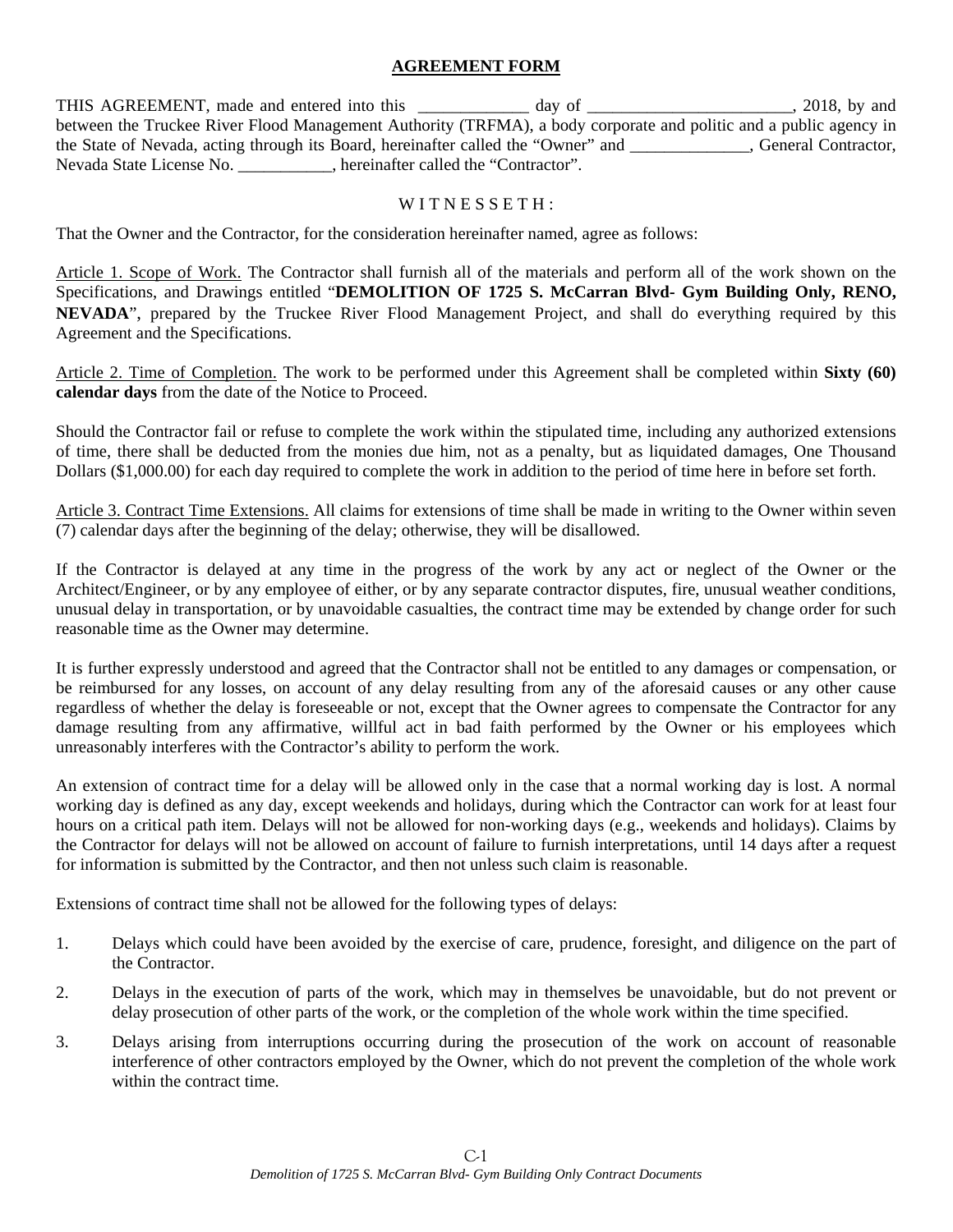Article 4. Progress Payments. The Owner may, once each month, if the Owner elects to do so, make an estimate of the total amount of work completed to date and the monetary value thereof and make a partial payment on the Contract.

The Owner shall retain ten percent (10%) of such estimated value of the work done as part security for the fulfillment of the Contract and shall pay monthly to the Contractor, while carrying on the work the balance not retained, after deducting therefrom all previous payments. The amount withheld as provided herein shall be retained for a period of thirty (30) days from the date of the Notice of Completion.

Owner shall pay to Contractor, at the end of each quarter this Agreement is in effect, interest for the quarter on the amount withheld at a rate to be determined by Owner in accordance with State law. If the amount due the Contractor pursuant to this provision for any quarter is less than Five Hundred Dollars (\$500.00), the Owner may withhold the interest until: (1) the end of a subsequent quarter after which the amount of interest due is Five Hundred Dollars (\$500.00) or more; (2) the end of the fourth consecutive quarter for which no interest has been paid to the Contractor; or (3) final payment is due under the Agreement or State law; whichever occurs first. Contractor shall pay the subcontractors progress payments and pay interest on amounts retained from said progress payments in accordance with the provisions of State law.

Article 5. Acceptance and Final Payment. As soon as practical, following the completion of the work, the Contractor shall make a request by letter to the Owner for a final inspection and acceptance of the work; if, in the Owner's opinion, all provisions of the Construction Specifications and Agreement have been satisfied, the Owner will cause a Notice of Completion to be filed with the TRFMA Recorder.

At the expiration of thirty (30) days following the filing of the Notice of Completion or use or occupancy of the public work by the TRFMA, final payment shall be made as follows:

After deducting all previous payments from the total value of the work, the remaining balance shall be paid, providing that no claims, liens or outstanding debt have been filed against the Contractor or against the work, upon demand by Owner, Contractor shall submit evidence satisfactory to the Owner that all payrolls, materials, bills, and other indebtedness relating to the work performed, have been paid before final payment is made.

Article 6. The Contract Sum. The Owner shall pay the Contractor, as full compensation for furnishing all materials and labor and doing all the work in strict accordance with the Construction Specifications and to the satisfaction of the Owner the amount set forth in the Contract Documents. This sum is to be paid in the manner and under the conditions here in before specified.

Article 7. Performance and Payment Bonds. The Contractor agrees that he will, at the discretion of the Project Manager and delivered within three working days of being requested, furnish the Owner a Performance and Completion Bond and a Labor and Material Payment Bond, furnished by a company or companies acceptable to the Owner, each in an amount equal to one hundred percent (100%) of the total contract sum. The Performance and Completion Bond shall be conditioned upon the Contractor's full performance of the work in accordance with the Contract Documents and the terms of this Agreement and conditioned upon the guarantee of said work for a period of one (1) year from the date the work is completed and accepted by Owner. The Labor and Material Payment Bond shall be conditioned upon the Contractor's obligation to pay for all materials and labor provided on the work.

Article 8. The Contract Documents. The following is an enumeration of all of the Contract Documents making up the Agreement (also herein and throughout the Contract Documents referred to as Contract), and they are as fully a part of the Agreement as if hereto attached or herein repeated:

- Notice to Contractors Scope of Work Instructions to Bidders and Bidders and Bid Proposal Forms Bid Proposal Forms General Contractor Form  $\overline{A}$  Affidavit of Non-Collusion Agreement Labor & Material Payment Bond Performance and Completion Bond Hazard Communication Form General Provisions Temporary Facilities and Controls Submittals Temporary Utilities **Demolition Hazardous Material Abatement**
-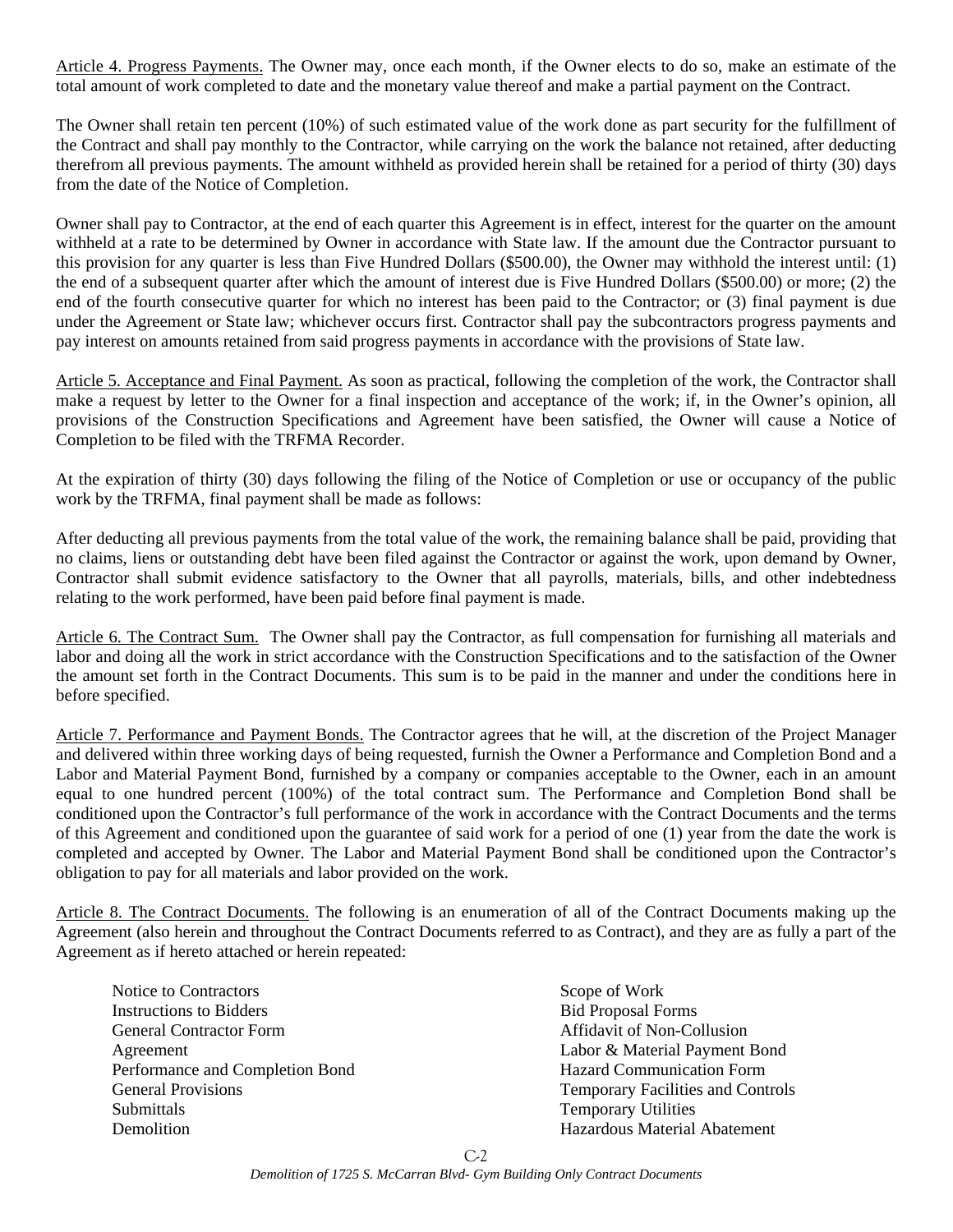#### Exhibit A – Demolition Insurance Specifications Asbestos Report

Article 9. Nondiscrimination. In connection with the performance of work under this Agreement, the Contractor agrees not to discriminate against any employee or applicant for employment because of race, creed, color, national origin, sex or age. Such agreements shall include, but not be limited to, the following: Employment, upgrading, demotion or transfer, recruitment or recruitment advertising, layoff or termination, rates of pay or other forms of compensation, and selection for training including apprenticeship. Any violation of such provisions by the Contractor shall constitute a material breach of contract. Further, Contractor agrees to insert this nondiscrimination provision in all subcontracts hereunder, except subcontracts for standard commercial supplies or raw materials.

Article 10. Indemnification/Insurance. The TRFMA has established specific indemnification and insurance requirements for agreements/contracts with contractors to help assure that reasonable insurance coverage is maintained. Indemnification and hold harmless clauses are intended to assure that contractors accept and are able to pay for the loss of liability related to their activities. Exhibit A, pages 1-5, is included by reference. All conditions and requirements identified in this exhibit shall apply to any work completed under this Agreement. For additional insurance requirements see Exhibit A.

Article 11. Arbitration. The provisions in Section 100.48 ("Arbitration") of the "Orange Book" do not apply to this agreement. In the event that a party commences litigation to enforce a provision of this agreement, the Nevada Arbitration Rules adopted by the Nevada Supreme Court as Part B of its Rules Governing Alternative Dispute Resolution" effective March 3, 2005 as those rules are amended or changed from time to time, apply to the litigation.

Article 12. Termination. In addition to the other provisions of this Agreement, Owner has the right to terminate the Agreement without cause at any time upon giving the Contractor seven (7) days notice in writing. In the event the Agreement is terminated by Owner in accordance with this provision, Owner agrees to pay Contractor for all work satisfactorily completed and for materials installed prior to the date of termination. This Agreement may extend beyond the current fiscal year and beyond the terms of the TRFMA Board who are presently in office and are voting on its approval, and as a result, under NRS 244.320, unless otherwise provided by law, this Agreement may be binding beyond this fiscal year and beyond those terms of office only to the extent that money is appropriated for the performance of this Agreement or for a like item or service. If no funds or insufficient funds are appropriated and budgeted by future governing bodies or are otherwise unavailable by any means whatsoever in any fiscal year to make payments or honor obligations under this Agreement, the TRFMA shall immediately notify Consultant and this Agreement shall terminate on the last day of the fiscal year for which appropriations of existing funds were made, without penalty or expense to TRFMA of any kind whatsoever.

Article 13. Law and Compliance with Laws. This Contract is governed by and shall be interpreted under the laws of the State of Nevada. The Contractor and his agents including subcontractors, employees and persons who provide labor, equipment, materials, supplies or services for the work shall comply with the requirements of all applicable state and local laws, including, without limitation, any applicable licensing requirements and the requirements for the payments of sales and use taxes on equipment, materials and supplies provided for the work.

\_\_\_\_\_\_\_\_\_\_\_\_\_\_\_\_\_\_\_\_\_\_\_\_\_\_\_\_\_\_\_\_\_\_\_\_\_\_ \_\_\_\_\_\_\_\_\_\_\_\_\_\_\_\_\_\_\_\_\_\_\_\_\_\_\_\_\_\_\_\_\_\_\_\_\_\_

IN WITNESS WHEREOF, the parties hereto have executed this Agreement the day and year first above written.

TRUCKEE RIVER FLOOD CONTRACTOR, by: MANAGEMENT AUTHORITY, by:

Jay Aldean, Executive Director CONTRACTOR Truckee River Flood Management Authority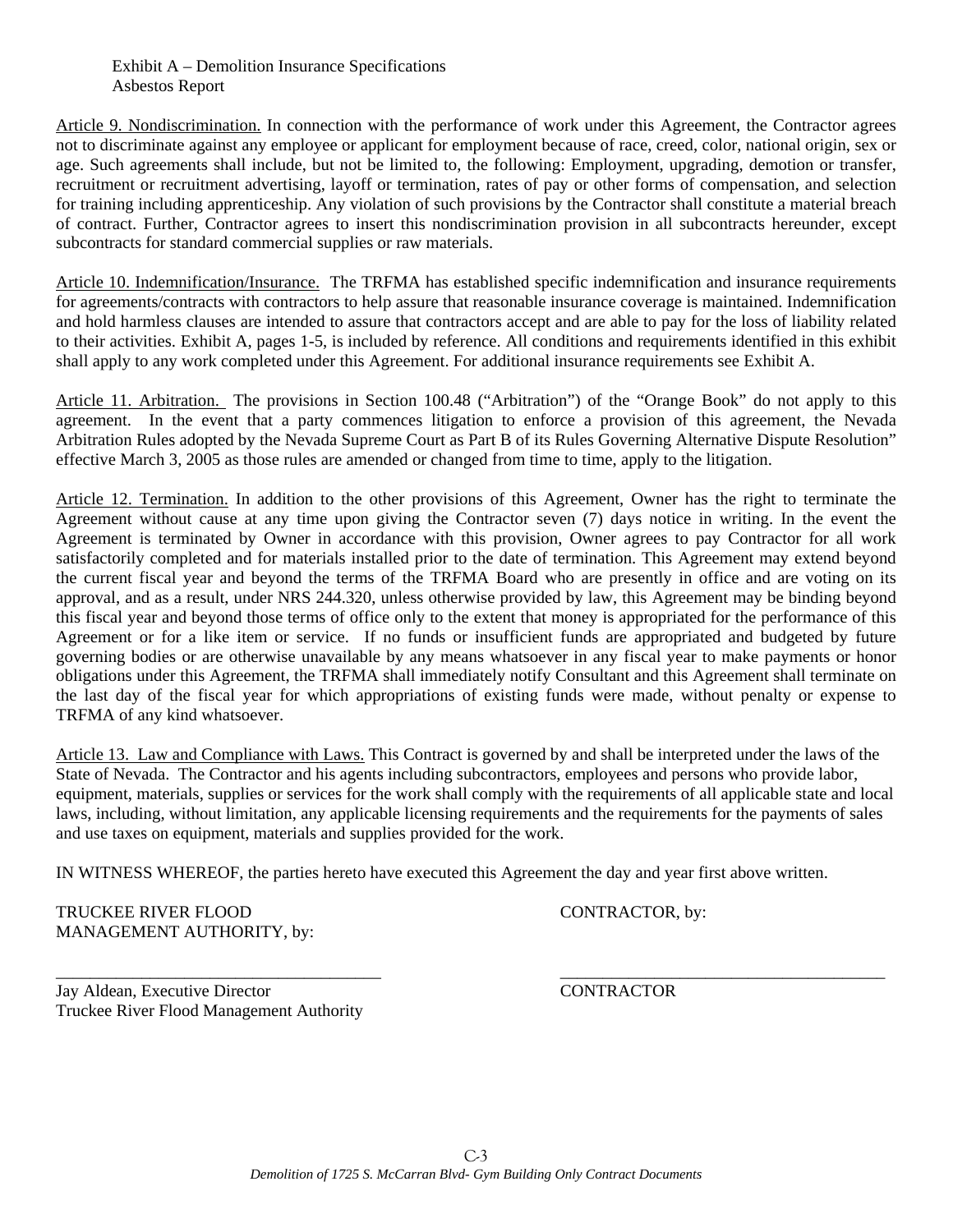#### **LABOR AND MATERIAL PAYMENT BOND PURSUANT TO NRS CHAPTER 339**

|--|

(Name and Address [or legal description] of Contractor)

<u> 1980 - Johann Barnett, fransk politik (f. 1980)</u>

as Principal, hereinafter called "Principal", and

l

(Legal Designation and Address of Surety)

authorized to do business of surety in the State of Nevada, as Surety, hereinafter called "Surety", are held and firmly bound unto the TRUCKEE RIVER FLOOD MANAGEMENT AUTHORITY, hereinafter called "Owner", for the use and benefit of claimants supplying labor or materials to the Principal or to any of the Principal's subcontractors in the prosecution of the work provided for in the Contract referred to

below in the amount of  $\Box$ being 100% of the contract amount payable by the Owner under the terms of the Contract referred to below, for the payment whereof Principal and Surety bind themselves, their heirs, executors, administrators, successors and assigns, jointly and severally, firmly by these presents.

WHEREAS, Principal has a written agreement dated \_\_\_\_\_\_\_\_\_\_\_\_\_\_\_\_\_\_\_\_\_\_\_\_\_\_\_\_\_\_\_, 2017, entered into contract with Owner for "**DEMOLITION OF 1725 S. McCarran Blvd- Gym Building Only, RENO, NEVADA**", which contract and its plans and specifications are attached hereto and by reference made a part hereof, as if fully and completely set out in full herein, and is hereinafter referred to as the "Contract".

NOW, THEREFORE, THE CONDITIONS OF THIS OBLIGATION ARE SUCH that, if Principal shall promptly make payment to all claimants as hereinafter defined, for all labor and material used or reasonably required for use in the performance of the Contract, and shall save and hold harmless and indemnify Owner from and against any and all claims and demands of liens for work performed and materials supplied, then this obligation shall be void; otherwise it shall remain in full force and effect.

The provisions of NRS Chapter 339 and all acts amendatory thereof and supplemental thereto are hereby incorporated by reference and this Bond shall inure to the benefit of any and all persons who perform labor upon or furnish materials to be used in or furnish appliances, teams or power contributing to the work described in said contract, with the same effect as if the work meets the requirements of NRS 339.025 (1) as new construction of a public work in excess of \$100,000.

////////////Nothing follows on this page///////////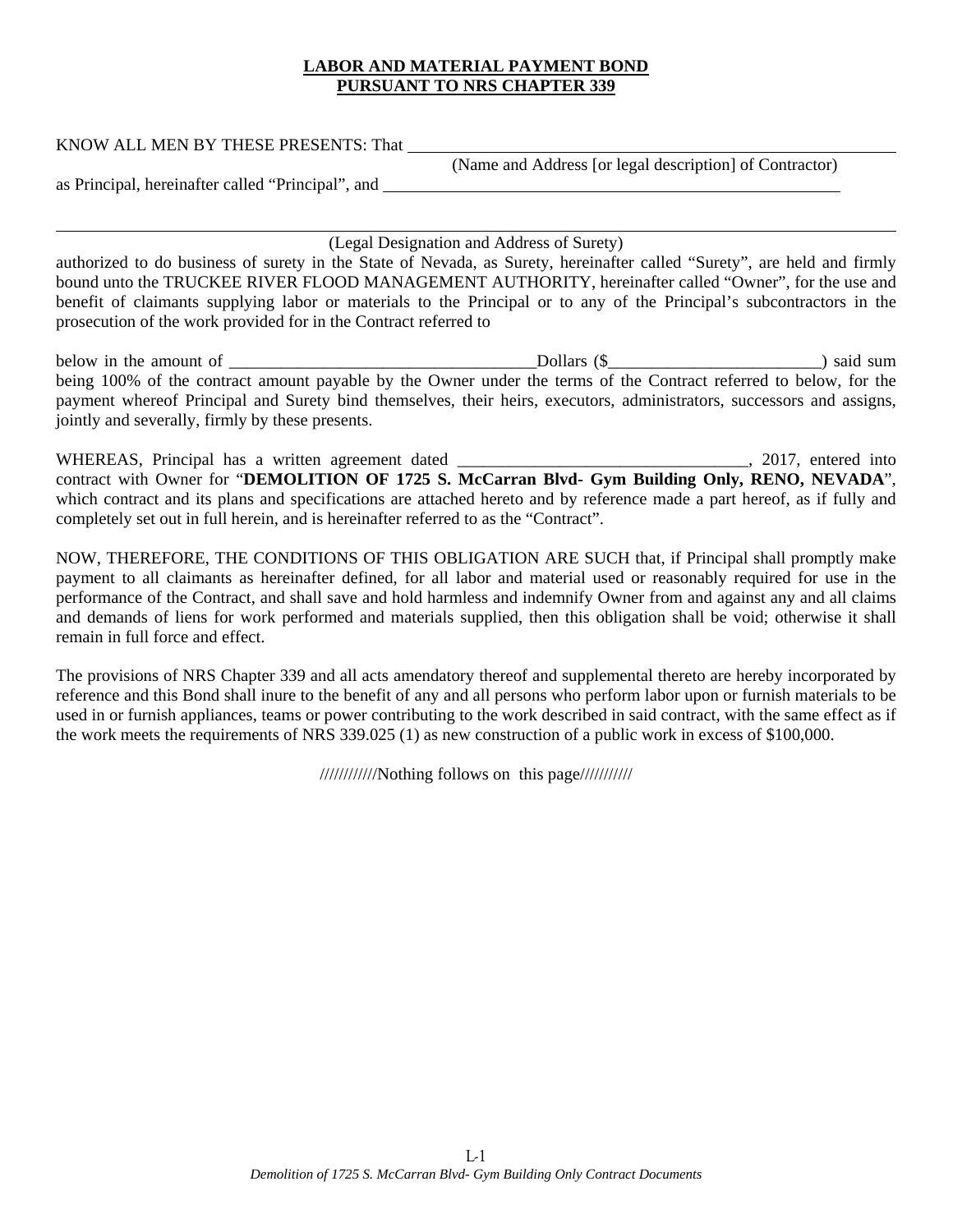|                                                                                                                                                                 | IN WITNESS WHEREOF, the above bound Principal and the above bound Surety have hereunto set their hands                                |  |
|-----------------------------------------------------------------------------------------------------------------------------------------------------------------|---------------------------------------------------------------------------------------------------------------------------------------|--|
| <u> 1980 - Johann Barn, mars ann an t-Amhain Aonaich an t-Aonaich an t-Aonaich ann an t-Aonaich ann an t-Aonaich</u>                                            |                                                                                                                                       |  |
| PRINCIPAL                                                                                                                                                       | By: (Note: Signature to be Notarized)                                                                                                 |  |
|                                                                                                                                                                 |                                                                                                                                       |  |
|                                                                                                                                                                 |                                                                                                                                       |  |
|                                                                                                                                                                 | State of Nevada, County of Washoe                                                                                                     |  |
| State of Nevada Contractor's License #<br><u> 1980 - Johann Barn, mars ann an t-Amhain Aonaichte ann an t-Aonaichte ann an t-Aonaichte ann an t-Aonaichte a</u> |                                                                                                                                       |  |
|                                                                                                                                                                 |                                                                                                                                       |  |
|                                                                                                                                                                 | <u> 1989 - Johann Barn, mars ann an t-Amhain Aonaich an t-Aonaich an t-Aonaich ann an t-Aonaich ann an t-Aonaich</u><br>Notary Public |  |
| Surety:                                                                                                                                                         |                                                                                                                                       |  |
|                                                                                                                                                                 |                                                                                                                                       |  |
| Name of Surety                                                                                                                                                  |                                                                                                                                       |  |
| By: (Note: Signature to be Notarized)                                                                                                                           |                                                                                                                                       |  |
|                                                                                                                                                                 |                                                                                                                                       |  |
|                                                                                                                                                                 |                                                                                                                                       |  |
| Attorney-in-Fact                                                                                                                                                |                                                                                                                                       |  |
| Amount of Bond Premium (to be filled in by the Surety Company):                                                                                                 |                                                                                                                                       |  |
| S                                                                                                                                                               |                                                                                                                                       |  |
| State of Nevada, County of Washoe                                                                                                                               |                                                                                                                                       |  |
|                                                                                                                                                                 |                                                                                                                                       |  |
|                                                                                                                                                                 |                                                                                                                                       |  |
| <b>Notary Public</b>                                                                                                                                            |                                                                                                                                       |  |
|                                                                                                                                                                 |                                                                                                                                       |  |
| Surety's Licensed Nevada Resident Agent:                                                                                                                        |                                                                                                                                       |  |
| Company Name                                                                                                                                                    |                                                                                                                                       |  |
|                                                                                                                                                                 |                                                                                                                                       |  |
|                                                                                                                                                                 |                                                                                                                                       |  |
| Address                                                                                                                                                         |                                                                                                                                       |  |
| Telephone                                                                                                                                                       |                                                                                                                                       |  |
|                                                                                                                                                                 |                                                                                                                                       |  |
| By: (Note: Signature to be Notarized)                                                                                                                           |                                                                                                                                       |  |
|                                                                                                                                                                 |                                                                                                                                       |  |
|                                                                                                                                                                 |                                                                                                                                       |  |
| Bond No.                                                                                                                                                        |                                                                                                                                       |  |
| State of Nevada, County of Washoe                                                                                                                               |                                                                                                                                       |  |
| Subscribed and sworn to before me this ______                                                                                                                   |                                                                                                                                       |  |
|                                                                                                                                                                 |                                                                                                                                       |  |
|                                                                                                                                                                 |                                                                                                                                       |  |
|                                                                                                                                                                 |                                                                                                                                       |  |

Notary Public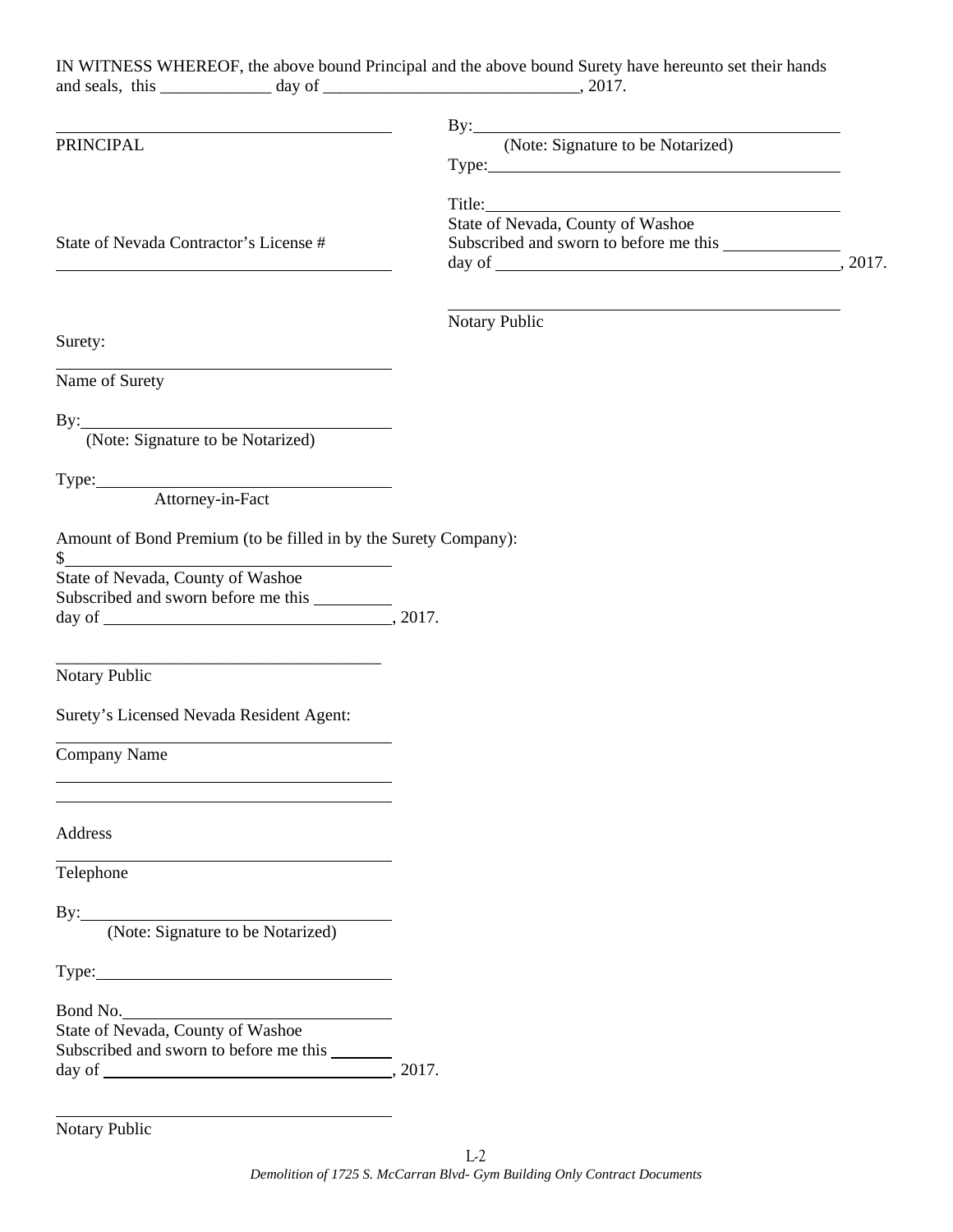#### **PERFORMANCE AND COMPLETION BOND PURSUANT TO NRS CHAPTER 339**

KNOW ALL MEN BY THESE PRESENTS: That

l

| (Name and Address [or legal description] of Contractor) |  |
|---------------------------------------------------------|--|
| As Principal, hereinafter called "Principal", and       |  |

(Legal Designation and Address of Surety)

<u> 1989 - Johann Stein, marwolaethau a bhann an t-Amhair Aonaichte an t-Amhair Aonaichte an t-Amhair Aonaichte a</u>

authorized to do business of surety in the State of Nevada, as Surety, hereinafter called "Surety", are held and firmly bound unto the TRUCKEE RIVER FLOOD MANAGEMENT AUTHORITY a body corporate and politic and a public agency in the State of Nevada, as Obligee, hereinafter called "Owner", in the amount of

Dollars (\$ terms of the Contract referred to below, for the payment whereof Principal and Surety bind themselves, their heirs, executors, administrators, successors and assigns, jointly and severally, firmly by these presents.

WHEREAS, Principal has a written agreement dated \_\_\_\_\_\_\_\_\_\_\_\_\_\_\_\_\_\_\_\_\_\_\_\_\_\_\_\_\_\_\_, 2017, entered into contract with Owner for "**DEMOLITION OF 1725 S. McCarran Blvd- Gym Building Only, RENO, NEVADA**", which contract and its plans and specifications are attached hereto and by reference made a part hereof, as if fully and completely set out in full herein, and is hereinafter referred to as the "Contract"; and

WHEREAS, said Principal is required to furnish a bond in connection with said Contract guaranteeing the faithful performance thereof; and

WHEREAS, the Principal under the terms of the Contract agrees to replace and/or repair without cost to the Owner any damage or imperfections due to faulty labor or materials incorporated in said work, including the landscaping, for a period of one (1) year, from and after the date of completion and acceptance by Owner of the work contracted to be performed.

NOW, THEREFORE, THE CONDITIONS OF THIS OBLIGATION ARE SUCH that, if Principal shall well and truly perform and complete in all its parts of the work described in said Contact within the time and in the manner therein specified and shall, for a period of six (6) months from the date of the work contracted to be performed is completed and accepted by Owner, replace and repair any and all defects arising in said work, whether resulting from defective material or workmanship, and shall also observe, perform, fulfill, and keep all and every covenant and agreement in said Contract on the part of the Principal to be kept, performed and complied with within the time and manner therein specified and shall truly and fully comply with all guarantees required in said Contract, then this obligation shall become null and void, otherwise it shall remain in full force and effect.

And the said Surety, for value received, hereby stipulates and agrees, if requested to do so by the Owner, to perform and fully complete the work mentioned and described in said Contract, pursuant to the terms, conditions and covenants thereof, if for any cause, said Principal fails or neglects to so perform and fully complete said work; the said Surety further agrees to commence said work to full completion within sixty (60) calendar days after notice thereof from the Owner, and to fully complete the same with all due diligence and in accordance with the plans and specifications.

Further, Surety for value received, hereby stipulates and agrees that no prepayment or delay in payment and no change, extension, addition or alteration of the work or any provision of the Contract or in the plans, profiles, detailed drawings, specifications, and no extension of time and no forbearance on the part of the Owner shall operate to release or exonerate the Surety upon this bond, and consent thereto without notice to or consent by Surety is hereby given, and Surety hereby waives provisions of any law relating thereto. It is expressly agreed and understood that this bond is made and executed contemporaneously with the Contract above mentioned, and in consideration of the covenants and agreements therein made and entered into on the part of the Owner; and that the due execution and delivery hereof is condition precedent to liability on the part of the Owner, on said above mentioned Contract. It is further understood and agreed that this bond is made in compliance with NRS 339.025 and all acts amendatory thereof and supplemental thereto; and that all benefits therein set forth inure to the benefits of the Owner.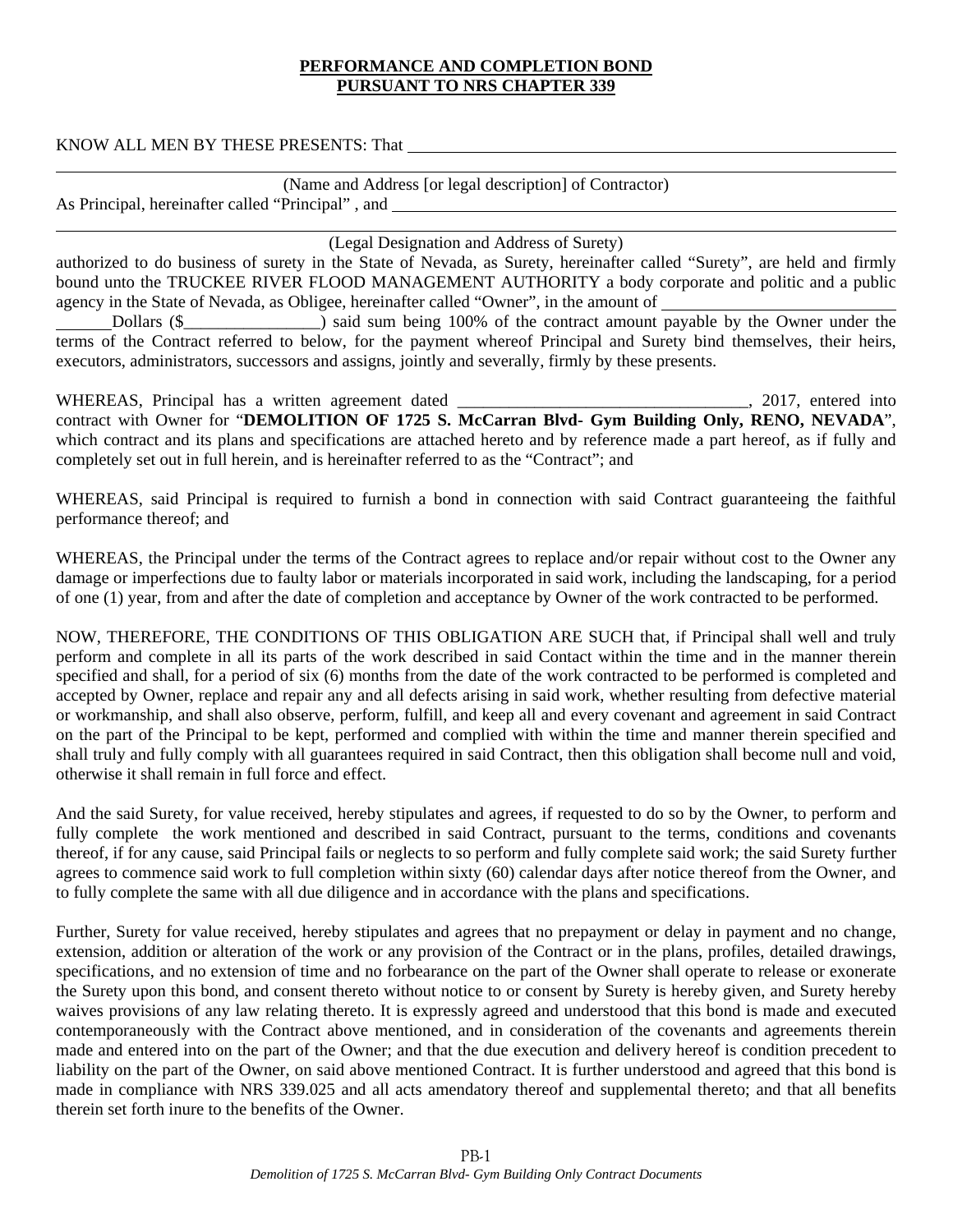| IN WITNESS WHEREOF, the above bounden Principal and the above bounden Surety have hereunto set their hands and                          |                                                                                                                                                                                                                                                                         |                                                                                                                                                                                                                                |
|-----------------------------------------------------------------------------------------------------------------------------------------|-------------------------------------------------------------------------------------------------------------------------------------------------------------------------------------------------------------------------------------------------------------------------|--------------------------------------------------------------------------------------------------------------------------------------------------------------------------------------------------------------------------------|
|                                                                                                                                         |                                                                                                                                                                                                                                                                         |                                                                                                                                                                                                                                |
| PRINCIPAL                                                                                                                               | By: (Note: Signature to be Notarized)<br>Type: The contract of the contract of the contract of the contract of the contract of the contract of the contract of the contract of the contract of the contract of the contract of the contract of the contract of the cont |                                                                                                                                                                                                                                |
| State of Nevada Contractor's License #<br><u> 1989 - Johann Stoff, amerikansk politiker (d. 1989)</u>                                   |                                                                                                                                                                                                                                                                         | Title: The contract of the contract of the contract of the contract of the contract of the contract of the contract of the contract of the contract of the contract of the contract of the contract of the contract of the con |
| State of Nevada, County of Washoe                                                                                                       |                                                                                                                                                                                                                                                                         |                                                                                                                                                                                                                                |
| Notary Public                                                                                                                           |                                                                                                                                                                                                                                                                         |                                                                                                                                                                                                                                |
| Surety:                                                                                                                                 |                                                                                                                                                                                                                                                                         |                                                                                                                                                                                                                                |
| Name of Surety                                                                                                                          |                                                                                                                                                                                                                                                                         |                                                                                                                                                                                                                                |
| By: (Note: Signature to be Notarized)                                                                                                   |                                                                                                                                                                                                                                                                         |                                                                                                                                                                                                                                |
| Type: Attorney-in-Fact                                                                                                                  |                                                                                                                                                                                                                                                                         |                                                                                                                                                                                                                                |
| Amount of Bond Premium (to be filled in by the Surety Company):<br>$\frac{1}{2}$<br>State of Nevada, County of Washoe                   |                                                                                                                                                                                                                                                                         |                                                                                                                                                                                                                                |
| <u> 1980 - Johann John Stone, markin fan it fjort fan it fjort fan it fjort fan it fjort fan it fjort fan it fjort</u><br>Notary Public |                                                                                                                                                                                                                                                                         |                                                                                                                                                                                                                                |
| Surety's Licensed Nevada Resident Agent:                                                                                                |                                                                                                                                                                                                                                                                         |                                                                                                                                                                                                                                |
| Company Name                                                                                                                            |                                                                                                                                                                                                                                                                         |                                                                                                                                                                                                                                |
| Address                                                                                                                                 |                                                                                                                                                                                                                                                                         |                                                                                                                                                                                                                                |
| Telephone                                                                                                                               |                                                                                                                                                                                                                                                                         |                                                                                                                                                                                                                                |
|                                                                                                                                         |                                                                                                                                                                                                                                                                         |                                                                                                                                                                                                                                |
|                                                                                                                                         |                                                                                                                                                                                                                                                                         |                                                                                                                                                                                                                                |
|                                                                                                                                         |                                                                                                                                                                                                                                                                         |                                                                                                                                                                                                                                |
| By: (Note: Signature to be Notarized)<br>Bond No.<br>State of Nevada, County of Washoe                                                  |                                                                                                                                                                                                                                                                         |                                                                                                                                                                                                                                |

Notary Public

l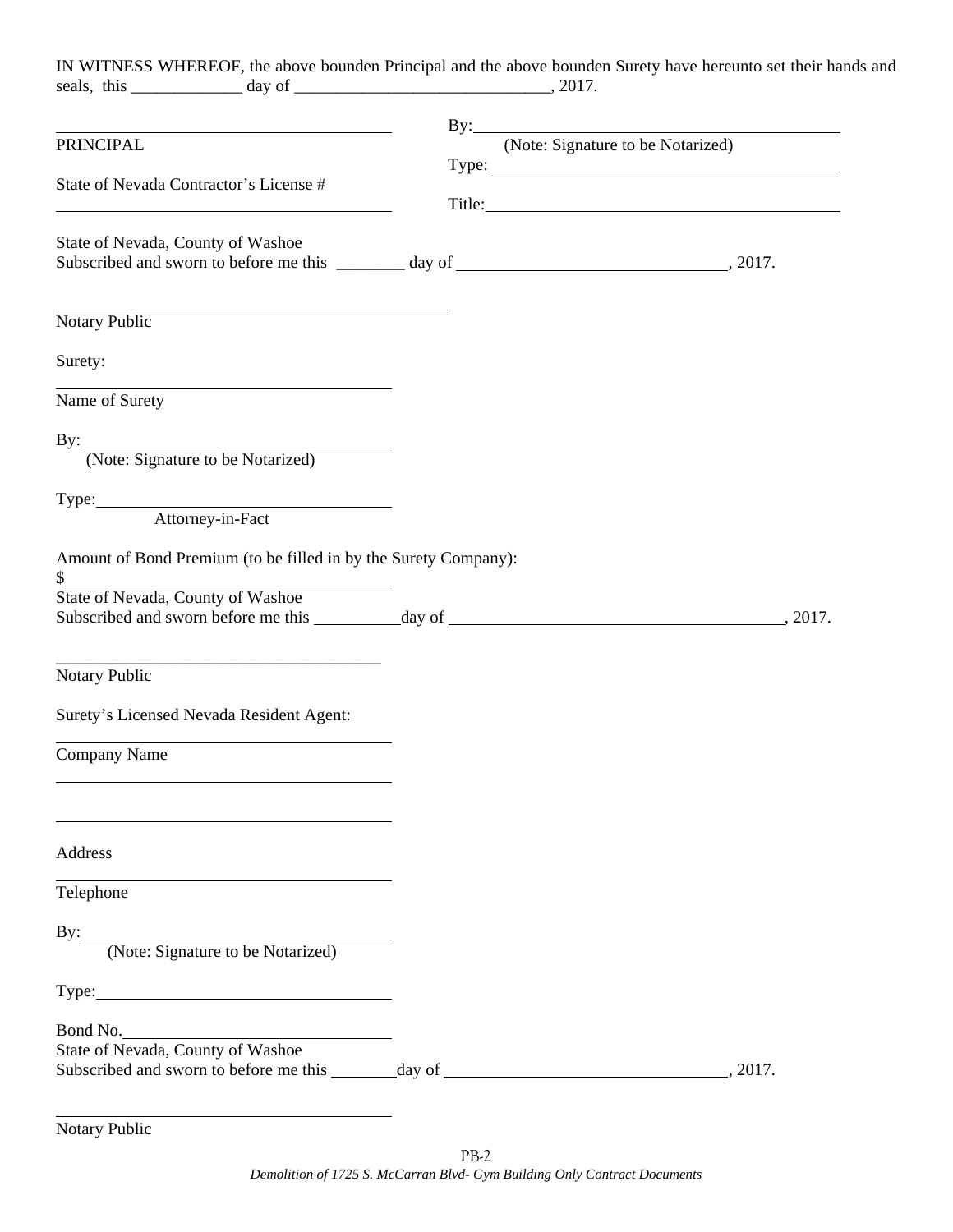#### **TRFMA / WASHOE DEPARTMENT –DEMOLITION WORK**

#### **HAZARD COMMUNICATION PROGRAM CONTRACTOR COMMUNICATION FORM**

To meet the requirements of the OSHA Hazard Communication Standard, information regarding the hazards of chemicals or compounds brought to the project site must be exchanged between the TRFMA and the Contractor. This form is designed to satisfy those communication requirements.

Project Name/Location: "**DEMOLITION OF 1725 S. McCarran Blvd- Gym Building Only, RENO, NEVADA**"

| Subcontractor:                                                          |                             |                          |  |  |  |  |  |
|-------------------------------------------------------------------------|-----------------------------|--------------------------|--|--|--|--|--|
| Nature of work to be completed:                                         |                             |                          |  |  |  |  |  |
| Effective date: Start of construction through the Notice of Acceptance. |                             |                          |  |  |  |  |  |
| Chemical Used or Storage<br>at Project in Work Area                     | <b>Required Precautions</b> | <b>Emergency Actions</b> |  |  |  |  |  |

All chemical (compounds) containers must be labeled with the name of the chemical and the hazards of that chemical. Detailed information regarding the hazards and protective measures for all chemicals found at this project can be found in the "MATERIAL SAFETY DATA SHEETS" for those chemicals and are collected in a binder labeled "MSDS HAZARD COMMUNICATION" located in the office of the Truckee River Flood Management Authority.

The Contractor is responsible to ensure that their employees and the employees of any subcontractor are informed of the information provided here.

Before contract work can begin, the Contractor must provide the TRFMA with complete "MATERIAL SAFETY DATA SHEETS" for all chemicals brought to the work area by the Contractor. All containers must be labeled with chemical name and hazard information.

Examples, but not a complete list, of chemicals requiring "MATERIAL SAFETY DATA SHEETS": Painting materials, drywall compounds, concrete hardener, caulking, ceramic tile bedding, vinyl tile adhesive, cleaning compounds, etc.

\_\_\_\_\_\_\_\_\_\_\_\_\_\_\_\_\_\_\_\_\_\_\_\_\_\_\_\_\_\_\_\_\_\_\_\_\_\_\_\_\_\_\_ \_\_\_\_\_\_\_\_\_\_\_\_\_\_\_\_\_\_\_\_\_\_\_\_\_\_\_\_\_\_\_\_\_

CONTRACTOR SIGNATURE DATE

H-1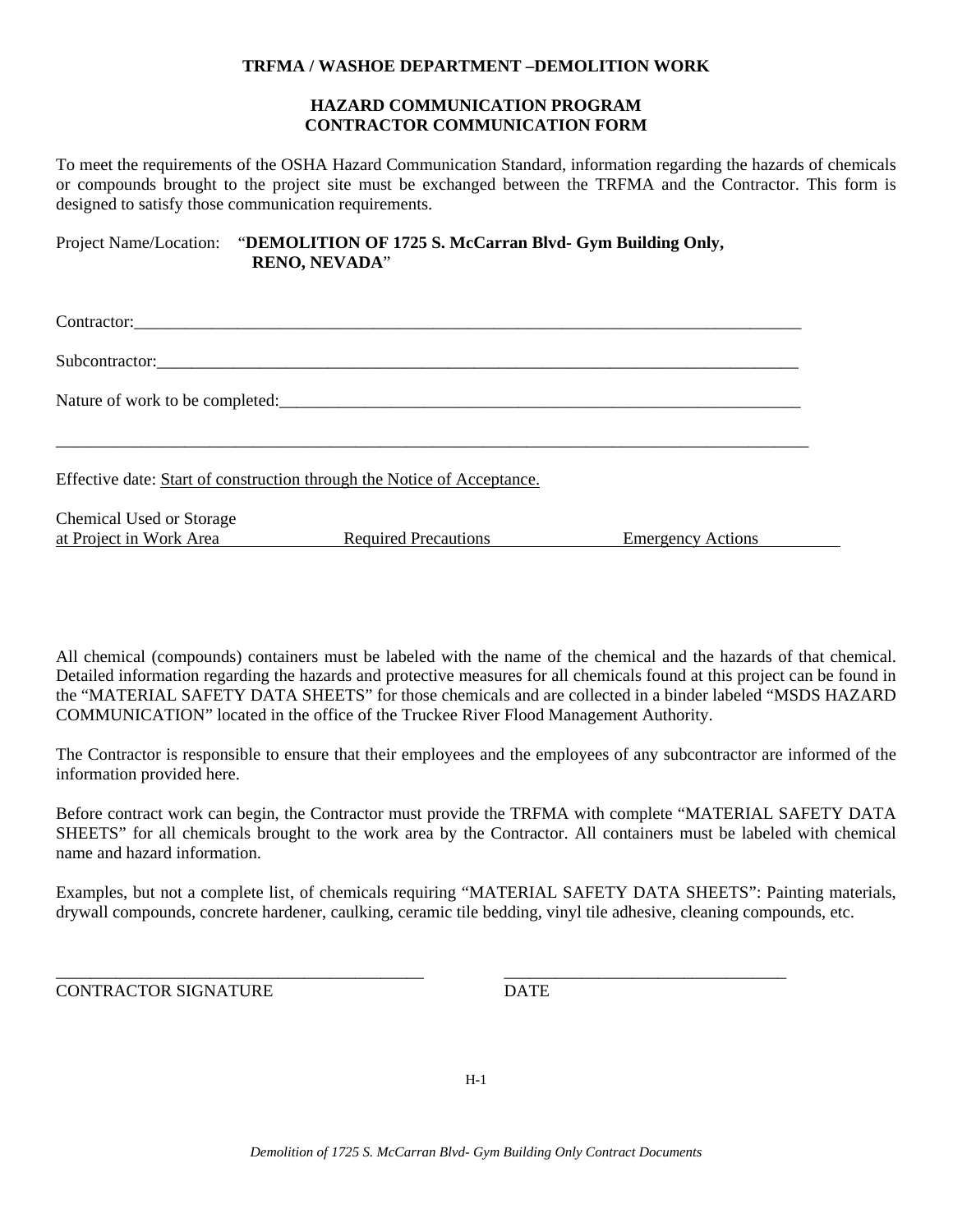# **DIVISION 1 GENERAL PROVISIONS**

(Rev. 4-6-2017)

## DEMOLITION OF 1725 S. McCarran Blvd- Gym Building Only, RENO, NV

#### **(Orange Book)**

 The specifications and provisions in the "Standard Specifications for Public Works Construction" (Orange Book) version 2016 Rev No. 9 sponsored and distributed by the Regional Transportation Commission of Washoe County, Carson City, Churchill County, City of Reno, City of Sparks, City of Yerington and Washoe County are hereby incorporated by reference and are a part of this agreement\*, with the clarifications and exceptions stated below as to Part 1, and **EXCEPT** that if there is a conflict between any provision in the Orange Book (Including Part 1 as clarified below) and a provision in any Contract Document (as defined in the Agreement), the provision in the Contract Document shall prevail.

| Orange    | Title                                          | <b>Clarifications/ Comments</b>                                                    |
|-----------|------------------------------------------------|------------------------------------------------------------------------------------|
| Book $\P$ |                                                |                                                                                    |
| 100.11    | Award of contract or rejection of<br>proposals | Criteria in NRS 332.065 (1) may be used.                                           |
| 100.13    | <b>Contract Security</b>                       | See Article 7 of Agreement.                                                        |
| 100.14    | Insurance                                      | Superseded by Article 10 and Exhibit A of<br>Agreement.                            |
| 100.39    | Delays                                         | See Article 3 in Agreement.                                                        |
| 100.35.01 | <b>Change Orders</b>                           | Percentage for overhead and profit shall be<br>5%.                                 |
| 100.42.01 | <b>Partial Payments</b>                        | See Articles 4 and 5 of Agreement.                                                 |
| 100.43.01 | Final Estimate and payment                     | See Article 5 of Agreement.                                                        |
| 100.49    | Default and termination of contract            | In addition, contract may be terminated as<br>provided in Article 12 of Agreement. |
| 100.50    | Arbitration                                    | See Article 11 of Agreement.                                                       |
|           |                                                |                                                                                    |

\* The project is not a "public work" as strictly defined in NRS 338. 010 since it is demolition and does not add capital value, but the Orange Book is adopted by reference in order to promote uniformity in contracts. In addition, NRS 338 in its entirety including exceptions as noted in 338.080 shall be adhered to. As authorized by NRS 339.025 (5), bonds are required even though this contract does not exceed \$100,000 and is not for the construction of a public building or improvement.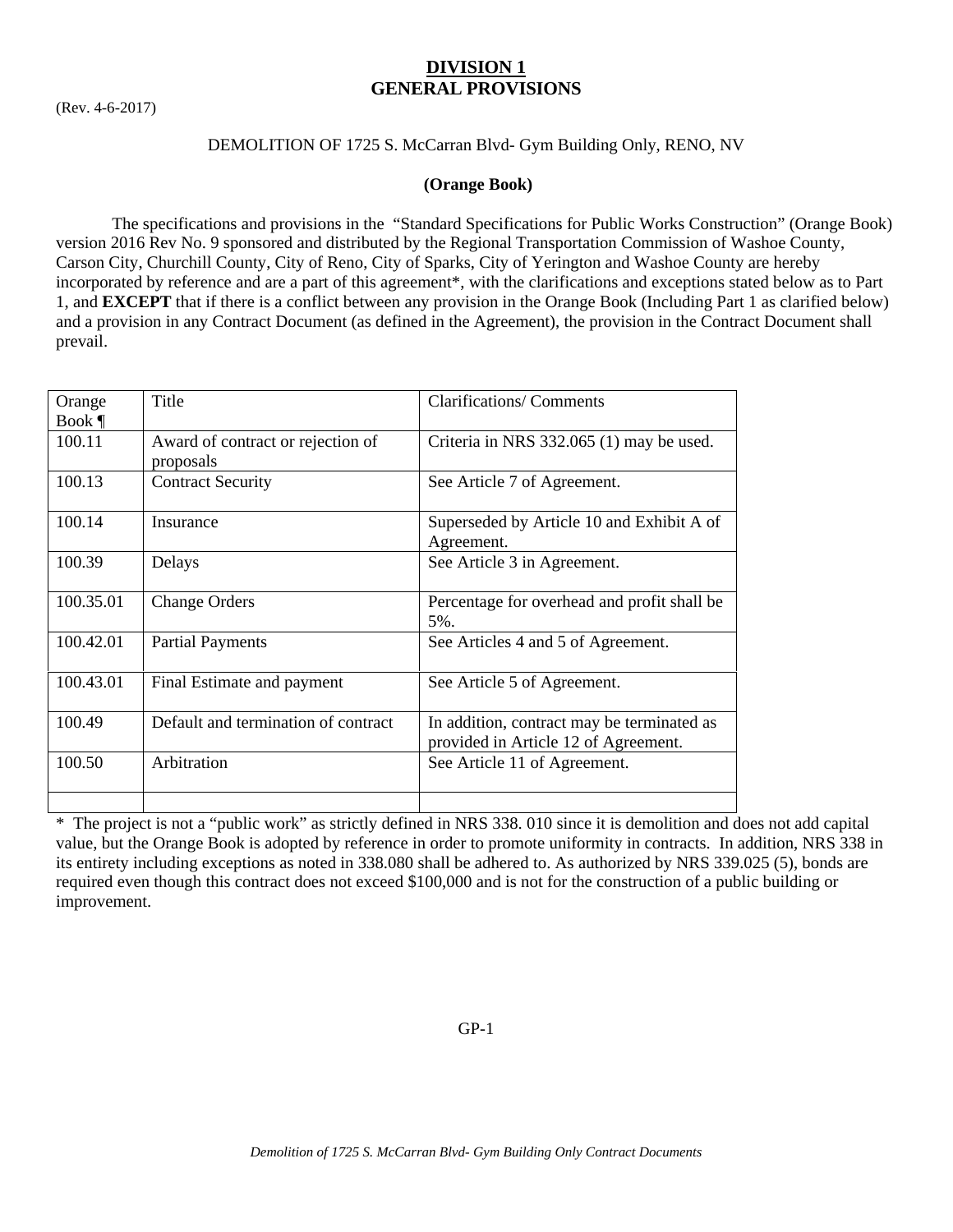## **PART 1 - GENERAL**

#### 1.01 SUMMARY

- A. Section includes: requirements for submittals.
- B. Related Sections: 01500 Temporary Facilities and Controls, 01510 Temporary Utilities, and 02221 Building **Demolition**
- C. Costs: Unless otherwise specified in the Contract Documents, all costs for preparation, reproduction, and distribution of submittals shall be borne by the Contractor and included as part of the base bid.
- D. Unless otherwise noted, make all submittals to the TRFMA's Project Manager.

#### 1.02 SUBMITTALS

- A. Work Plan: The Contractor shall prepare and submit for acceptance a work plan describing, at a minimum, the estimated duration and order in which proposing to: conduct mobilization, secure the site, provide temporary utility service (Section 01510), acquire permits, retire utilities, hazardous material abatement/removal, perform demolition operations (in detail by floor of each structure – if applicable), protect/repair/replace existing site improvements to remain, perform cleanup and final site grading, and accommodate emergency services. Specifically include, plans to meet requirements noted in section 1500, 3.01-3.08 as well as explanation for ensuring adjacent businesses/ parcels are not disturbed. Submit four (4) copies of the work plan a minimum of ten (10) calendar days before the notice to proceed. Failure to submit the Work Plan will not prevent the commencement of contract time. A "bar chart" format is acceptable for the schedule portion of the Work Plan.
- B. Photography: Using still photography, show existing conditions of adjoining construction and site improvements. Coordinate views with the TRFMA's Project Manager. Provide a video record, as follows: narrated, standard size (2 hour), color DVD videos of the total Contract area showing pre-demolition conditions (including 'USA Locate' markings and adjacent property improvements, such as sidewalks, walls, fences, landscaping, valves, etc.), and the completed demolition (including adjacent property owner improvements) with the date, time, and locations clearly defined in the film. Deliver videos as follows: pre-demolition - prior to commencing demolition operations, and post-demolition - prior to submitting final pay request.
- C. Landfill Records: Indicate receipt and acceptance of hazardous wastes, if encountered, by a landfill facility licensed to accept hazardous wastes.
- D. Statement of Refrigerant Recovery: signed by the refrigerant recovery technician responsible for recovering refrigerants (only if encountered).
- E. Traffic Control Plans: Two (2) copies of approved Traffic Control Plans, as required by Section 01500, before commencing operations requiring traffic control.
- F. Permits: Two (2) copies of all permits required by these Specifications before commencing operations.
- G. Dust Abatement Plan: Two (2) copies of the Dust Abatement Plan approved by the Washoe TRFMA District Health Department's Air Pollution Control Division, prior to commencing demolition operations.

# END OF SECTION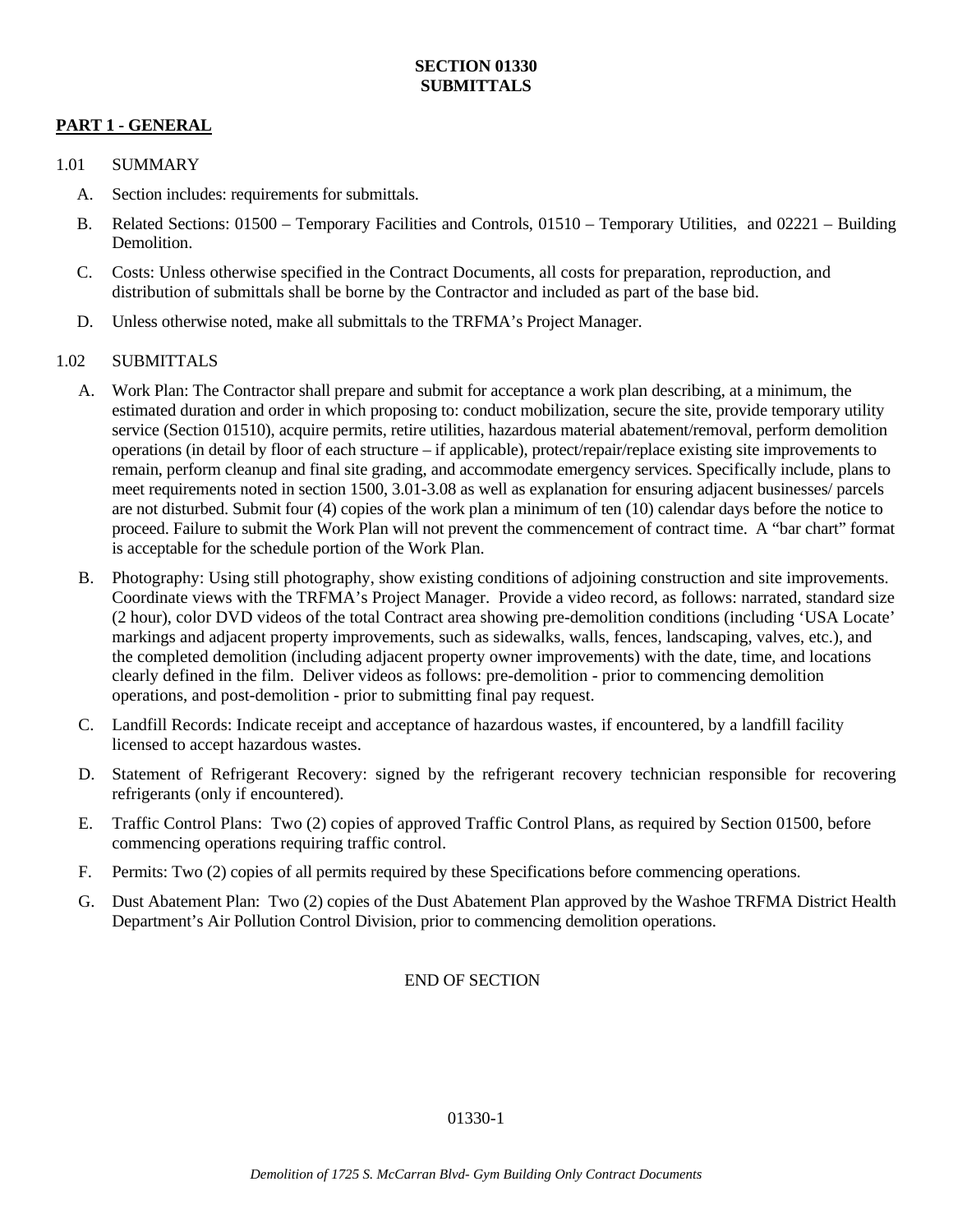### **SECTION 01500 TEMPORARY FACILITIES AND CONTROLS**

#### **PART 1 - GENERAL**

#### 1.01 SUMMARY

- A. Section Includes: Requirements for construction facilities and temporary controls.
- B. Related Section: 01510 Temporary Utilities.
- C. Costs: Unless otherwise specified in the Contract Documents, all costs for installation, operation, maintenance and removal of all temporary facilities and controls shall be borne by the Contractor and included as part of the Base Bid.

#### 1.02 SUBMITTALS

A. General: Make submittals in accordance with Section 01330.

#### 1.03 PROJECT CONDITIONS

- A. Conditions of Use: Keep temporary services and facilities clean and neat in appearance. Operate in a safe and efficient manner. Relocate temporary services and facilities as the Work progresses.
	- 1. Take necessary fire prevention measures.
	- 2. Do not allow hazardous, dangerous, or unsanitary conditions, or public nuisances to develop or persist on-site.
- B. 24 Hour Contact: Contractor shall designate an employee or agent with a 24-hour phone number for reporting problems associated with the construction to be contacted by the Owner and businesses in the area.

#### **PART 2 - PRODUCTS**

- 2.01 MATERIALS
	- A. General: Contractor may use undamaged, previously used materials and equipment in serviceable condition for temporary facilities. Provide materials and equipment suitable for use intended.

#### **PART 3 - EXECUTION**

- 3.01 BARRIERS, WARNING SIGNS, AND LIGHTS
	- A. General: Provide barriers, warning signs, lights, guard rails, lights, etc. as may be required to adequately protect the public from hazards resulting from the Work and to exclude unauthorized persons from the Work. Provide for public protection as required by law and ordinance.
		- 1. Continuously maintain protection as necessary to protect the Work as a whole and adjacent property and improvements from accidents, injuries or damage.
		- 2. Provide barricades at all open excavations and elsewhere as may be directed or required for public and workmen protection. During nighttime hours and where appropriate and needed, provide warning lights, including flashing red or amber lights.
		- 3. No water or contamination shall discharge into the Truckee River or the Pioneer Ditch from this project.

#### 3.02 FIRST AID FACILITIES

 A. General: Provide personnel trained in first aid and certified as approved by Nevada Department of Labor and Industries. Provide first aid kits on site; types and quantities in accordance with requirements of State and local authorities.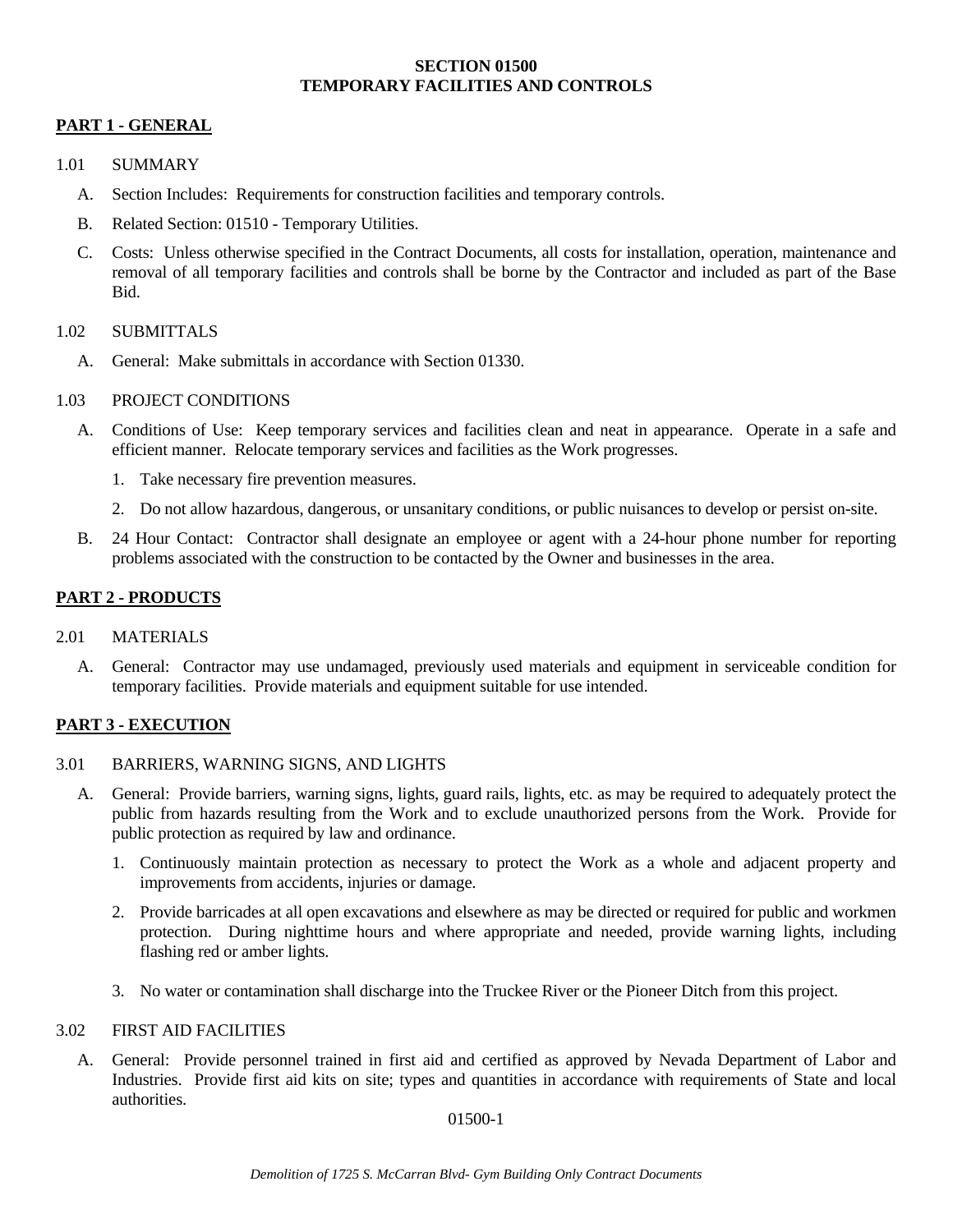#### 3.03 WASTE COLLECTION AND DISPOSAL

- A. General: Collect waste from construction areas and elsewhere daily. Dispose of all refuse and waste material off Owner's property. Do not stockpile waste material on site. Immediately clean up any spilled material.
	- 1. Provide on-site containers for collection of waste materials, debris and rubbish.
	- 2. Handle and dispose flammable, hazardous, and toxic waste materials separately from other waste; dispose of material lawfully.

#### 3.04 DUST AND POLLUTION CONTROL

- A. Dust Control: Contractor shall prevent dust from being generated during construction in compliance with all applicable City, TRFMA, State, and Federal regulations. Contractor shall be solely responsible for mitigation of dust during construction, and until Final Acceptance of the Project by the TRFMA.
- B. Pollution Control: Comply with all pollution control regulations in effect at site for all materials, soils, equipment and Work procedures used on the Project. If the Contractor causes a release of contaminants, the Contractor shall be responsible for all costs associated with clean up of that release.
	- 1. Provide methods, means and facilities required to prevent contamination of soil, water or atmosphere by the discharge of noxious substances from construction operations. Perform emergency measures required to contain spillages, and to remove contaminated soils or liquids.
	- 2. Take measures to prevent harmful substances from entering public sewers.
	- 3. Maintain equipment so that it does not release unnecessary air pollution.

#### 3.05 NOISE CONTROL

- A. Intent: The purpose of this Specification is to alert the Contractor of the necessity for maintaining a noise control program during the entire construction period. Control and restrict noise levels to those permitted by the City of Reno and as specified herein. The maximum interior noise levels in receiver buildings during daytime hours shall not exceed 55 dBA; during nighttime hours, the maximum noise level shall not exceed 45 dBA, unless otherwise approved in writing by the City of Reno and the Washoe TRFMA Project Representative. Limit noise-generating construction activities to hours set by the City of Reno Noise Ordinance.
- B. Outdoor Vehicle and Internal Combustion Engine Noise: The maximum permissible sound levels which will be allowed shall be 60 dBA unless otherwise approved in writing by the City of Reno and the Washoe TRFMA Project Representative. This may be exceeded by the following types of equipment between the hours of 7:00 a.m. and 10:00 p.m. on weekdays, and between the hours of 9:00 a.m. and 10:00 p.m. on weekends, as measured from the real property of another, or at a distance of 50 feet from the equipment (whichever is greater), by no more than 25 dBA for crawlers, tractors, dozers, rotary drills and augers, loaders, power shovels, graders, and compressors.

#### 3.06 TRAFFIC REGULATIONS

- A. General: Conduct operations in such a manner to avoid unnecessary interference to existing pedestrian and vehicle traffic.
- B. Contractor Responsibilities: Contractor shall be responsible for the following:
	- 1. Obtaining permits and inspections necessitated by the use of public streets, sidewalks, curbs, and paving. Post guarantees and bonds that may be required, and repair and make good any damages thereto, acceptable to the authorities having jurisdiction. Pay all fees.
	- 2. Controlling construction traffic within and adjacent to the site. Keep streets adjacent to the site open to vehicular and pedestrian traffic. Maintain constant access for police, fire and ambulance service.
	- 3. Providing safeguards as required or necessary, and effectively control such traffic to provide minimum hazard to the Work and all persons. Scheduling of temporary street blockages and detours shall be coordinated with the City Police, Fire Department, and City Engineering Department; provide appropriate signage for rerouting of traffic.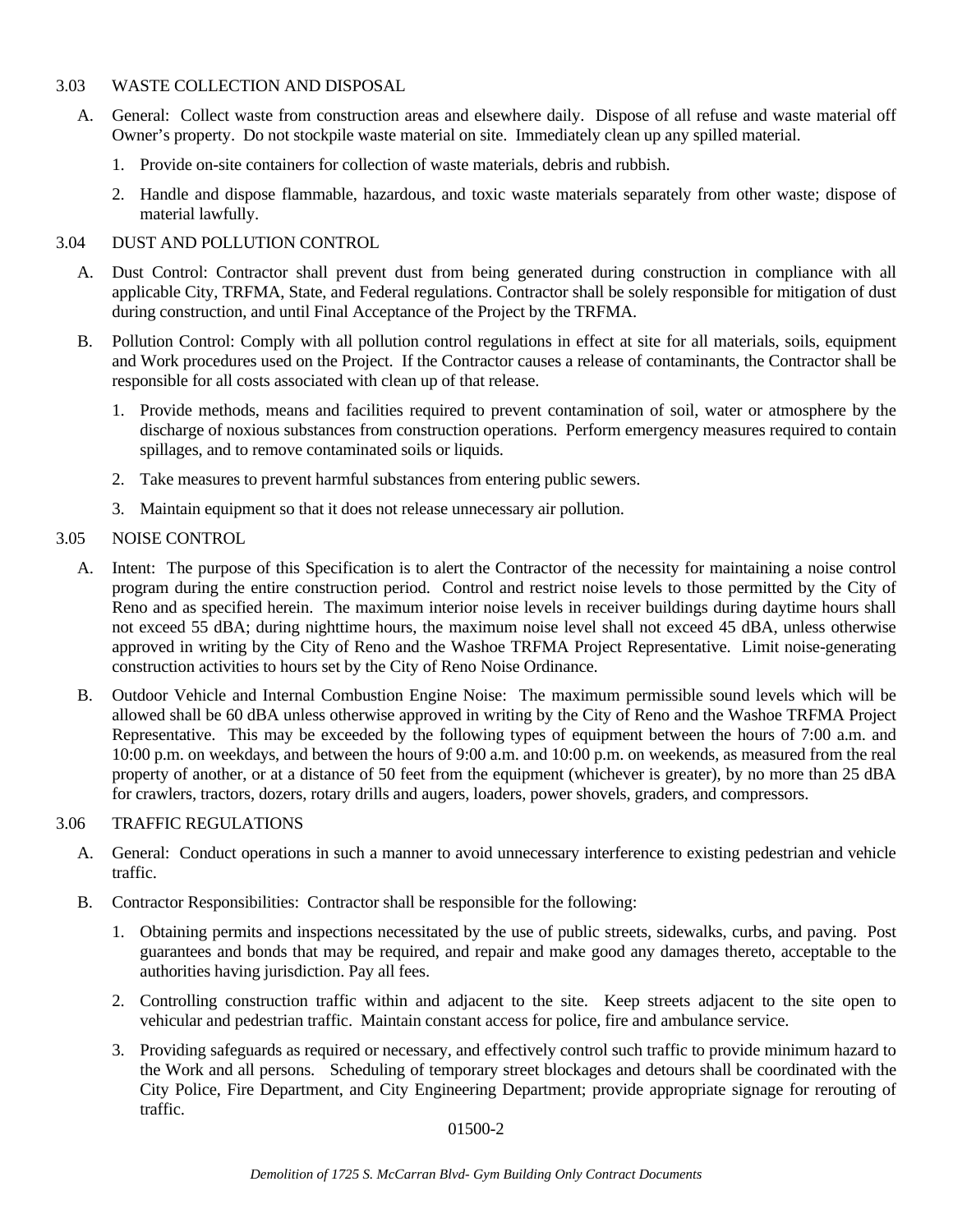- 4. Mud tracked onto City streets by any activity related to the Project shall be minimized. This shall be done by washing vehicle wheels before they enter the public right-of-ways and by sweeping streets. The streets shall be clear of mud, dust and debris at the end of each days work activities; during the day any built-up of same shall be removed.
- 5. Indicate on a 24-hour basis all restricted and dangerous conditions existing on or adjacent to the site. Illuminate barricades, danger signals, warning signs and obstructions at night. Keep warning lights burning from one hour before sunset until one hour after sunrise.
- 6. Comply with all requirements regarding traffic, truck movement, hours of operation, safeguards, and all other actions set by the City of Reno and the Nevada Department of Transportation and as required to protect the life, health and safety of the public and workers.
- C. Traffic Control Devices: Contractor shall provide and maintain traffic lights, flaggers, signs and other traffic control devices as required by the City of Reno and as necessary to warn and protect the public from injury or damage as a result of the Contractor's operations.

## 3.07 FIELD OFFICES & SHEDS

- A. Contractor's Field Office: Contractor shall provide his own construction field office as needed by Contractor.
- B. Sheds: Furnish, install and maintain storage sheds as needed for construction by the Contractor.
- C. Staging Area: A 100 ft x 200 ft area will be provided to the contractor upon request in the North Parking lot of 1725 S. McCarran Blvd- Gym building only or another location that is equally near to the site as chosen by TRFMA. No material shall be stored there except for the temporary parking of construction vehicles. Security for this site will be the contractor's responsibility. Upon project completion the site must return to the condition in which it was prior to use.
- 3.08 TERMINATION, AND REMOVAL
	- A. Unless the TRFMA Construction Manager requests that it be maintained longer, remove each temporary facility when the need has ended, when replaced by authorized use of a permanent facility, or no later than Substantial Completion. Complete or, if necessary, restore permanent construction that may have been delayed because of interference with the temporary facilities. Repair damaged Work, clean exposed surfaces, and replace construction that cannot be satisfactorily repaired.

END OF SECTION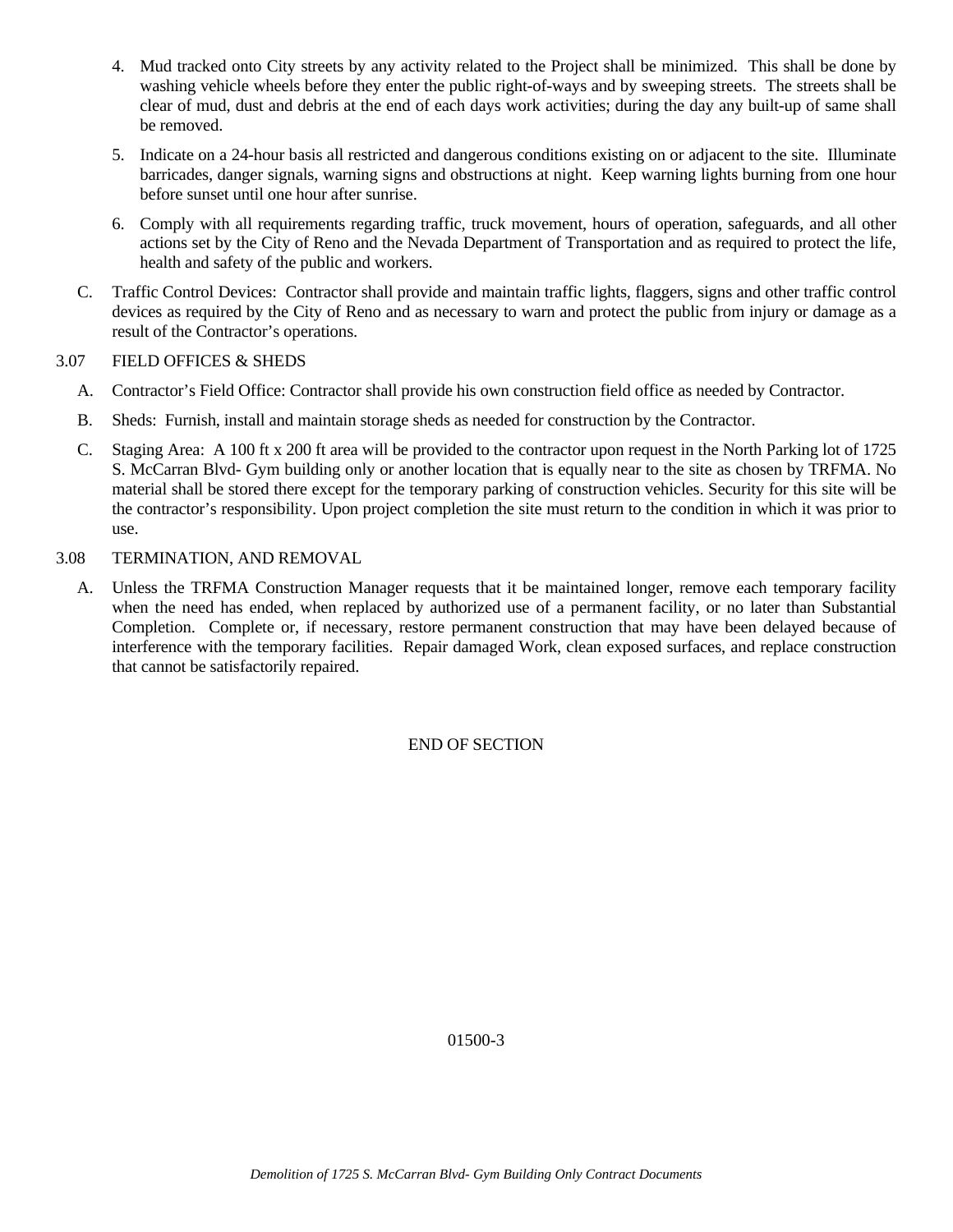#### **SECTION 01510**

#### **TEMPORARY UTILITIES**

## **PART 1 - GENERAL**

#### 1.01 SUMMARY

- A. Section Includes: Requirements for temporary utilities.
- B. Related Section: 01500 Temporary Facilities and Controls: Mobilization and staging plan; operation, termination, and removal of temporary facilities and utilities.
- C. Costs: All costs for furnishing, installation, operation, maintenance and removal of all temporary utilities shall be borne by the Contractor and included as part of the Base Bid. Apply for all permits. Where utility company provides only part of the service, provide the remainder with matching, compatible materials and equipment at no additional cost.

#### 1.02 PROJECT CONDITIONS

- A. Temporary Utilities: Prepare a schedule indicating dates for implementation and termination of each temporary utility. Make all temporary connections to utilities and services in locations acceptable to the TRFMA and local authorities having jurisdiction. Furnish all necessary labor and materials, and make all installations in a manner subject to the acceptance of such authorities.
	- 1. Restore the services and sources of supply to proper operating condition as relevant and as directed the TRFMA Project Manager.

#### 1.03 PROTECTION OF PUBLIC UTILITIES

- A. For any required excavation, the Contractor shall be responsible for location of existing underground utilities. Locate the utilities from the respective utility companies, and by using an on-site locating service. The Contractor shall notify the concerned utility company at least 72 hours in advance of the time when the locations need to be marked to ensure that there is no delay. The Contractor shall pay for private on-site locating service and any other locating fees.
- B. Contractor shall coordinate its work with the work of the utility companies and shall notify the Construction Manager in advance of any conflicts affecting the Construction Progress Schedule.
- C. Proceed with sufficient caution to preclude damaging any utilities known or unknown. In the event unidentified utilities are encountered, or conflicts are identified, notify the Construction Manager immediately. In the event utilities are damaged during construction, temporary services and/or repairs must be made immediately to maintain continuity of service at the Contractor's expense.
- D. The utility companies shall witness or perform all shutdowns, connections, and/or disconnection's according to the usual procedures of each utility company. No interruptions of service will be allowed without prior approval of the utility company. Comply with the minimum notice required by each utility company for approval, to allow written notice to affected users prior to the interruption.
- E. Irrespective of any other provisions in the Contract Documents, any resultant damages to utilities or from the stoppage of utility service shall be the sole liability of the Contractor. The Contractor shall hold harmless the TRFMA from any claims for damages resulting from the disruption of, or damage to, utility services.
- F. The Contractor shall be entirely responsible for coordinating the moving or adjustment of affected utilities. Any delays resulting from utility adjustments shall also be the Contractor's responsibility and no compensation shall be made.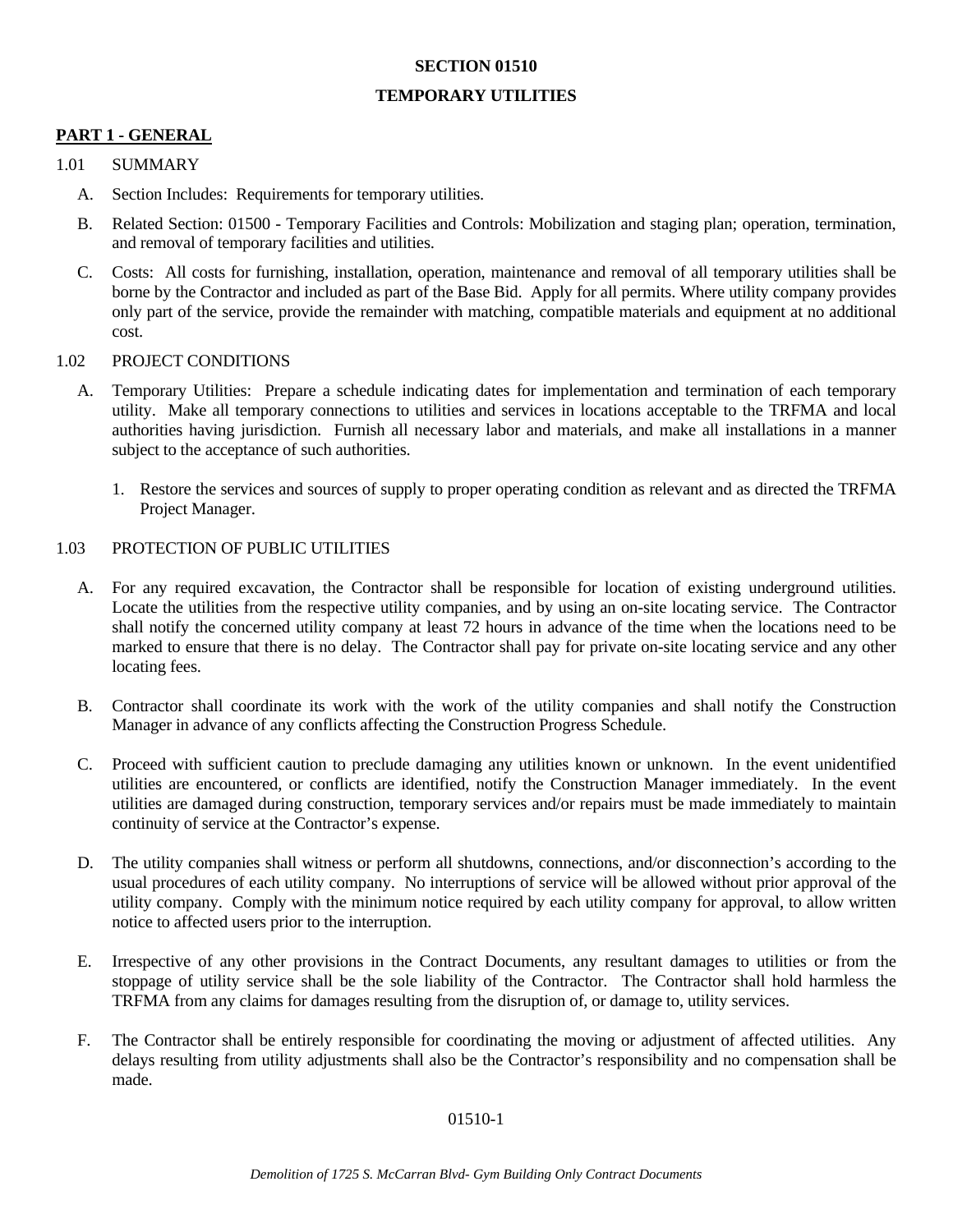### **PART 2 - PRODUCTS**

#### 2.01 MATERIALS

 A. General: Contractor may use undamaged, previously used materials and equipment in serviceable condition. Provide materials and equipment suitable for use intended.

### **PART 3 - EXECUTION**

#### 3.01 INSTALLATION (GENERAL)

- A. General: Make all arrangements with the local utility companies for temporary service to the construction site. Where utility company provides only part of the service, provide the remainder with matching, compatible materials and equipment. Comply with company recommendations. Provide adequate capacity at each stage of construction.
- B. Use qualified personnel for installation of temporary facilities. Locate facilities where they will serve the Project adequately and result in minimum interference with performance of the Work. Relocate and modify facilities as required.
- C. Provide each facility ready for use when needed to avoid delay. Maintain and modify as required. Do not remove until facilities are no longer needed or are replaced by authorized use of completed permanent facilities.

#### 3.02 TEMPORARY ELECTRICITY AND LIGHTING

- A. General: The electrical service shall be of adequate capacity for all construction tools and equipment without overloading the temporary facilities. Provide all equipment (transformers, meters, overload protected disconnects, main distribution switch gear, cable, etc.) necessary for temporary power and lighting. Coordinate all power and lighting requirements with the various trades.
	- 1. Provide weatherproof, grounded electric power service and distribution system of sufficient size, capacity, and power characteristics during construction period. Provide circuit breaker protection for each outlet.
	- 2. Provide duplex receptacle outlets equipped with ground-fault circuit interrupters, reset button, and pilot light for connection of power tools and equipment.
	- 3. Install wiring overhead and rise vertically where least exposed to damage. Where permitted, wiring circuits not exceeding 125 volts, ac 20 Ampere rating, and lighting circuits may be non-metallic sheathed cable where overhead and exposed for surveillance.
	- 4. Install and operate temporary lighting that will fulfill security and protection requirements.

#### 3.03 TEMPORARY WATER

- A. General: Install water service and distribution piping of sizes and pressures adequate for construction until permanent water service is in use. Make all temporary connections to existing mains. Provide temporary meter. Provide temporary piping, manifolds, booster pumps, double backflow preventer, etc. as required.
- B. Drinking Water: Furnish drinking water with suitable containers and cups for use by employees.
- D. Should Contractor desire to obtain water from fire hydrants, approval must be obtained from the City of Reno Water Department and Reno Fire Department.

#### 3.04 TEMPORARY FIRE PROTECTION

 A. Unless fire protection needs are supplied by functional permanent facilities, install and maintain temporary fire protection facilities of the types needed to protect against reasonably predictable and controllable fire losses. Comply with requirements of the Reno Fire Department and with NFPA 10 "Standard for Portable Fire Extinguishers" and NFPA 241 "Standard for Safeguarding Construction, Alterations, and Demolition Operations".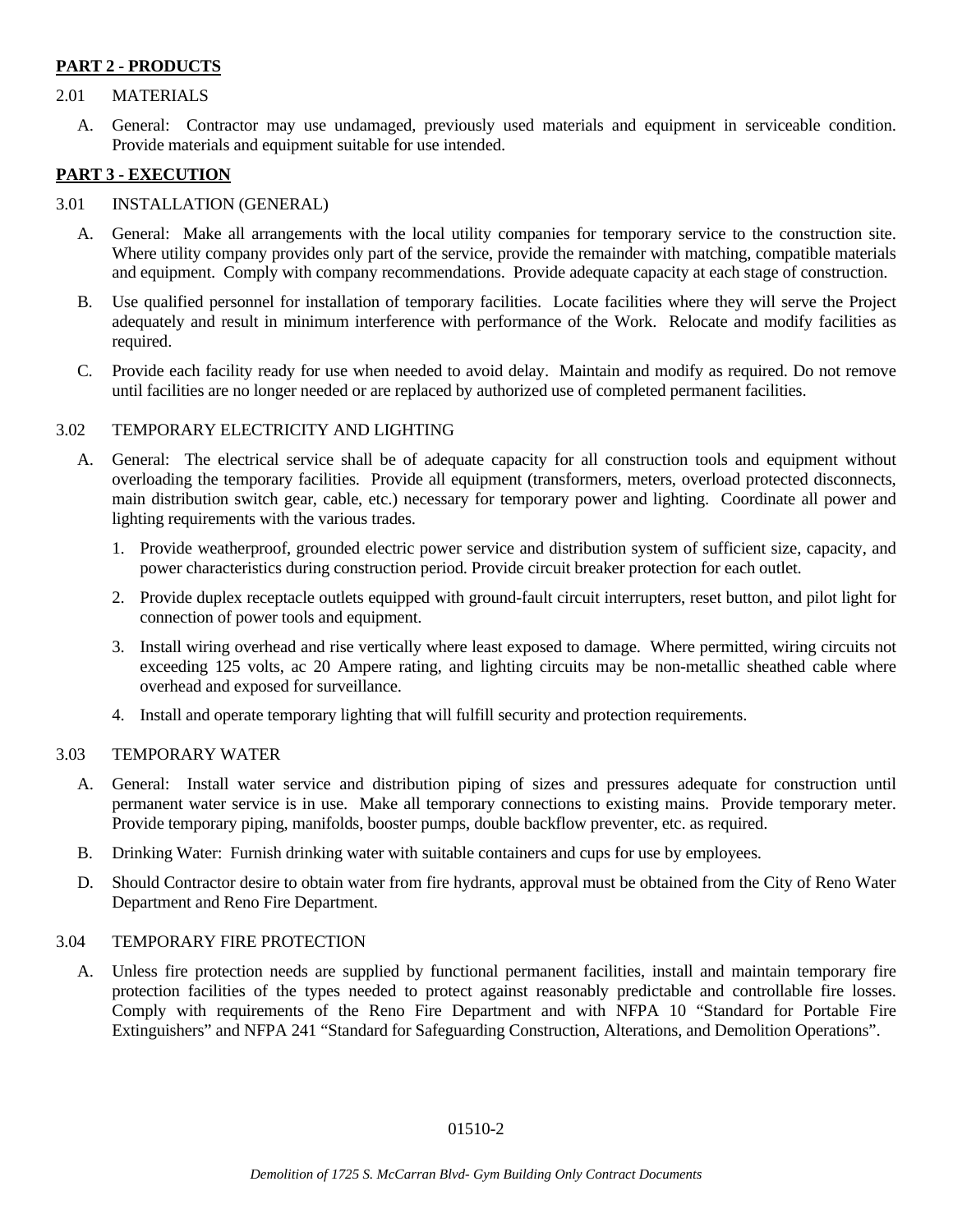#### 3.05 SANITARY FACILITIES

- A. Temporary Toilets: Provide self-contained single-occupant toilet units of the chemical, aerated circulation, or combustion type, properly vented and fully enclosed with a glass fiber reinforced polyester shell or similar nonabsorbent material. Comply with regulations and health codes for the type, number, operation and maintenance of facilities. At a minimum, pump out, clean and disinfect and install fresh chemicals weekly. Install where facilities will best serve the Project needs.
- B. Wash Facilities: Install wash facilities as required by local or State codes and regulations.

#### 3.06 TELEPHONE SERVICE

 A. Telephone Service: Provide a portable cellular telephone set in the field office for the Superintendent's use in making and receiving telephone calls as needed by Contractor.

#### 3.07 OPERATION, TERMINATION, AND REMOVAL

A. General: Refer to Section 01500 "Temporary Facilities and Controls".

END OF SECTION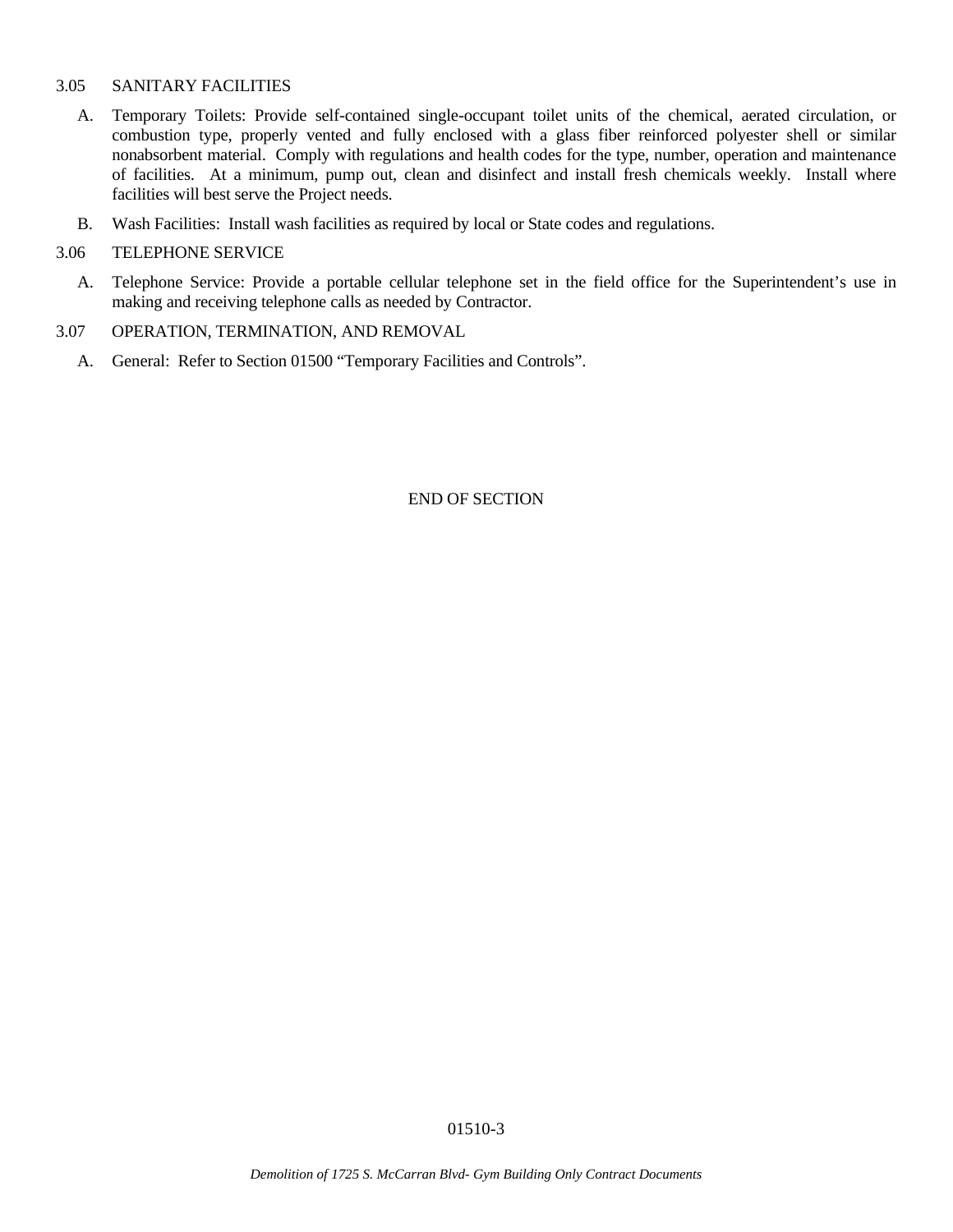# **DIVISION 2 SECTION 02221 - BUILDING DEMOLITION**

# **PART 1 – GENERAL**

### 1.01 SUMMARY

- A. Definitions:
	- 1. Remove: Detach items from existing construction and legally dispose of them off-site unless indicated to be removed, removed and salvaged, or recycled.
	- 2. Existing to Remain: Existing items of construction that are not to be removed and that are not otherwise indicated to be removed, removed and salvaged, or recycled.
- B. Environmental Regulatory Requirements: See Section 01500 for dust and pollution control requirements.
- C. Standards: Comply with ANSI A 10.6 and NFPA 241.
- D. Project Conditions:
	- 1. Conduct building demolition operations to minimize impacts to TRFMA's and local business' operations.
		- a. Provide not less than 5 working days notice to TRFMA and adjacent businesses of activities that will affect their operations.
		- b. Maintain access to existing walkways, exits, streets, and other adjacent occupied or used facilities, in accordance with the approved pedestrian control plan.
	- 2. Owner assumes no responsibility for buildings or structures to be demolished. Owner will maintain conditions existing at time of mandatory pre-bid walk-through as far as practical.
- E. Do not use the project site or public streets and alleys to store or sell removed items or materials.

## 1.02 EXECUTION

- A. Survey existing conditions and correlate with requirements indicated to determine extent of building demolition required.
- B. When unanticipated mechanical, electrical, or structural elements are encountered, investigate and measure the extent of the element. Notify the TRFMA's Project Manager immediately, then promptly submit a written report of the situation, with recommendations for remediation, to the TRFMA's Project Manager.
- C. Perforate or break any floors not removed if there is a basement to existing subgrade to ensure groundwater can drain from said structures.
- D. Refrigerant: If encountered, remove and store refrigerants according to 40 CFR 82 and local regulations, and submit documentation in accordance with these Specifications.
- E. Existing Utilities:
	- 1. Locate, identify, disconnect, and seal or cap off indicated utilities serving the building to be demolished. Coordinate capping or abandoning any sewer or storm drain service with City of Reno Sewer Line Division, water with TMWA, and power and gas with NV Energy.
	- 2. Maintain utility services indicated to remain and protect them against damage during demolition operations.
		- a. Do not interrupt existing utilities serving adjacent occupied or operating facilities unless authorized in writing by the TRFMA's Project Manager and affected utility.
		- b. Provide temporary services during interruption to existing utilities, as acceptable to the TRFMA's Project Manager and affected utility.
		- 3. Abandon existing below-grade utilities and below-grade utility structures. Cut utilities flush with grade or within adjacent utility junction box as appropriate and in coordination with TRMA's Project Manager.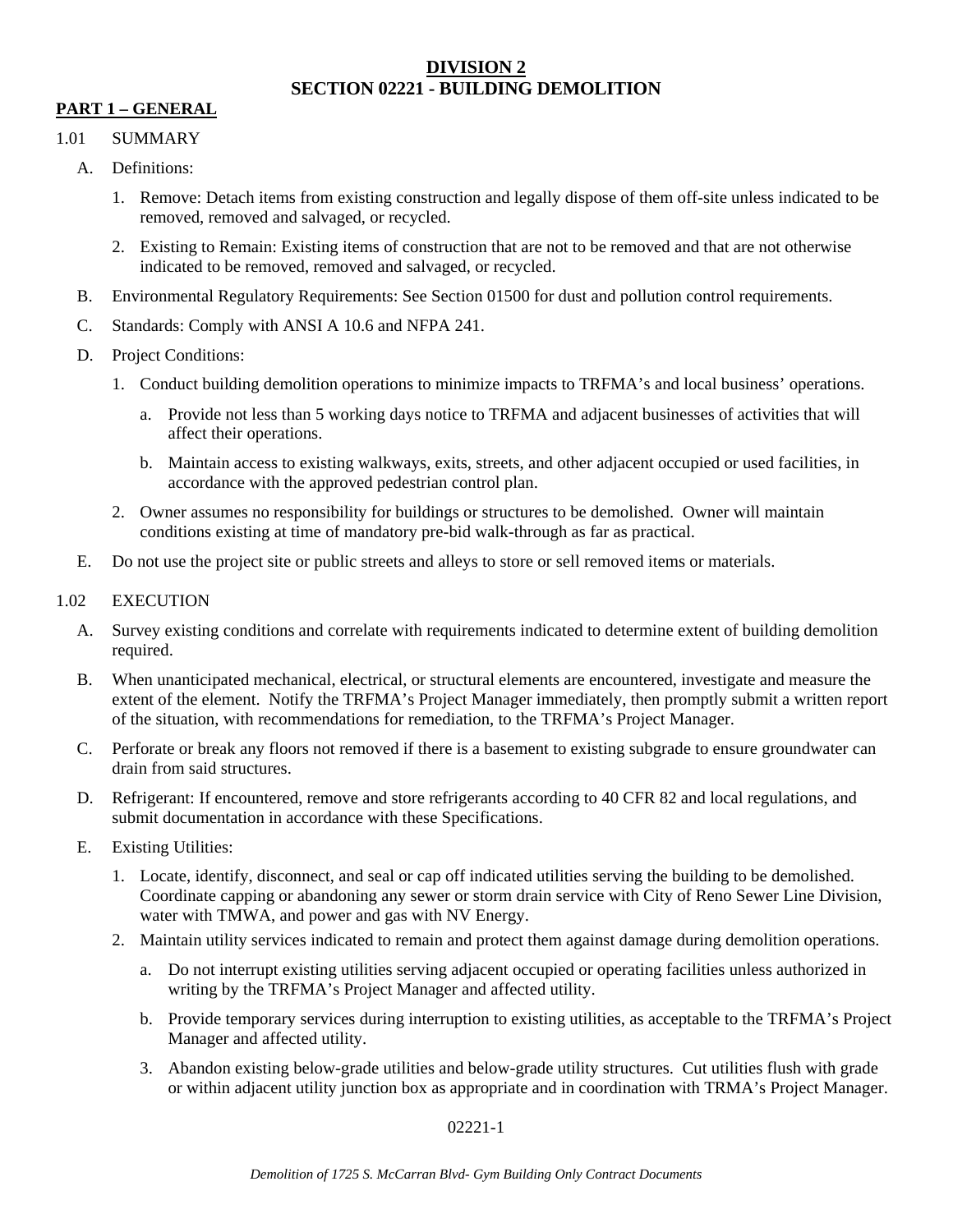- F. Temporary Shoring: Provide and maintain interior and exterior shoring, bracing, or structural support to preserve stability and prevent unexpected movement or collapse of building being demolished or adjacent buildings and infrastructure.
- G. Existing Facilities: Protect adjacent walkways, loading docks, building entries, streets, and other building facilities during demolition operations.
- H. Existing Items to Remain: Protect construction indicated to remain against damage and soiling during demolition.
- I. Demolition General:
	- 1. Obtain a demolition permit from the City of Reno Building Department before beginning demolition operations. Provide a copy of this permit to the TRFMA's Project Manager and maintain a copy of this permit on-site at all times. Contact the City of Reno for a demolition permit.
	- 2. Perform demolition and hauling operations between 7:00 a.m. and 5:30 p.m., Monday through Friday, including legal holidays. If desiring to perform work outside these hours, request a variance, in writing, to the TRFMA's Project Manager at least 5 working days prior to performing Work. Do not perform any work outside these hours without written permission from the TRFMA's Project Manager.
- J. Engineering Surveys: As the Work progresses perform surveys to detect hazards that may result from building demolition activities.
- K. If electing Mechanical Demolition:
	- 1. Remove building intact when permitted by authorities having jurisdiction.
	- 2. Proceed with demolition of structural framing members systematically, from higher to lower level.
	- 3. Remove debris from elevated portions by chute, hoist, or other device that will convey debris to grade level in a controlled descent.
	- 4. Concrete: Cut concrete full depth at junctures with construction to remain, using power-driven saw or other approved means, then remove concrete between saw cuts.
	- 5. Masonry: Cut masonry at junctures with construction indicated to remain, using power-driven saw or other approved means, and then remove masonry between saw cuts.
	- 6. Concrete Slabs-on-Grade: For purposes of future dust and weed control, leave the Slab on Grade for the building but at direction of TRFMA Project Manager remove any remnant site SOG concrete for safety purposes and blend with adjacent grade. To do so saw-cut perimeter of area to be demolished at junctures with construction indicated to remain or other approved means, then break-up and remove.
- L. If electing Explosive Demolition:
	- 1. Obtain an Explosive Permit from City of Reno Fire Department before commencing demolition operations.
- M. Repairs: Promptly repair damage to adjacent construction caused by building demolition operations.
- N. Recycling Demolished Materials: All materials resulting from demolition operations shall become the property of the Contractor. Recycling of materials is strongly encouraged. Transport recyclable materials off Owner's property and legally dispose of them.
- O. Disposal of Demolished Materials: Except for items identified as Existing to Remain, remove demolished materials from project site and legally dispose of them in an approved landfill.
	- 1. Do not allow demolished materials to accumulate on-site. Do not burn demolished materials.
	- 2. Remove and transport debris in a manner that will prevent spillage on adjacent surfaces and areas.

The Owner holds title to all real property within the Project limits. The Contractor is entitled to all salvage value, if any exists, for the demolition work under this contract. Salvage hazardous chemicals through an approved and licensed disposal or reclamation facility.

#### END OF SECTION 02221-2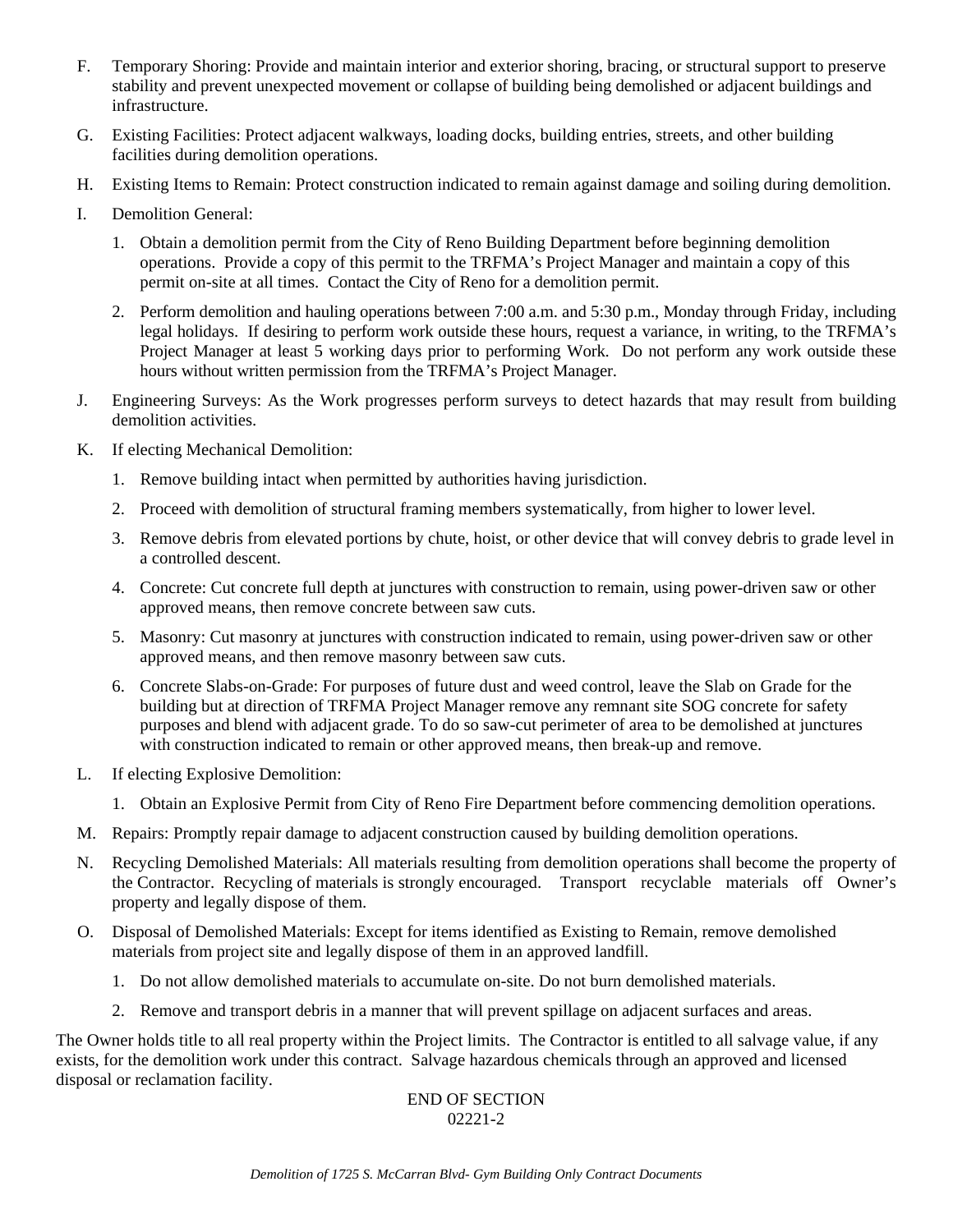## **DIVISION 3 HAZARDOUS MATERIAL ABATEMENT REQUIREMENTS**

#### 1.1 GENERAL PROJECT DESCRIPTION

A. Hazardous materials abatement in 1725 S. McCarran Blvd- Gym Building Only is to include the safe and proper removal, handling, storage, transportation and disposal of asbestos containing material (ACM), polychlorinated biphenyls (PCB), mercury containing materials (MCM) – as applicable. See Asbestos Abatement Report for more information.

#### 1.2 SCOPE OF WORK

- A. The Abatement Contractor shall remove and dispose of any ACM, PCB, MCM and building materials contaminated with hazardous materials from each of the abatement areas identified on the report.
- B. The Contractor shall furnish everything necessary for the safe and complete removal, handling, storage, transportation and disposal of all hazardous and non-hazardous building materials specified herein, in accordance with the requirements of the applicable documents and these contract documents. It is the Contractor's responsibility to field verify all conditions and quantities prior to submission of a bid.
- C. All demolition work shall be performed in a safe, neat and organized manner to minimize the risk to workers on this and future projects. The cut edge of any demolished wall, ceiling, soffit, or roofing/deck surfaces shall be straight and free of protruding metal surfaces, flush with perpendicular walls or ceiling. Some demolished building components and systems or equipment may be decontaminated of all overspray or debris and residue, then disposed of as non-hazardous general construction debris or left on site at a location approved by TRFMA.
- D. The following list of hazardous materials abatement items may exist in various abatement areas on this project. See the Asbestos Abatement Report for more information. Each of the hazardous materials abatement items shall be completely and thoroughly removed, and each surface or substrate shall be decontaminated until all visible residues or trace of hazardous material is removed to render them free of hazardous material content. This will include cleanup of water or other solvents or agents used to remove asbestos containing materials from building surfaces or components.
	- 1. **Thermal System Insulation Fittings (TSI Fittings) on Piping**: This abatement item category includes all types of insulation on piping fittings and hangers throughout the complex. TSI fitting locations shall be traced by the Contractor, and all necessary demolition of building surfaces and components shall be performed so that all TSI fitting removal and surface/substrate decontamination can be performed. Following gross removal, all surfaces/substrates shall be detail cleaned to remove all dust, debris and residue from rough or pitted surfaces, cracks and crevices, pipe or hanger threads, and all adjacent or surrounding surfaces.
	- 2. **Spray Acoustic (SA)**: This abatement item category includes all spray acoustic asbestos containing material applied to ceiling surfaces including: concrete ceilings, gypsum board ceiling and soffit areas, and SA overspray debris and contamination on all other building components, equipment and surfaces. Debris and contamination may be present in hidden areas including interstitial spaces, soffits, wall cavities, mechanical and piping chases and other hidden areas. Removal of SA also include removal of SA contaminated carpet pad and SA debris under the carpet pad. The contaminated carpet pad and debris are assumed to exist in all SA areas. All necessary demolition of building components shall be performed in contained work areas. The Contractor's work plan must address complete removal of SA and SA overspray and contamination. **Removal of SA on concrete surfaces shall include removal of all three-dimensional SA that extends beyond the face of the concrete surface. Concrete surfaces shall be completely encapsulated with colored encapsulant, after final visual inspections are approved. Removal of SA on sheet rock surfaces shall include removal of the sheet rock ceiling and soffit material completely, not just the SA**.
	- 3. **Floor Tile and Mastic (FT)**: This abatement item category includes floor tile and mastic as indicated on the plans. Following gross removal of floor tile, the Contractor shall remove all three-dimensional raised mastic material (stains are excluded) from the substrates including cracks and crevices of ¼-inch width or greater and irregular floor surfaces. All flooring materials shall be completely removed from gaps at all wall/floor joints at the perimeter of each room. Also any flooring materials located under walls, cabinets, shelving, counters, appliances, etc., shall be accessed and abated. All solvent splash on building surfaces shall be removed.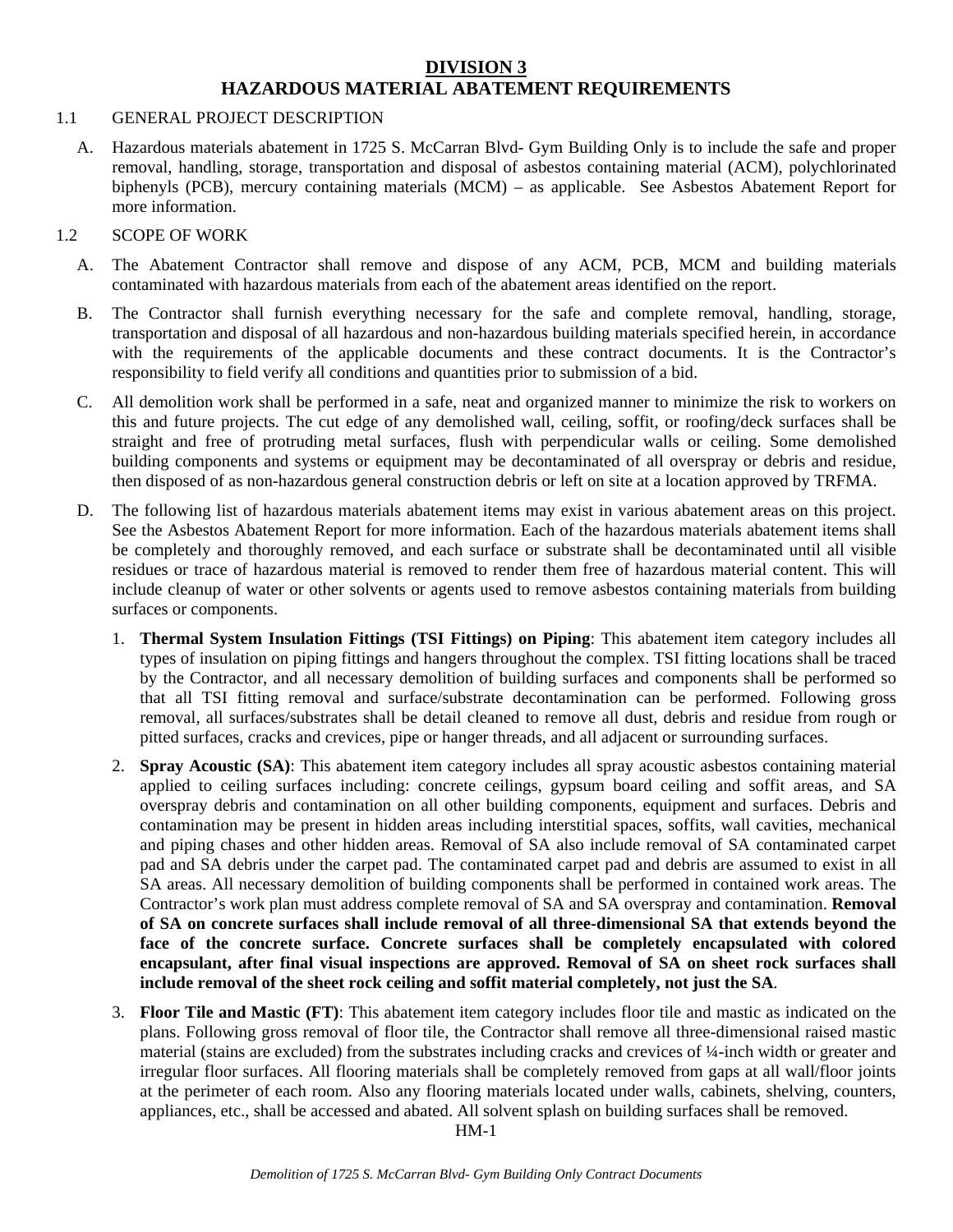- 4. **Polychlorinated Biphenyls (PCB)**: This abatement item category includes PCB containing fluorescent light fixture ballasts. PCB ballasts shall be safely and properly separated from fixtures, containered, labeled, stored, manifested, transported and disposed of at an approved TSD facility.
- 5. **Mercury Containing Materials (MCM)**: This abatement item category includes all fluorescent light tubes and mercury containing thermostats. MCM shall be safely and properly removed, handled and containered without breakage, then stored, manifested, transported and disposed of at an approved TSD facility or recycled.
- 6. **Wall Texture (WT):** This abatement item category includes all sheet rock with asbestos containing wall/ceiling texture. The removal process will require all of the sheet rock be removed down to the studs. All nails, screws, penetrations, etc. will be thoroughly cleaned of all sheet rock and texture residue.

## 1.3 ABATEMENT AREAS

A. The removal of asbestos containing materials, polychlorinated biphenyls and mercury containing materials to facilitate the demolition of the complex includes work in the following areas of the facility: See Asbestos Abatement Report

#### 1.4 APPLICABLE DOCUMENTS

- A. General Applicability of Regulations, Codes and Standards: All work under this contract shall be performed in accordance with all applicable regulations, codes and standards governing hazardous materials abatement, waste transportation, waste disposal, and other activities. All applicable regulations, code and guidelines have the same force and effect (and are made a part of the contract documents by reference) as if copied directly into the contract documents, or as if published copies are bound herewith. The current issue of each document shall govern. Where conflict among requirements or with these specifications exist, the more stringent requirements shall apply.
- B. Federal Requirements: These requirements govern lead-containing paint abatement work and the hauling/disposal of any resulting hazardous waste materials. Contractor is responsible to confirm and meet latest requirements as of permit dates. Requirements include but are not limited to:

| 1. | Occupational Safety and Health Administration (OSHA)                                          |
|----|-----------------------------------------------------------------------------------------------|
|    | Title 29 CFR 1910.20 – Access to Employee Exposure and Medical Records                        |
|    | Title 29 CFR 1910.38 - Emergency Procedures                                                   |
|    | Title 29 CFR 1910-134 – Respiratory Problems                                                  |
|    | Title 29 CFR 1926.20 – General Safety and Health Provisions                                   |
|    | Title 29 CFR 1926.21 – Safety Training and Education                                          |
|    | Title 29 CFR 1926.23 – First Aid                                                              |
|    | Title 29 CFR 1926.24 – Fire Protection                                                        |
|    | Title 29 CFR $1926.25$ – Housekeeping                                                         |
|    | Title 29 CFR 1926.28 – Personal Protective Equipment                                          |
|    | Title 29 CFR 1926.51 $(f)$ – Washing Facilities                                               |
|    | Title 29 CFR 1926.55 – Gases, Vapors, Fumes, Dusts, and Mists                                 |
|    | Title 29 CFR 1926.56 - Illumination                                                           |
|    | Title 29 CFR 1926.57 - Ventilation                                                            |
|    | Title 29 CFR 1926.59 – Hazard Communication Standard                                          |
|    | Title 29 CFR 1926.62 – Lead Construction Standard                                             |
|    | Title 29 CFR 1926.103 - Respiratory Protection                                                |
|    | Title 29 CFR 1926.353 – Ventilation: Welding, Cutting or Heating Metals of Toxic Significance |
|    | Title 29 CFR 1926, 300, 301, 302 – Hand and Power Tools                                       |
|    | Title 29 CFR $1926.451 -$ Scaffolding                                                         |
|    | Title 29 CFR 1926.500, 502, 503 – Fall Protection                                             |
|    | Title 29 CFR 1926.1101 – Asbestos Standard for the Construction Industry                      |
|    |                                                                                               |

HM-2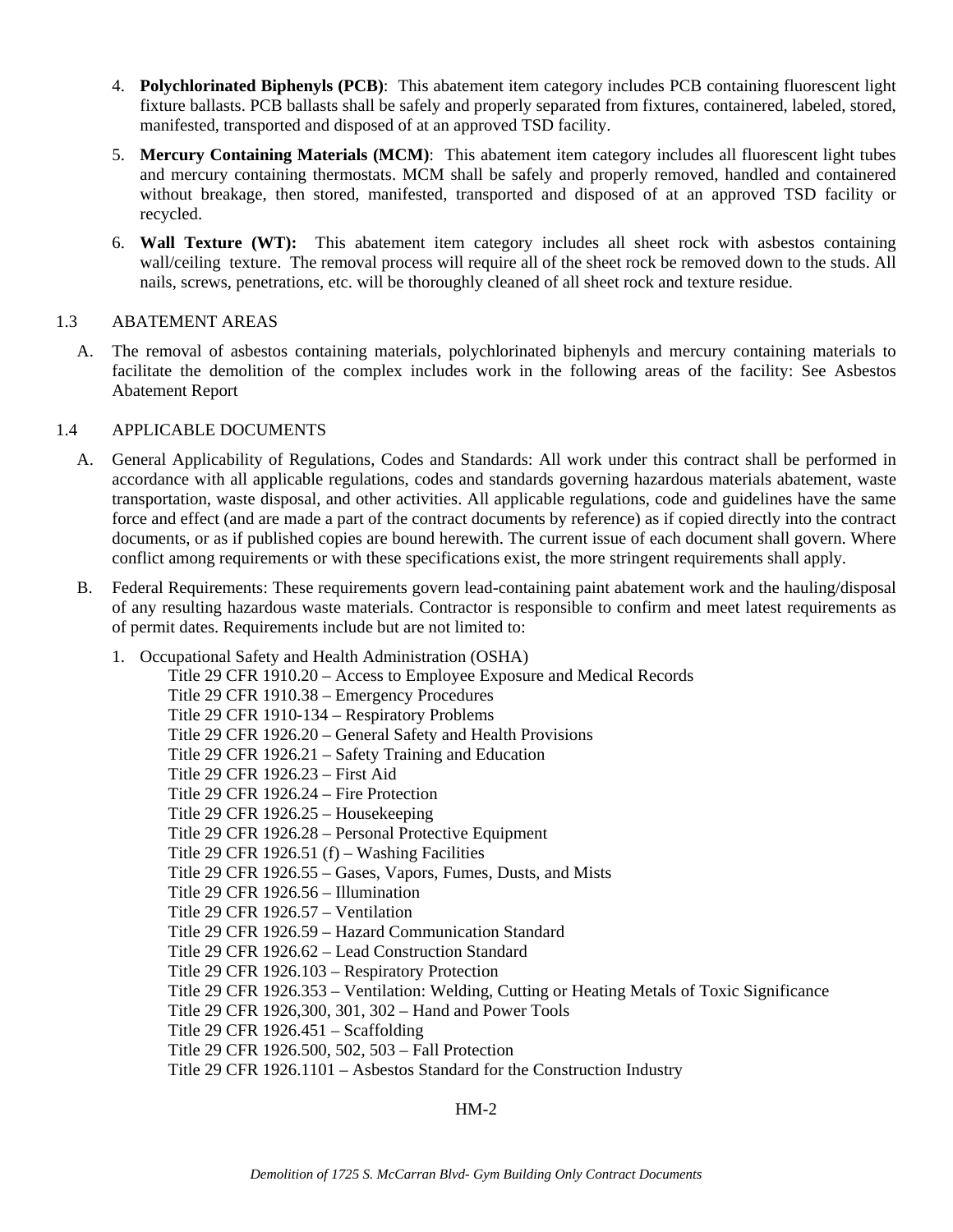2. Department of Transportation (DOT)

Title 49 CFR 171 – Hazardous Substances

Title 49 CFR 172 – Special Provisions, Hazardous Materials Communications, Emergency Response Information, and Training Requirements

Title 49 CFR 173 – General Requirements for Shipments and Packaging

3. Environmental Protection Agency (EPA)

Title 40 CFR 61, Subparts A & M – National Emissions Standard for Asbestos (NESHAPS) Title 40 CFR 260 – 264 – Resource Conservation and Recovery Act (RCRA) Title 40 CFR 745 – Lead Based Paint Activities: Training, Certification, and Work Practice Requirements Title 40 CFR 763 – Model Accreditation Plan

4. Department of Housing and Urban Development (HUD)

Title 24 CFR 35 and 965 (Subpart H) – Lead Based Paint Hazard Elimination Guidelines for the Evaluation and Control of Lead-Based Paint Hazards in Housing, June 1995

5. Nevada Division of Environmental Protection (NDEP)

NAC 444.965 to 444.976 – Sanitation, Disposal of Asbestos

6. Nevada Occupational Safety and Health Enforcement Section (OSHES)

NAC 618.850 to 618.986 – Abatement of Asbestos

- 7. Washoe TRFMA District Health Department, Environmental Health Services Division (WCDHD EHSD)
	- 030.107A to 030.107C District Board of Health Regulations Governing Air Quality Management (Regarding Asbestos)
	- 030.184 to 030.185 District Board of Health Regulations Governing Solid Waste Management

#### 1.5 NOTIFICATIONS AND PERMITS

A. The Contractor shall notify all regulatory agencies, as required, to properly perform the work at this job site specified by the contract documents including all abatement, location of work, and requirements relative to the hazardous materials set forth in applicable regulations and these specifications. Before the start of any work, the Contractor will provide copies to TRFMA of all necessary notifications, permits, patents, and submittals required for his performance of the project. The Contractor will obtain and incur all costs to acquire the necessary permits. Permits will be submitted to the Engineer prior to the initiation of all field activities.

#### 1.6 VERIFICATION OF SITE CONDITIONS

A. Before submitting a proposal, bidding contractors should carefully examine the contract documents and visit the site, fully inform themselves as to all existing conditions, hazardous materials locations and limitations, and shall include in the bid a sum to cover the cost of all items included in the contract. It shall be the responsibility of the Contractor to examine the site, to measure quantities, to be familiar with the specifications for the work contemplated, and to thoroughly acquaint himself with the physical conditions to be encountered.

#### 1.7 INSPECTION

A. TRFMA's representative will inspect work and materials installed under this contract routinely and randomly as the TRFMA's representative deems necessary to insure Contractor's performance is meeting the intent of the specifications and that proper safety precautions are being employed.

 All inspections requested by the Contractor shall be approximated in the bar chart submittal and/or scheduled with the TRFMA's representative.

HM-3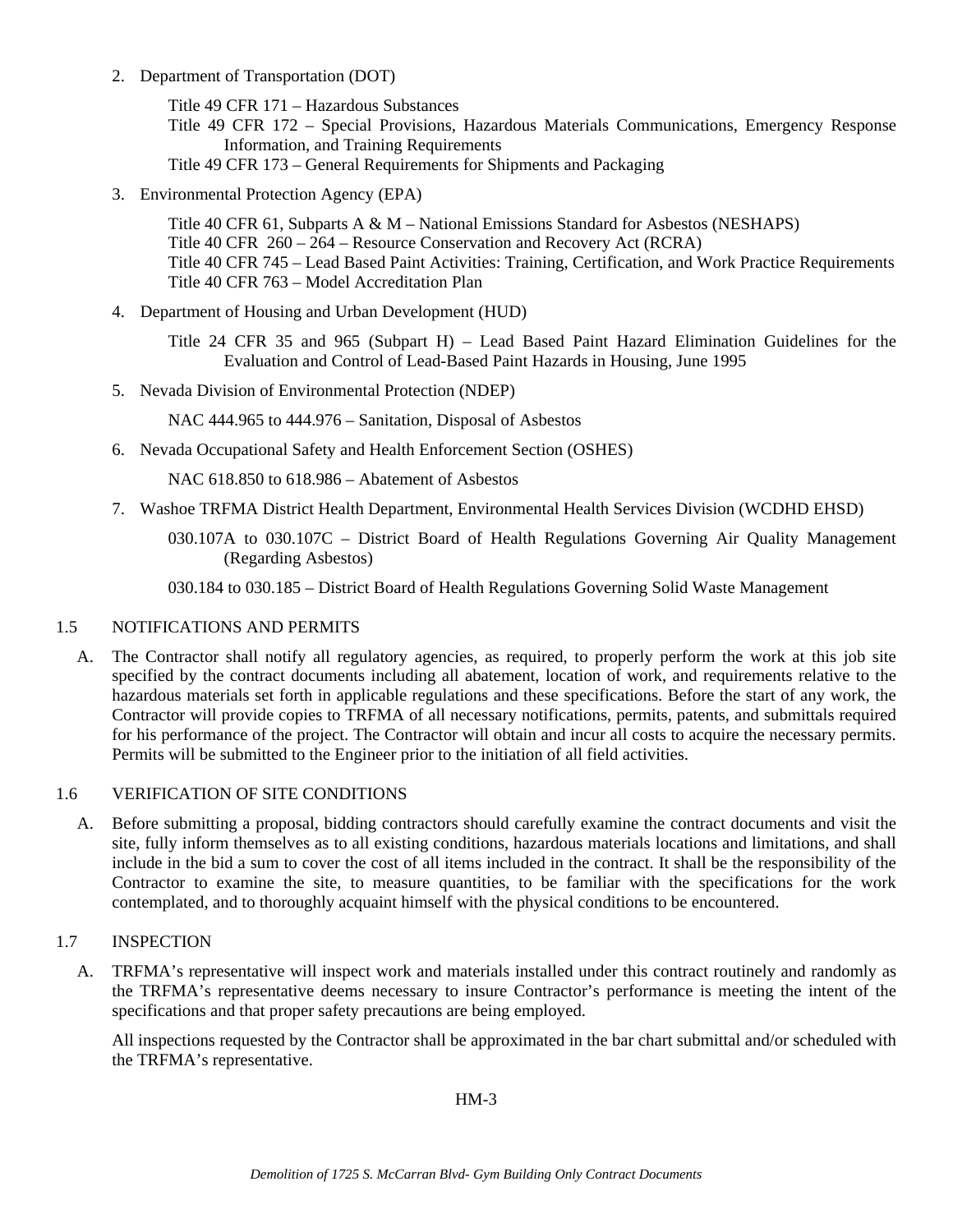#### 1.8 WORK STOPPAGE

- A. If, at any time, the TRFMA's representative decides that work practices are violating pertinent provisions of this contract, endangering workers, or endangering TRFMA facilities, they will immediately notify the Contractor in writing that operations shall cease until corrective action is taken. Once the Contractor has made corrective action the TRFMA's representative will verify prior to proceeding with the work.
- B. If, at any time, during the asbestos removal phase of this project, the negative air pressure system is not operating and/or units are non-operational, operations shall cease until corrective action is taken. The Contractor shall take such corrective action before proceeding with the work.

## 1.9 INTERIOR CONTAINMENT SYSTEMS

- A. Interior Containment Barriers/Sheeting: The Contractor shall separate each interior work area floor from other building and exterior areas with containment barriers and cover other surfaces with polyethylene sheeting. Fullcontainment work area preparation must be utilized that addresses all connections to other building areas or exterior building areas.
- B. Work Area Air Changes/Negative Pressure: The Contractor shall install ventilation units equipped with High Efficiency Particulate Air (HEPA) filters in each work area. This ventilation system must provide at least five (5) work area air changes per hour. During Class 1 ACM removal, the Contractor shall establish 0.03 inches of water negative pressure between work areas and adjacent/outside areas. A continuous reading manometer must be installed by the Contractor (at a location approved by the abatement project monitor) to track the negative pressure at all times. The specified rate of air changes and the minimum negative pressure level must be maintained continuously from the time removal activities begin until clearance air sample testing is passed in each work area.

 The ventilation units must be set up to provide air flow in all parts of the work areas. Exhaust air from the units must be ducted through perimeter window or door openings to the building exterior away from public walkways. Exhaust ducting inside work areas should be suspended off the floor to avoid creating trip hazards or damage to the ducting.

 Ventilation units that are obviously damaged or altered will not be allowed on the project. Units (and vacuum) must also pass on-site DOP testing.

- C. Work Decontamination Systems: The Contractor shall install a three-chamber (with shower) worker decontamination system for entrance to and exit from each contained work area. Each decontamination system must be placed inside the work area at a location that does not impede the removal of materials. For the roofing removal work, only designated "decontamination areas" have to be established. Polyethylene dropsheets must cover floor/ground surfaces in the decontamination areas. Access to the decontamination areas must be restricted with pylons, caution tape, and OSHA asbestos warning signs. These decontamination areas must have sufficient means (including wet cloths, water buckets/bottles, a vacuum equipped with a HEPA filter, and standard asbestos waste bags) for workers to clean their face, hands, and respirators upon exit from the work areas.
- D. Waste and Equipment Decon/Pass Out System: The Contractor shall install a waste and equipment decon/pass out system for transfer of containerized waste and equipment from the contained work area on each interior building level. This waste and equipment decon/pass out system must be placed inside the work area at a location that does not impede the removal of materials.
- E. Warning Signs: The Contractor shall post asbestos warning signs (in accordance with OSHA and other regulations at all entrances/approaches to the work areas prior to the start of removal activities in each work area.
- 1.10 EXTERIOR CONTAINMENT SYSTEM (as necessary)
	- A. Exterior Friable Containment Barriers: The Contractor shall construct exterior containment barriers for friable ACM removal to be capable of withstanding wind and weather conditions and to be lockable.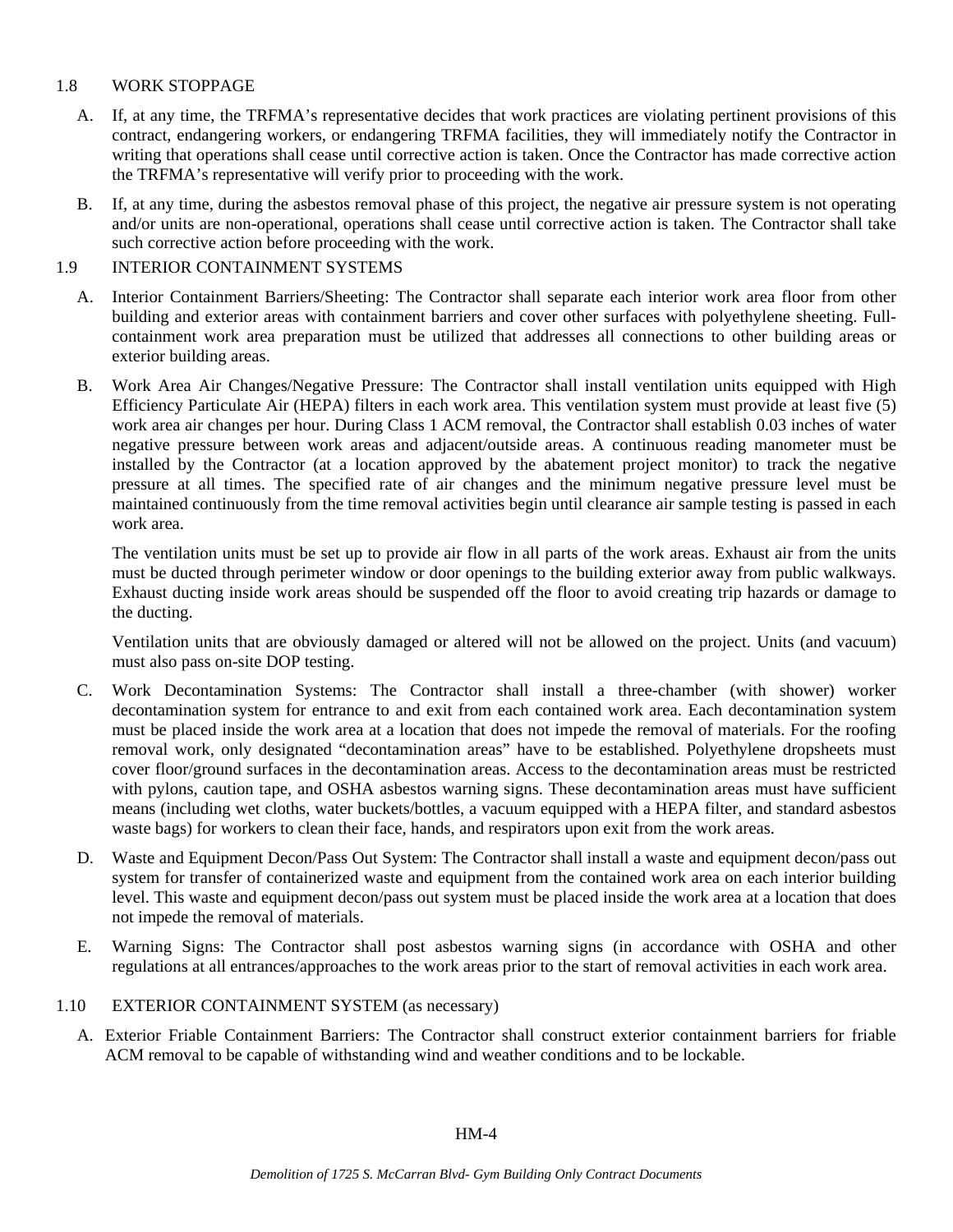- B. Exterior Rooftop Containment Barriers: No containments have be to set up for the rooftop work area. However, the Contractor shall still place seals (6-mil) polyethylene sheeting/duct tape) over all rooftop penetrations near the abatement work that run into the building interior or off the rooftop. The Contractor may also be required to install a barrier around the perimeter of the rooftop where removal has to be performed around the edges of the roof if material cannot be prevented from falling onto the ground.
- C. Exterior Ground Area Protection: The Contractor shall place caution tape or ropes with warning signs around the building exterior at ground level if the removed roofing or other exterior non-friable material cannot be kept off the ground. This caution tape (or ropes) must be placed approximately twenty feet (20') from the building or component where removal is taking place and must remain in place until removal is complete.

### 1.11 WASTE SEGREGATION AND MINIMIZATION

- A. The Contractor shall conduct his work in such a manner or under necessary procedures to minimize contamination of building materials, therefore, minimizing hazardous waste.
- B. Solid metal ducts and other building systems that have smooth hard surfaces may be decontaminated from ACM and disposed of as standard demolition waste.
- C. Non-ACM walls and ceilings that are not contaminated, but that need to be removed to access ACM, may be removed as standard demolition waste, if appropriate safeguards against contamination are employed.

## 1.12 WASTE STORAGE AND DISPOSAL (as necessary)

- A. Containerization:
	- 1. Interior ACM Waste: The Contractor shall place all the asbestos-containing material form the interior work areas in 6-mil disposal bags as the materials are stripped from surfaces as long as the waste does not contain any liquid solvent. When removed from the work areas, this waste must be double bagged within the Waste/Equipment Decon System. Intact insulation that has been cut from piping must be double wrapped with 6-mil polyethylene sheeting before it is passed out of the work area.
	- 2. Solvent, PCB and Mercury Waste: All PCB containing ballasts, mercury containing thermostats and any liquid solvent waste from mastic removal must be sealed in appropriate barrels with an absorbent material.
	- 3. Roofing and Transite Panels Waste: Containers of waste or materials cannot be dropped of thrown to the ground. Roofing waste can be moved off the rooftop using an enclosed chute that lead into a lined (with polyethylene sheeting) and enclosed dump container. The lined dump container must have a flap of polyethylene sheeting that can be taped over the top when the dump container is full to form a "burrito" wrapping for the roofing waste. The burrito wrap shall consist of 6-mil sheeting (one layer for single bagged/wrapped waste, two layers for unbagged/unwrapped waste). The enclosed chute must be secured (taped) directly into the top seal of the dump container and be resecured when the chute must be moved over another part of the dump container to prevent the roofing waste from backing up and clogging the bottom of the chute. The top end of the chute must also be closed/sealed when roofing waste is not being dropped down the chute. Transite panels can be placed directly into a lined waste dumpster burrito style.
	- 4. PCB and Mercury Containing Waste: PCB and MCM waste shall be carefully and properly containered for recycling or disposal.
- B. Storage: All containerized waste must be stored in dump containers placed at designated locations approved by the Owner. All the waste transport containers must be lined with 6-mil polyethylene sheeting and must remain locked at all times except during waste load-out when waste is being loaded into the containers.
- C. Waste Labeling/Transportation: The Contractor is responsible for the proper labeling and disposal of all hazardous materials generated at the project site.
	- 1. Friable Asbestos-Containing Material: Each individual container of this double bagged or doubled wrapped waste must be marked with an OSHA asbestos danger label, the EPA required generator name, site location, and a DOT label (RQ). Asbestos, 9 NA2212 with proper diamond insignia). A party who has received approval from the Washoe TRFMA District Health Department, Air Pollution Control District (WCDHD APCD) must transport the waste.

HM-5